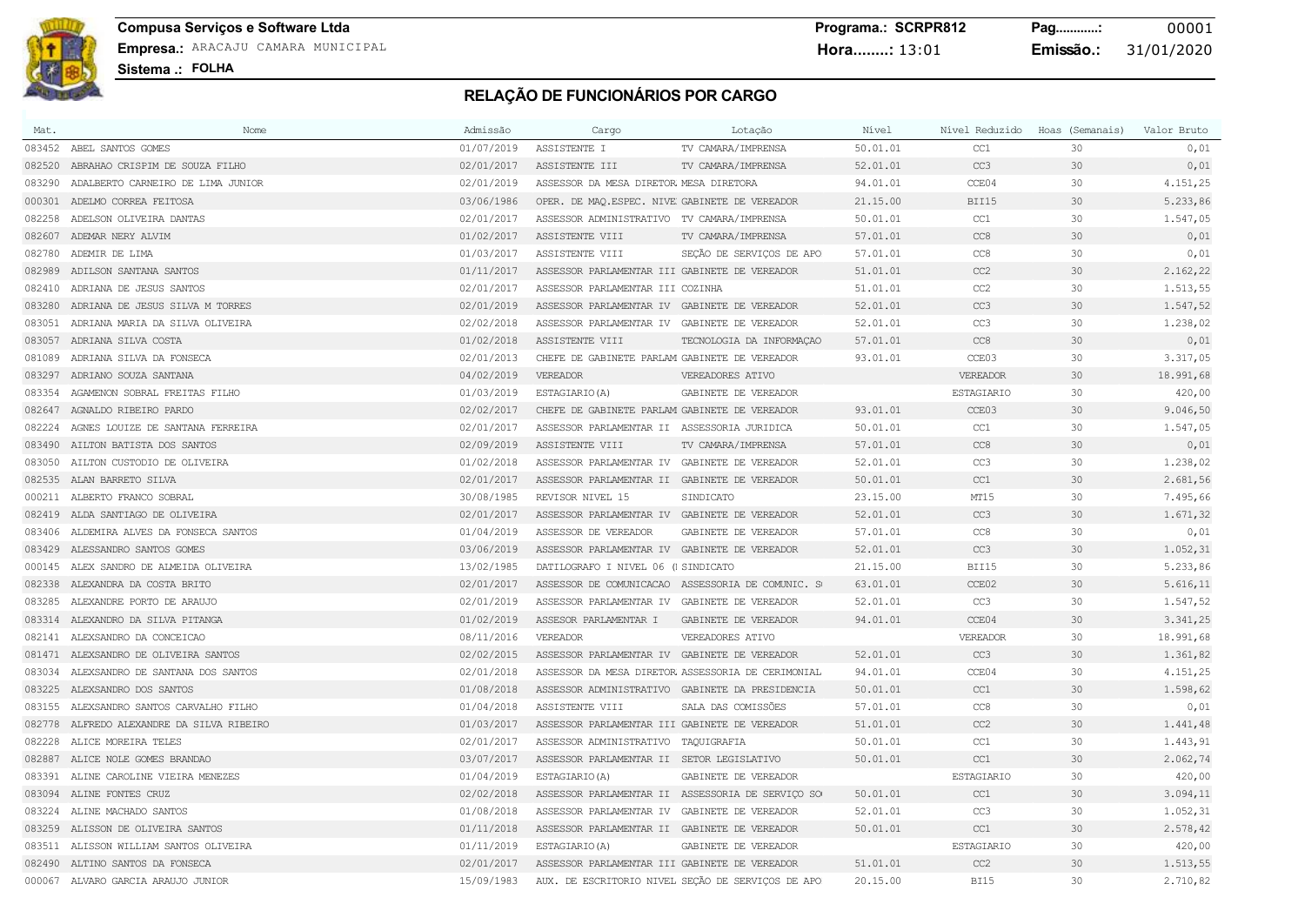| Mat.   | Nome                                        | Admissão   | Cargo                                         | Lotação                  | Nível    |                   | Nível Reduzido Hoas (Semanais) | Valor Bruto |
|--------|---------------------------------------------|------------|-----------------------------------------------|--------------------------|----------|-------------------|--------------------------------|-------------|
|        | 083342 AMANDA RAMOS ALCANTARA               | 01/02/2019 | ASSESSOR DA MESA DIRETOR GABINETE DE VEREADOR |                          | 94.01.01 | CCE04             | 30                             | 4.455,00    |
|        | 082486 AMANDY FELIX VON KOSTRISCH BERTOLI   | 02/01/2017 | ASSESSOR DE VEREADOR                          | GABINETE DE VEREADOR     | 50.01.01 | CC1               | 30                             | 0,01        |
|        | 082949 AMINTAS CORREIA DE JESUS             | 01/09/2017 | ASSESSOR PARLAMENTAR IV GABINETE DE VEREADOR  |                          | 52.01.01 | CC3               | 30                             | 1.052,31    |
| 082195 | AMINTAS OLIVEIRA BATISTA                    | 01/01/2017 | VEREADOR                                      | VEREADORES ATIVO         |          | VEREADOR          | 30                             | 18.991,68   |
|        | 083423 ANA CAROLINE DE JESUS SANTOS         | 02/05/2019 | ASSESSOR DA MESA DIRETOR PORTARIA             |                          | 94.01.01 | CCE04             | 30                             | 4.252,50    |
|        | 082861 ANA CATARINA TEIXEIRA HORA           | 01/06/2017 | REQUISITADO                                   | MESA DIRETORA            |          | REQUISITADO       | 30                             | 4.406,40    |
| 083527 | ANA CLAUDIA OLIVEIRA SANTOS                 | 02/01/2020 | ASSESSOR DA MESA DIRETOR GABINETE DE VEREADOR |                          | 94.01.01 | CCE04             | 30                             | 4.050,00    |
| 083530 | ANA CLODOALDA MAYNART DE AGUIAR             | 02/01/2020 | ASSESSOR PARLAMENTAR IV GABINETE DE VEREADOR  |                          | 52.01.01 | CC3               | 30                             | 1.299,92    |
|        | 082277 ANA KAROLINE SANTOS DE OLIVEIRA      | 02/01/2017 | ASSESOR PARLAMENTAR I                         | GABINETE DE VEREADOR     | 94.01.01 | CCE04             | 30                             | 4.151,25    |
| 082594 | ANA LUCIA ARAUJO SANTOS                     | 02/02/2017 | ASSESSOR DE APOIO II                          | ARQUIVO                  | 57.01.01 | CC <sub>8</sub>   | 30                             | 0,01        |
|        | 083242 ANA LUCIA MUNIZ PRADO DE ALMEIDA     | 02/10/2018 | ASSESSOR PARLAMENTAR II ASSESSORIA JURIDICA   |                          | 50.01.01 | CC1               | 30                             | 2.578,42    |
|        | 083510 ANA LUIZA FONTES GOMES               | 01/11/2011 | ESTAGIARIO (A)                                | GABINETE DE VEREADOR     |          | <b>ESTAGIARIO</b> | 30                             | 420,00      |
|        | 083272 ANA LUIZA OLIVEIRA SOBRAL            | 03/12/2018 | REQUISITADO                                   | ESCOLA DO LEGISLATIVO    |          | REQUISITADO       | 30                             | 4.224,66    |
|        | 083444 ANA MARIA TAVARES                    | 01/07/2019 | ASSESSOR PARLAMENTAR IV GABINETE DE VEREADOR  |                          | 52.01.01 | CC <sub>3</sub>   | 30                             | 1.857,03    |
|        | 083142 ANA PAULA DE MENEZES SANTOS OLIVEIRA | 02/04/2018 | SECRETARIO                                    | SECRETARIA EXECUTIVA     | 50.01.01 | CC1               | 30                             | 1.753,32    |
|        | 082820 ANA PAULA DOS SANTOS DE MENEZES      | 03/04/2017 | ASSESSOR PARLAMENTAR IV GABINETE DE VEREADOR  |                          | 52.01.01 | CC3               | 30                             | 1.052, 31   |
|        | 083026 ANA PAULA MATIAS                     | 02/01/2018 | ASSESSOR PARLAMENTAR III GABINETE DE VEREADOR |                          | 51.01.01 | CC2               | 30                             | 1.513,55    |
|        | 082602 ANA PAULA SANTOS COSTA               | 02/02/2017 | CHEFE DE GABINETE PARLAM GABINETE DE VEREADOR |                          | 93.01.01 | CCE03             | 30                             | 3.015, 50   |
|        | 082233 ANA VIRGINIA RAMOS ELOY              | 02/01/2017 | CHEFE DE SETOR                                | DIVISAO FINANCEIRA       | 52.01.01 | CC3               | 30                             | 1.052,31    |
| 082295 | ANDERSON DE LIMA CAVALCANTE                 | 02/01/2017 | ASSESSOR PARLAMENTAR II GABINETE DE VEREADOR  |                          | 50.01.01 | CC1               | 30                             | 2.578,42    |
|        | 083374 ANDERSON OLIVEIRA SANTOS             | 01/03/2019 | ASSESSOR PARLAMENTAR II GABINETE DE VEREADOR  |                          | 50.01.01 | CC1               | 30                             | 1.031,37    |
| 082550 | ANDERSON RODRIGUES SANTOS                   | 02/01/2017 | ASSESSOR PARLAMENTAR III GABINETE DE VEREADOR |                          | 51.01.01 | CC2               | 30                             | 1.441,48    |
|        | 080394 ANDERSON SANTOS DA SILVA             | 01/01/2013 | VEREADOR                                      | VEREADORES ATIVO         |          | VEREADOR          | 30                             | 18.991,68   |
|        | 083517 ANDERSON SILVA COSTA                 | 01/11/2019 | ASSESSOR PARLAMENTAR III GABINETE DE VEREADOR |                          | 51.01.01 | CC2               | 30                             | 1.153,18    |
|        | 082810 ANDRE ALEXANDRE SOUZA MOTA           | 03/04/2017 | ASSESSOR PARLAMENTAR IV GABINETE DE VEREADOR  |                          | 52.01.01 | CC3               | 30                             | 1.547,52    |
|        | 083466 ANDRE ERNANI CORREIA DE SOUSA        | 01/08/2019 | ASSESOR PARLAMENTAR I                         | GABINETE DE VEREADOR     | 94.01.01 | CCE04             | 30                             | 5.062,50    |
|        | 082844 ANDRE LUIZ AGUIAR LOPES              | 02/05/2017 | ASSESOR PARLAMENTAR I                         | GABINETE DE VEREADOR     | 94.01.01 | CCE04             | 30                             | 3.948,75    |
|        | 082611 ANDRE LUIZ BARROS DA CRUZ            | 01/02/2017 | ASSESSOR PARLAMENTAR II GABINETE DE VEREADOR  |                          | 50.01.01 | CC1               | 30                             | 2.887,83    |
|        | 082492 ANDRE LUIZ MENDONCA DOS SANTOS       | 02/01/2017 | ASSESSOR DE VEREADOR                          | GABINETE DE VEREADOR     | 50.01.01 | CC1               | 30                             | 0,01        |
|        | 083346 ANDRE SANTOS SILVA                   | 01/02/2019 | ASSESSOR PARLAMENTAR IV GABINETE DE VEREADOR  |                          | 52.01.01 | CC3               | 30                             | 1.052,31    |
|        | 082805 ANDREA BARRETO DA ROCHA SOARES       | 03/04/2017 | ASSISTENTE VIII                               | TV CAMARA/IMPRENSA       | 57.01.01 | CC8               | 30                             | 0,01        |
|        | 082707 ANDREA GOMES FIRMINO                 | 01/02/2017 | ASSISTENTE VIII                               | PROTOCOLO                | 57.01.01 | CC <sub>8</sub>   | 30                             | 0,01        |
|        | 082218 ANDREA LIMA DOS SANTOS               | 02/01/2017 | ASSESSOR PARLAMENTAR III GABINETE DE VEREADOR |                          | 51.01.01 | CC2               | 30                             | 2.162,22    |
| 083308 | ANDREO DAVI NUNES LUCAS                     | 01/02/2019 | ESTAGIARIO (A)                                | SALA DAS COMISSÕES       |          | <b>ESTAGIARIO</b> | 30                             | 420,00      |
|        | 083542 ANDRESSA CORREIA DE MELO             | 02/01/2020 | ASSESSOR PARLAMENTAR IV GABINETE DE VEREADOR  |                          | 52.01.01 | CC3               | 30                             | 1.547,52    |
|        | 083236 ANDREZZA FERREIRA LOPES ANDRADE      | 03/09/2018 | REQUISITADO                                   | ESCOLA DO LEGISLATIVO    |          |                   | 30                             | 1.106,20    |
|        | 082475 ANGELA MARIA DE MELO                 | 02/01/2017 | CHEFE DE GABINETE PARLAM GABINETE DE VEREADOR |                          | 93.01.01 | CCE03             | 30                             | 3.618,60    |
| 082238 | ANGELA MARIA SANTOS SOBRAL                  | 02/01/2017 | ASSESSOR DE APOIO II                          | SETOR LEGISLATIVO        | 52.01.01 | CC <sub>3</sub>   | 30                             | 0,01        |
|        | 083341 ANGELA PINTO DO MONTE                | 01/02/2019 | ASSESSOR PARLAMENTAR IV GABINETE DE VEREADOR  |                          | 52.01.01 | CC3               | 30                             | 1.857,03    |
|        | 083210 ANIZIA LEANE VIEIRA SANTANA          | 01/08/2018 | ASSESSOR PARLAMENTAR II GABINETE DE VEREADOR  |                          | 50.01.01 | CC1               | 30                             | 1.753,32    |
|        | 083313 ANNA PAULA PEREIRA DE AQUINO LIMA    | 01/02/2019 | ASSESSOR PARLAMENTAR IV GABINETE DE VEREADOR  |                          | 52.01.01 | CC3               | 30                             | 1.857,03    |
|        | 083095 ANNE CAROLINE SANTANA GUIMARAES      | 02/02/2018 | ASSISTENTE VIII                               | ASSESSORIA DE COMUNIC. S | 57.01.01 | CC8               | 30                             | 0,01        |
|        | 082299 ANSELMO SANTOS DA HORA               | 02/01/2017 | ASSESSOR PARLAMENTAR III GABINETE DE VEREADOR |                          | 51.01.01 | CC2               | 30                             | 1.765,81    |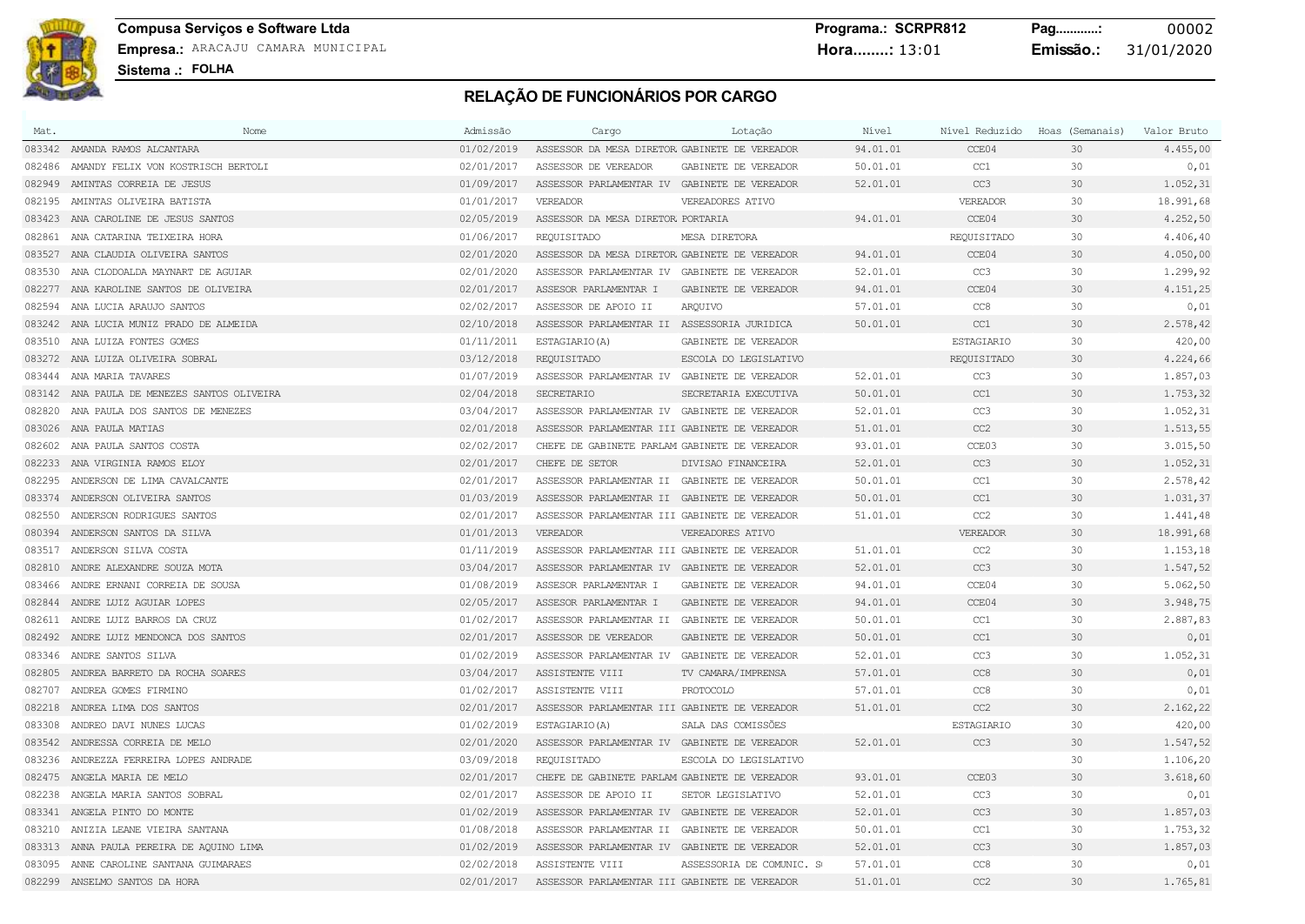**Compusa Serviços e Software Ltda Programa.: SCRPR812 Pag............:** 00003 **Empresa.:** ARACAJU CAMARA MUNICIPAL **Hora........:** 13:01 **Emissão.:** 31/01/2020

### **Sistema .: FOLHA**

| Mat.   | Nome                                     | Admissão   | Cargo                                         | Lotação                                           | Nível    | Nível Reduzido | Hoas (Semanais) | Valor Bruto |
|--------|------------------------------------------|------------|-----------------------------------------------|---------------------------------------------------|----------|----------------|-----------------|-------------|
|        | 000346 ANTONIA DOS REIS ALECIO           | 27/11/1986 | AUX. DE ESCRITORIO NIVEL REPROGRAFIA          |                                                   | 20.15.00 | BI15           | 30              | 1.541,66    |
|        | 083188 ANTONINO GOMES MATEUS             | 02/06/2018 | CHEFE DE GABINETE PARLAM GABINETE DE VEREADOR |                                                   | 93.01.01 | CCE03          | 30              | 6.935,65    |
|        | 083526 ANTONIO ALVES ARAGAO NETO         | 02/01/2020 | REQUISITADO                                   | MOTORISTA DA PRESIDENCIA                          |          |                | 30              | 2.851,60    |
| 082257 | ANTONIO ANDRE MENDONCA COSTA             | 02/01/2017 | ASSISTENTE VIII                               | TV CAMARA/IMPRENSA                                | 57.01.01 | CC8            | 30              | 0,01        |
| 082185 | ANTONIO BITTENCOURT JUNIOR               | 01/01/2016 | VEREADOR                                      | VEREADORES ATIVO                                  |          | VEREADOR       | 30              | 18.991,68   |
|        | 083220 ANTONIO DE OLIVEIRA MENEZES       | 01/08/2018 | ASSESSOR PARLAMENTAR III GABINETE DE VEREADOR |                                                   | 51.01.01 | CC2            | 30              | 2.162,22    |
| 083344 | ANTONIO HALISSON DE FREITAS MENDONCA     | 01/02/2019 | ASSESSOR PARLAMENTAR II GABINETE DE VEREADOR  |                                                   | 50.01.01 | CC1            | 30              | 2.990,97    |
| 083104 | ANTONIO JOSE HERMIDA DE OLIVA            | 01/02/2018 | ASSESSOR PARLAMENTAR II ALMOXARIFADO          |                                                   | 50.01.01 | CC1            | 30              | 2.681,56    |
| 083105 | ANTONIO MOTA DA SILVA                    | 01/02/2018 |                                               | ASSESSOR PARLAMENTAR II SEÇÃO DE SERVIÇOS DE APO  | 50.01.01 | CC1            | 30              | 1.753,32    |
|        | 082514 ANTONIO SARAIVA DE LIMA           | 02/01/2017 | ASSISTENTE I                                  | TV CAMARA/IMPRENSA                                | 50.01.01 | CC1            | 30              | 0,01        |
| 083371 | ANTONIO SERGIO MACEDO FONTES DE OLIVEIRA | 01/03/2019 | ASSESOR PARLAMENTAR I                         | GABINETE DE VEREADOR                              | 94.01.01 | CCE04          | 30              | 3.240,00    |
|        | 083063 ANTONIO TORRES DE JESUS NETO      | 01/02/2018 | ASSESOR PARLAMENTAR I                         | GABINETE DE VEREADOR                              | 94.01.01 | CCE04          | 30              | 4.353,75    |
| 081204 | ANTONIO VASCONCELOS DE OUINTELA          | 02/03/2014 | CHEFE DE SETOR                                | SETOR DE PESSOAL                                  | 52.01.01 | CC3            | 30              | 1.052,31    |
|        | 082566 ANY KAROLINE SANTOS SILVA         | 02/01/2017 | ASSESSOR DE APOIO II                          | SALA DAS COMISSÕES                                | 52.01.01 | CC3            | 30              | 1.238,03    |
|        | 000152 ARIOSVALDO DE ANDRADE LIMA        | 14/02/1985 |                                               | DATILOGRAFO II NIVEL 07 SEÇÃO DE SERVIÇOS DE APO  | 22.15.00 | M15            | 30              | 6.405, 41   |
|        | 083253 ARLETE DA COSTA SA                | 01/10/2018 |                                               | ASSESSOR DA MESA DIRETOR ASSESSORIA DE SERVIÇO SO | 94.01.01 | CCE04          | 30              | 3.847,50    |
| 080882 | AROALDO DE SOUZA JUNIOR                  | 01/04/2013 | ASSISTENTE III                                | ASSESSORIA JURIDICA                               | 52.01.01 | CC3            | 30              | 0,01        |
|        | 083134 ARTHUR DE MELLO GARCIA            | 01/03/2018 | REQUISITADO                                   | SETOR LEGISLATIVO                                 |          |                | 30              | 2.231,66    |
| 082249 | AUGUSTO CESAR SANTOS                     | 02/01/2017 | ASSISTENTE VIII                               | COZINHA                                           | 57.01.01 | CC8            | 30              | 0,01        |
|        | 081712 AURELIANO SOUZA DANTAS            | 02/11/2015 | ASSESOR PARLAMENTAR I                         | GABINETE DE VEREADOR                              | 94.01.01 | CCE04          | 30              | 4.151,25    |
| 082979 | AURELIO FELIPE RIBEIRO SANTOS            | 01/11/2017 | ASSISTENTE VIII                               | CONTABILIDADE                                     | 57.01.01 | CC8            | 30              | 0,01        |
| 083219 | BELIENE DO NASCIMENTO ARAUJO             | 01/08/2018 | ASSESSOR ADMINISTRATIVO PROTOCOLO             |                                                   | 50.01.01 | CC1            | 30              | 1.547,05    |
| 082698 | BRENDA PEREIRA CARDOSO MOURA             | 02/02/2017 | ASSESSOR DE VEREADOR                          | GABINETE DE VEREADOR                              | 57.01.01 | CC8            | 30              | 0,01        |
| 083102 | BRENO DE OLIVA LEITE                     | 01/02/2018 | ASSISTENTE VIII                               | PLENARIO                                          | 57.01.01 | CC8            | 30              | 0,01        |
| 082554 | BRENO SOBRAL VIEIRA                      | 02/01/2017 | ASSESSOR ESPECIAL PARLAM GABINETE DE VEREADOR |                                                   | 63.01.01 | CCE02          | 30              | 6.819,56    |
| 082597 | BRUNA MUNIZ DOS SANTOS                   | 01/02/2017 | ASSISTENTE VIII                               | TV CAMARA/IMPRENSA                                | 57.01.01 | CC8            | 30              | 0,01        |
| 082497 | BRUNA OLIVEIRA DOS SANTOS                | 02/01/2017 |                                               | ASSESSOR ADMINISTRATIVO ASSESSORIA DE SERVIÇO SO  | 50.01.01 | CC1            | 30              | 1.340,78    |
| 082808 | BRUNO ALEX GOMES ALMEIDA                 | 03/04/2017 | ASSISTENTE I                                  | GABINETE DE VEREADOR                              | 50.01.01 | CC1            | 30              | 0,01        |
| 083424 | BRUNO FONSECA SANTOS                     | 02/05/2019 | CHEFE DE GABINETE PARLAM GABINETE DE VEREADOR |                                                   | 93.01.01 | CCE03          | 30              | 3.015,50    |
| 083390 | CAIO ANDERSEN BARRETO RODRIGUES          | 01/04/2019 | ESTAGIARIO (A)                                | ARQUIVO                                           |          | ESTAGIARIO     | 30              | 420,00      |
| 082914 | CAIO RAFAEL SANTOS LIMA                  | 01/08/2017 | ASSESSOR PARLAMENTAR II SETOR LEGISLATIVO     |                                                   | 50.01.01 | CC1            | 30              | 1.031,37    |
| 083387 | CAIO VINICIUS DE ANDRADE SANTOS          | 01/04/2019 | ESTAGIARIO (A)                                | TV CAMARA/IMPRENSA                                |          | ESTAGIARIO     | 30              | 420,00      |
| 082484 | CAMILA FERREIRA GOES                     | 02/01/2017 | ASSESSOR PARLAMENTAR III GABINETE DE VEREADOR |                                                   | 51.01.01 | CC2            | 30              | 1.225,25    |
| 083022 | CAMILA GOMES DE OLIVEIRA                 | 02/01/2018 | CHEFE DE GABINETE PARLAM GABINETE DE VEREADOR |                                                   | 93.01.01 | CCE03          | 30              | 3.920,15    |
| 083459 | CAMILA PEREIRA DOS SANTOS                | 01/07/2019 | ASSESSOR DA MESA DIRETOR GABINETE DE VEREADOR |                                                   | 94.01.01 | CCE04          | 30              | 4.151,25    |
| 083380 | CAMILO FEITOSA DANIEL                    | 19/03/2019 | VEREADOR                                      | VEREADORES ATIVO                                  |          | VEREADOR       | 30              | 11.077,84   |
| 082266 | CARINA BATISTA DOS ANJOS                 | 02/01/2017 | ASSISTENTE VIII                               | COZINHA                                           | 57.01.01 | CC8            | 30              | 0,01        |
| 082387 | CARLA CRISTIANI SANTOS PRADO             | 02/01/2017 | ASSISTENTE III                                | SETOR LEGISLATIVO                                 | 52.01.01 | CC3            | 30              | 0,01        |
| 083509 | CARLA VANESSA SANTOS LIMA                | 01/11/2019 | ESTAGIARIO (A)                                | GABINETE DE VEREADOR                              |          | ESTAGIARIO     | 30              | 420,00      |
| 082186 | CARLITO ALVES DOS SANTOS                 | 01/01/2017 | VEREADOR                                      | VEREADORES ATIVO                                  |          | VEREADOR       | 30              | 18.991,68   |
| 083323 | CARLOS AUGUSTO ARAUJO SANTOS             | 01/02/2019 | ASSESSOR PARLAMENTAR II GABINETE DE VEREADOR  |                                                   | 50.01.01 | CC1            | 30              | 2.681,56    |
| 080739 | CARLOS HENRIQUE DOS SANTOS               | 01/02/2013 | ASSESSOR PARLAMENTAR IV GABINETE DE VEREADOR  |                                                   | 52.01.01 | CC3            | 30              | 1.547,52    |
|        | 082390 CARLOS MAX PREJUIZO               | 02/01/2017 | COORDENADOR DE EQUIPE                         | ESCOLA DO LEGISLATIVO                             | 63.01.01 | CCE02          | 30              | 0,01        |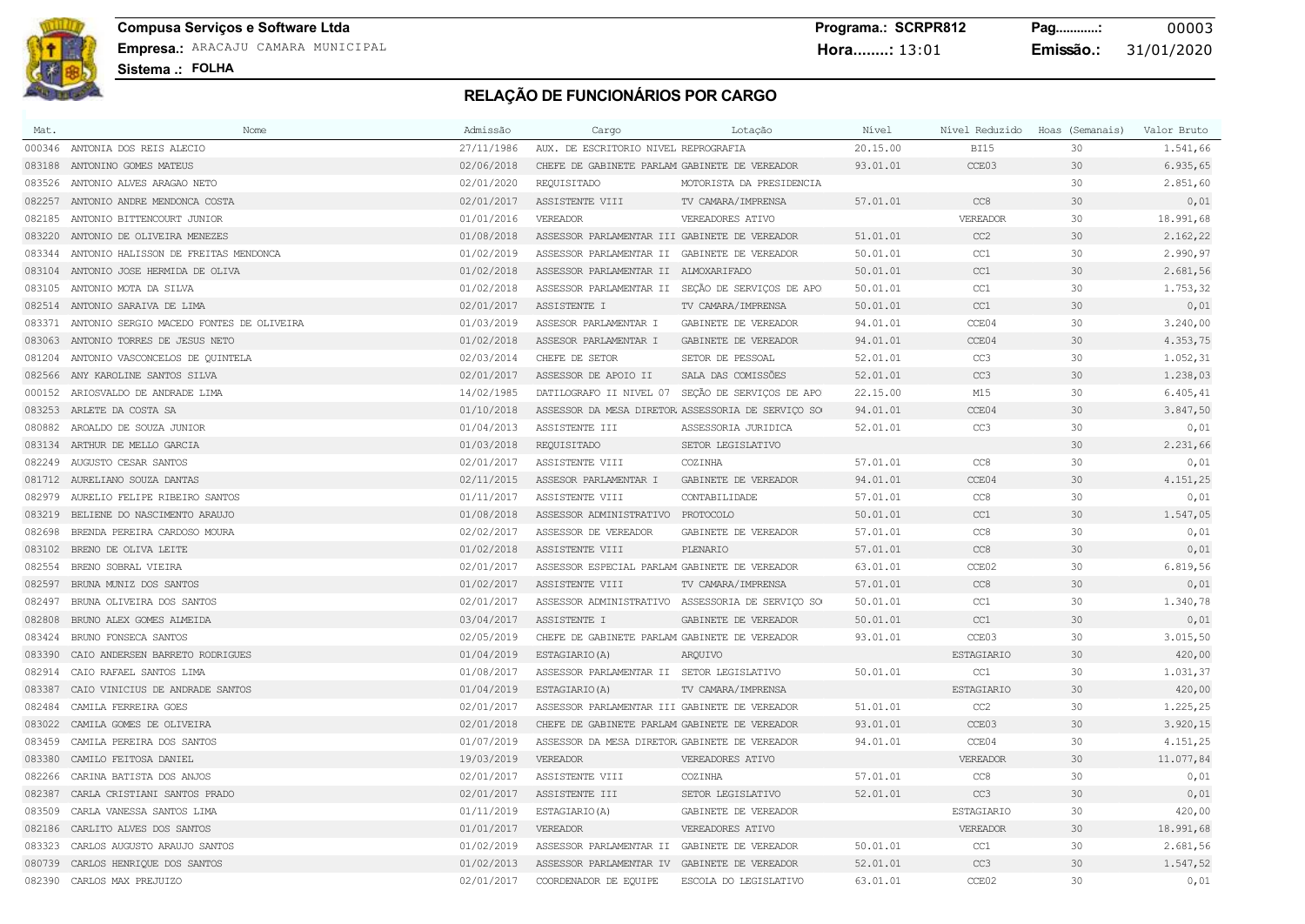**Compusa Serviços e Software Ltda Programa.: SCRPR812 Pag............:** 00004 **Empresa.:** ARACAJU CAMARA MUNICIPAL **Hora........:** 13:01 **Emissão.:** 31/01/2020

| Mat.   | Nome                                   | Admissão   | Cargo                                            | Lotação                                            | Nível    | Nível Reduzido    | Hoas (Semanais) | Valor Bruto |
|--------|----------------------------------------|------------|--------------------------------------------------|----------------------------------------------------|----------|-------------------|-----------------|-------------|
|        | 000119 CARLOS ROBERTO BOMFIM           | 09/10/1984 |                                                  | OPER. DE MAO. ESPEC. NIVE ASSESSORIA DOS TRABALHOS | 21.15.00 | BII15             | 30              | 12.137,60   |
| 082303 | CARLOS ROBERTO COSTA PEREIRA           | 02/01/2017 | ASSESSOR PARLAMENTAR IV GABINETE DE VEREADOR     |                                                    | 52.01.01 | CC3               | 30              | 1.857,03    |
| 082705 | CARMOSITA DE JESUS VIEIRA              | 01/02/2017 | ASSESSOR PARLAMENTAR II PORTARIA                 |                                                    | 50.01.01 | CC1               | 30              | 1.547,05    |
| 083392 | CAROLINA REIS SILVA                    | 01/04/2019 | ESTAGIARIO (A)                                   | SALA DAS COMISSÕES                                 |          | <b>ESTAGIARIO</b> | 30              | 420,00      |
| 082372 | CAROLINE DORIA PRATA FILHO             | 02/01/2017 | ASSISTENTE VIII                                  | TV CAMARA/IMPRENSA                                 | 57.01.01 | CC <sub>8</sub>   | 30              | 0,01        |
| 083525 | CASSIO FERNANDES SANTOS SOUZA          | 02/01/2020 | REQUISITADO                                      | GABINETE DE VEREADOR                               |          |                   | 30              | 11.828,01   |
| 082385 | CELESTE ANDRADE BATALHA DE G NICULAU   | 02/01/2017 | ASSESOR PARLAMENTAR I                            | GABINETE DE VEREADOR                               | 94.01.01 | CCE04             | 30              | 4.151,25    |
| 081706 | CELIA MARCIA DE OLIVEIRA FERNANDES     | 01/10/2015 | CHEFE DE SETOR                                   | SETOR DE ANAIS                                     | 52.01.01 | CC3               | 30              | 1.547,52    |
| 000061 | CELIA MARIA LIMA                       | 14/09/1983 |                                                  | DATILOGRAFO I NIVEL 06 (1 ASSESSORIA DE SERVIÇO SO | 21.15.00 | BII15             | 30              | 3.563,47    |
| 082253 | CELIO TORRES FONTES                    | 02/01/2017 | ASSESOR PARLAMENTAR I                            | GABINETE DE VEREADOR                               | 94.01.01 | CCE04             | 30              | 3.645,00    |
| 082331 | CELSO ALEXANDRE PORCIUNCULA TEIXEIRA   | 02/01/2017 | ASSISTENTE VIII                                  | GABINETE DA PRESIDENCIA                            | 57.01.01 | CC <sub>8</sub>   | 30              | 0,01        |
| 083267 | CESAR COSTA AZEVEDO DIAS               | 01/11/2018 | ASSESSOR DA MESA DIRETOR SETOR LEGISLATIVO       |                                                    | 94.01.01 | CCE04             | 30              | 4.050,00    |
| 082857 | CHARLES FIGUEIREDO DUARTE              | 01/06/2017 | ASSISTENTE VIII                                  | PLENARIO                                           | 57.01.01 | CC8               | 30              | 0,01        |
| 083332 | CHEIRLE GONCALO DA SILVA SANTOS        | 04/02/2019 | ASSESSOR PARLAMENTAR III GABINETE DE VEREADOR    |                                                    | 51.01.01 | CC2               | 30              | 1.369,40    |
| 082112 | CLAILTON NUNES SANTOS                  | 03/10/2016 | ASSESSOR PARLAMENTAR III GABINETE DE VEREADOR    |                                                    | 51.01.01 | CC2               | 30              | 2.090,14    |
| 083328 | CLARA ANGELICA DE OLIVEIRA CAMPOS      | 04/02/2019 | ASSESSOR PARLAMENTAR III GABINETE DE VEREADOR    |                                                    | 51.01.01 | CC2               | 30              | 1.729,77    |
| 082235 | CLAUDIANA DOS SANTOS                   | 02/01/2017 | ASSESSOR PARLAMENTAR II GABINETE DE VEREADOR     |                                                    | 50.01.01 | CC1               | 30              | 2.784,69    |
| 082848 | CLAUDIO CAMPOS NUNES                   | 01/06/2017 | REQUISITADO                                      | GABINETE DE VEREADOR                               |          |                   | 30              | 3.044,25    |
| 083071 | CLAUDIOMIR OLIVEIRA LIMA JUNIOR        | 01/02/2018 | ASSISTENTE I                                     | GABINETE DE VEREADOR                               | 50.01.01 | CC1               | 30              | 0,01        |
| 083260 | CLEBER JOSE POLITO DA SILVA            | 01/11/2018 | ASSESSOR PARLAMENTAR II GABINETE DE VEREADOR     |                                                    | 50.01.01 | CC1               | 30              | 2.578,42    |
| 083405 | CLEIA DE MELO RODRIGUES                | 01/04/2019 | ASSESSOR PARLAMENTAR III GABINETE DE VEREADOR    |                                                    | 51.01.01 | CC2               | 30              | 1.513,55    |
| 083035 | CLEIDICELMA FREITAS SILVEIRA           | 02/01/2018 | ASSESSOR PARLAMENTAR II GABINETE DE VEREADOR     |                                                    | 50.01.01 | CC1               | 30              | 2.681,56    |
| 082254 | CLEISER CRUZ DOS SANTOS                | 02/01/2017 | ASSESSOR DA MESA DIRETOR TV CAMARA/IMPRENSA      |                                                    | 94.01.01 | CCE04             | 30              | 4.050,00    |
| 000116 | CLEYDE JANE DE LIMA VIEIRA             | 25/09/1984 |                                                  | DATILOGRAFO II NIVEL 07 ASSESSORIA DE SERVICO SO   | 22.15.00 | M15               | 30              | 8.666,17    |
| 082696 | CLODOALDO DE OLIVEIRA SANTOS           | 02/02/2017 | ASSISTENTE VIII                                  | TV CAMARA/IMPRENSA                                 | 57.01.01 | CC8               | 30              | 0,01        |
| 000298 | CLOTILDES AUGUSTA DA SILVA             | 10/06/1986 | DATILOGRAFO II NIVEL 07 GABINETE DE VEREADOR     |                                                    | 22.15.00 | M15               | 30              | 2.900,00    |
| 083536 | CONCEICAO ALVES VIEIRA                 | 02/01/2020 | ASSESSOR PARLAMENTAR III GABINETE DE VEREADOR    |                                                    | 51.01.01 | CC2               | 30              | 1.945,99    |
| 000276 | CONCUELO LIMA BARROS PEREIRA           | 24/04/1986 | DATILOGRAFO I NIVEL 06 (1 SETOR DE COMPRAS       |                                                    | 21.15.00 | BII15             | 30              | 9.423,60    |
| 083086 | CRISTIANE GOMES SANTOS                 | 01/02/2018 | ASSISTENTE VIII                                  | SETOR DE COMUNIC. (TELEFO)                         | 57.01.01 | CC8               | 30              | 0,01        |
| 083368 | DAIANA DOS SANTOS                      | 01/03/2019 | ASSISTENTE I                                     | ASSESSORIA DE COMUNIC. SO                          | 50.01.01 | CC1               | 30              | 0,01        |
| 083468 | DAISY CONCEICAO MACHADO DE MELO        | 01/08/2019 | ASSESSOR PARLAMENTAR II GABINETE DE VEREADOR     |                                                    | 50.01.01 | CC1               | 30              | 2.578,42    |
| 082869 | DAISY LIMA DE MENEZES                  | 03/07/2017 | CHEFE DE SETOR                                   | AROUIVO                                            | 52.01.01 | CC3               | 30              | 1.857,03    |
|        | 083485 DANIEL PRADO DA SILVA           | 02/09/2019 | ASSESSOR PARLAMENTAR IV GABINETE DE VEREADOR     |                                                    | 52.01.01 | CC3               | 30              | 1.238,02    |
| 082959 | DANIELI SCHLEDER DE ALMEIDA            | 01/09/2017 | ASSESSOR PARLAMENTAR IV GABINETE DE VEREADOR     |                                                    | 52.01.01 | CC3               | 30              | 1.671,32    |
| 082508 | DANIELLA RIBEIRO DANTAS FONTES         | 02/01/2017 | ASSESSOR PARLAMENTAR III GABINETE DA PRESIDENCIA |                                                    | 51.01.01 | CC2               | 30              | 1.225,25    |
| 082351 | DANILO MENEZES                         | 02/01/2017 | ASSESSOR DA MESA DIRETOR GABINETE DA PRESIDENCIA |                                                    | 93.01.01 | CCE03             | 30              | 4.221,70    |
| 082405 | DANILO SANTOS VIDAL                    | 02/01/2017 | ASSISTENTE I                                     | ESCOLA DO LEGISLATIVO                              | 50.01.01 | CC1               | 30              | 0,01        |
| 082511 | DANILO SILVA CARDOSO                   | 02/01/2017 | ASSISTENTE VIII                                  | TV CAMARA/IMPRENSA                                 | 50.01.01 | CC1               | 30              | 0,01        |
| 083072 | DANYLO JOSE SOARES GOES                | 01/02/2018 | ASSISTENTE VIII                                  | SETOR DE ANAIS                                     | 57.01.01 | CC8               | 30              | 0,01        |
| 082655 | DAVID DOS SANTOS MOTA                  | 01/02/2017 | ASSESOR PARLAMENTAR I                            | GABINETE DE VEREADOR                               | 94.01.01 | CCE04             | 30              | 4.556,25    |
|        | 082762 DEIVID GONCALVES LIMA           | 01/03/2017 | ASSESOR PARLAMENTAR I                            | GABINETE DE VEREADOR                               | 94.01.01 | CCE04             | 30              | 4.151,25    |
| 083540 | DELANE SPARES DE ALMEIDA VIANA         | 02/01/2020 | ASSESSOR PARLAMENTAR IV GABINETE DE VEREADOR     |                                                    | 52.01.01 | CC3               | 30              | 1.299,92    |
|        | 083300 DENIA CARLA DOS SANTOS G MACEDO | 04/02/2019 | ASSESSOR PARLAMENTAR III GABINETE DE VEREADOR    |                                                    | 51.01.01 | CC2               | 30              | 1.513,55    |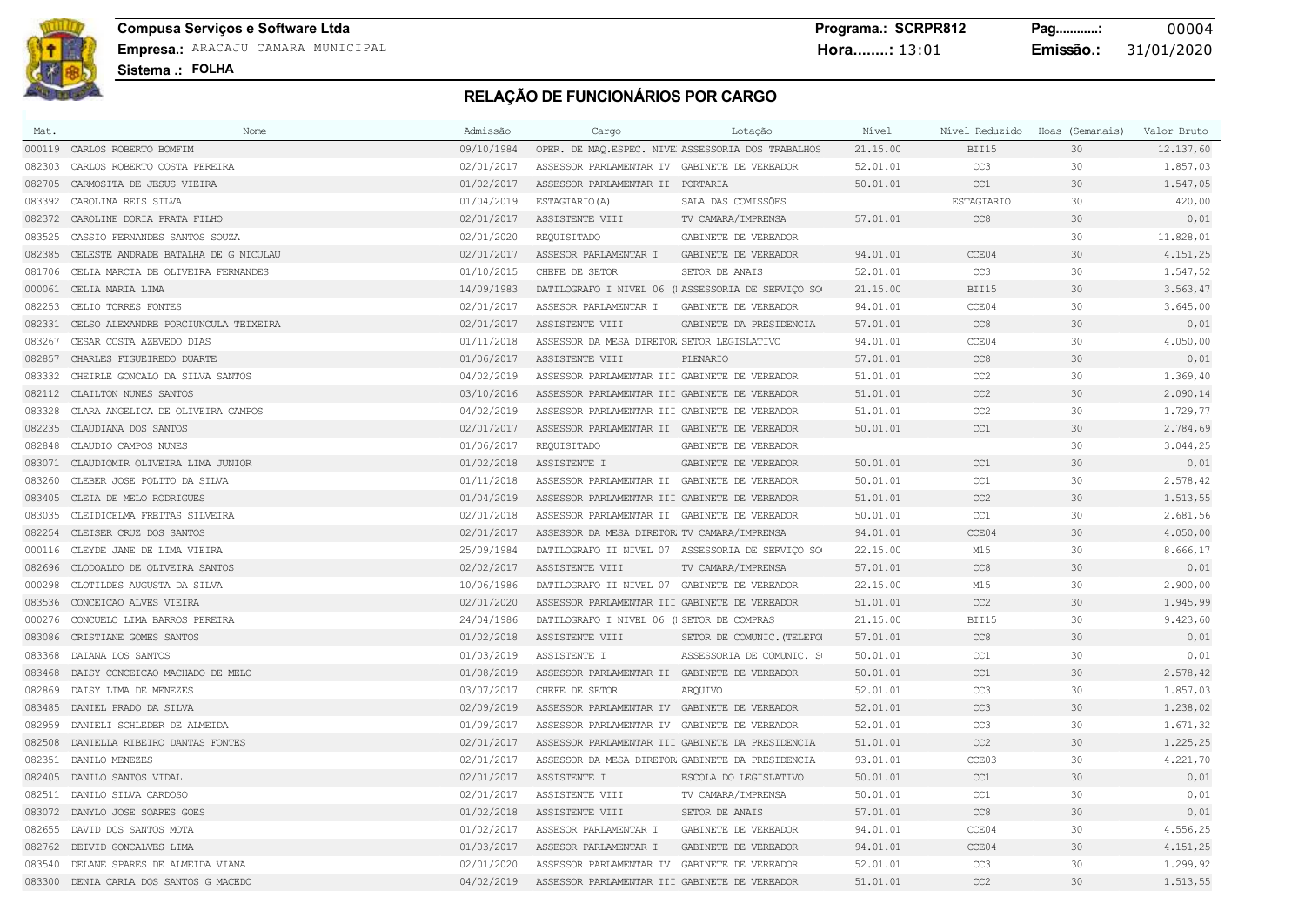**Compusa Serviços e Software Ltda Programa.: SCRPR812 Pag............:** 00005 **Empresa.:** ARACAJU CAMARA MUNICIPAL **Hora........:** 13:01 **Emissão.:** 31/01/2020

**Sistema .: FOLHA**

| Mat.   | Nome                                       | Admissão   | Cargo                                          | Lotacão                                            | Nível    | Nível Reduzido    | Hoas (Semanais) | Valor Bruto |
|--------|--------------------------------------------|------------|------------------------------------------------|----------------------------------------------------|----------|-------------------|-----------------|-------------|
|        | 083503 DENIO SA DE ARAGAO                  | 01/11/2019 | ESTAGIARIO (A)                                 | SETOR DE ANAIS                                     |          | <b>ESTAGIARIO</b> | 30              | 420,00      |
|        | 083409 DIEGO COSTA CARVALHO                | 01/04/2019 | ASSESSOR DA MESA DIRETOR MESA DIRETORA         |                                                    | 94.01.01 | CCE04             | 30              | 4.050,00    |
| 083295 | DIEGO LOPES RODRIGUES                      | 02/01/2019 | ASSISTENTE I                                   | MESA DIRETORA                                      | 50.01.01 | CC1               | 30              | 0,01        |
|        | 083179 DIEGO SILVA DOS SANTOS              | 02/06/2018 | ASSESSOR PARLAMENTAR IV GABINETE DE VEREADOR   |                                                    | 52.01.01 | CC <sub>3</sub>   | 30              | 1.052,31    |
| 082816 | DIENIS SANTOS CELESTINO                    | 03/04/2017 | REQUISITADO                                    | GABINETE DE VEREADOR                               |          |                   | 30              | 4.779,04    |
|        | 082383 DIOCLECIO FERREIRA FONSECA          | 02/01/2017 | ASSESSOR PARLAMENTAR II GABINETE DE VEREADOR   |                                                    | 50.01.01 | CC1               | 30              | 2.475,28    |
| 081333 | DIOGO BISPO DOS SANTOS                     | 03/11/2014 | ASSESSOR DA MESA DIRETOR MESA DIRETORA         |                                                    | 94.01.01 | CCE04             | 30              | 6.075,00    |
| 082353 | DIOGO CRISPIM DE SOUZA PINTO               | 02/01/2017 | ASSESSOR ESPECIAL PARLAM GABINETE DE VEREADOR  |                                                    | 63.01.01 | CCE02             | 30              | 10.028,77   |
| 082429 | DIOGO DE ANDRADE SANTOS                    | 02/01/2017 | ASSESOR PARLAMENTAR I                          | GABINETE DE VEREADOR                               | 94.01.01 | CCE04             | 30              | 4.151,25    |
| 082929 | DOMINGOS VITAL SANTOS FILHO                | 01/09/2017 | ASSESOR PARLAMENTAR I                          | GABINETE DE VEREADOR                               | 94.01.01 | CCE04             | 30              | 3.948,75    |
| 082546 | EBERT MENEZES E ANDRADE                    | 02/01/2017 | ASSESSOR PARLAMENTAR IV GABINETE DE VEREADOR   |                                                    | 52.01.01 | CC3               | 30              | 1.052, 31   |
| 082658 | EDEILZA ELVIRA DE OLIVEIRA SANTOS          | 02/02/2017 | ASSESSOR PARLAMENTAR III GABINETE DE VEREADOR  |                                                    | 51.01.01 | CC2               | 30              | 1.657,70    |
| 083425 | EDENILDE DOS SANTOS                        | 02/05/2019 | ASSISTENTE VIII                                | ASSESSORIA LEGISLATIVA                             | 57.01.01 | CC <sub>8</sub>   | 30              | 0,01        |
| 083168 | EDILBERTO FREIRE CAETANO                   | 02/05/2018 | ASSISTENTE VIII                                | ASSESSORIA DOS TRABALHOS                           | 57.01.01 | CC <sub>8</sub>   | 30              | 0,01        |
| 080149 | EDILMA DE BRAZ PALMEIRA                    | 01/08/2011 | ASSESSOR ADMINISTRATIVO SETOR DE PESSOAL       |                                                    | 50.01.01 | CC1               | 30              | 3.094,11    |
|        | 082260 EDILSON DEODORIO CARDOSO            | 02/01/2017 | ASSESSOR PARLAMENTAR III GABINETE DE VEREADOR  |                                                    | 51.01.01 | CC2               | 30              | 2.162,22    |
| 083357 | EDILSON LUIZ DO CARMO JUNIOR               | 01/03/2019 | ESTAGIARIO (A)                                 | GABINETE DE VEREADOR                               |          | <b>ESTAGIARIO</b> | 30              | 420,00      |
| 083302 | EDIMEIRE DOS SANTOS FERREIRA               | 04/02/2019 | ASSESSOR DA MESA DIRETOR CONTROLE INTERNO      |                                                    | 94.01.01 | CCE04             | 30              | 3.847,50    |
| 000190 | EDINEIDE SILVA FONTES SANTOS               | 25/03/1985 | AUX. DE ESCRITORIO NIVEL PROTOCOLO             |                                                    | 20.15.00 | BI15              | 30              | 2.833,33    |
| 083528 | EDIVANIO DOS SANTOS PINTO                  | 02/01/2020 | ASSESOR PARLAMENTAR I                          | GABINETE DE VEREADOR                               | 94.01.01 | CCE04             | 30              | 6.075,00    |
| 082836 | EDIVAR NUNES DA SILVA JUNIOR               | 02/05/2017 | ASSESSOR PARLAMENTAR III GABINETE DE VEREADOR  |                                                    | 51.01.01 | CC2               | 30              | 1.081,11    |
| 082447 | EDJAN MENEZES DA CRUZ                      | 02/01/2017 | ASSESSOR DA MESA DIRETOR SALA DAS COMISSÕES    |                                                    | 94.01.01 | CCE04             | 30              | 4.252, 50   |
| 082229 | EDLAMAR TELES DOS SANTOS FERREIRA          | 02/01/2017 | ASSESSOR ADMINISTRATIVO TAQUIGRAFIA            |                                                    | 50.01.01 | CC1               | 30              | 1.753,32    |
| 083514 | EDNA BRAZ PEREIRA                          | 01/11/2019 |                                                | ASSESSOR ESPECIAL PARLAM ASSESSORIA DE CERIMONIAL  | 63.01.01 | CCE02             | 30              | 4.011,51    |
| 082230 | EDNA MARIA DE JESUS                        | 02/01/2017 | ASSISTENTE VIII                                | TAQUIGRAFIA                                        | 57.01.01 | CC8               | 30              | 1.291,66    |
|        | 082389 EDUARDO ANTONIO CORREA              | 02/01/2017 | ASSESSOR PARLAMENTAR II PLENARIO               |                                                    | 50.01.01 | CC1               | 30              | 3.094,11    |
| 083193 | EDUARDO COSTA ANDRADE                      | 02/07/2018 | ESTAGIARIO (A)                                 | TV CAMARA/IMPRENSA                                 |          | ESTAGIARIO        | 30              | 420,00      |
| 083325 | EDVALDO BRITO DA SILVA                     | 04/02/2019 | ASSESSOR PARLAMENTAR IV GABINETE DE VEREADOR   |                                                    | 52.01.01 | CC <sub>3</sub>   | 30              | 1.145,16    |
| 083100 | EDVALDO SILVA DOS SANTOS JUNIOR            | 02/02/2018 | ASSESSOR PARLAMENTAR IV GABINETE DE VEREADOR   |                                                    | 52.01.01 | CC <sub>3</sub>   | 30              | 1.547,52    |
| 083215 | ELANI SILVA GOIS                           | 01/08/2018 | ASSESSOR PARLAMENTAR IV GABINETE DE VEREADOR   |                                                    | 52.01.01 | CC3               | 30              | 1.547,52    |
| 000154 | ELANNIA CALHAU BITTENCOURT                 | 14/02/1985 | DATILOGRAFO I NIVEL 06 (1 SALA DAS COMISSÕES   |                                                    | 21.15.00 | BII15             | 30              | 2.766,66    |
| 082183 | ELBER ANDRADE BATALHA DE GOES              | 01/01/2017 | VEREADOR                                       | VEREADORES ATIVO                                   |          | VEREADOR          | 30              | 18.991,68   |
| 083512 | ELDER DOS SANTOS                           | 01/11/2019 |                                                | ASSESSOR PARLAMENTAR III ASSESSORIA DE COMUNIC. SO | 50.01.01 | CC1               | 30              | 2.062,74    |
| 082951 | ELENIZIO DANTAS DE SOUSA NETO              | 01/09/2017 | CHEFE DE GABINETE PARLAM GABINETE DE VEREADOR  |                                                    | 93.01.01 | CCE03             | 30              | 4.372,47    |
| 082451 | ELIANE BARROS GOMES DANTAS                 | 02/01/2017 | ASSESSOR DA MESA DIRETOR ESCOLA DO LEGISLATIVO |                                                    | 94.01.01 | CCE04             | 30              | 3.847,50    |
|        | 000168 ELIANE MARIA DE JESUS               | 26/02/1985 |                                                | TAQUIGRAFO I NIVEL 12 ASSESSORIA DE SERVIÇO SO     | 23.15.00 | MT15              | 30              | 13.281,98   |
| 083440 | ELIANE RIBEIRO SOUZA SANTOS                | 03/06/2019 | ASSESSOR DA MESA DIRETOR GABINETE DE VEREADOR  |                                                    | 94.01.01 | CCE04             | 30              | 3.645,00    |
|        | 000321 ELIAS AURELIANO DA SILVA            | 26/06/1986 |                                                | TEC. EM CONTABILIDADE NI ASSESSORIA DOS TRABALHOS  | 23.15.00 | MT15              | 30              | 15.995,98   |
|        | 083543 ELIEL DA SILVA SOUZA                | 02/01/2020 | ASSESSOR PARLAMENTAR II GABINETE DE VEREADOR   |                                                    | 50.01.01 | CC1               | 30              | 2.681,56    |
|        | 082493 ELIENE OLIVIERA MARQUES             | 02/01/2017 | ASSESSOR DA MESA DIRETOR PLENARIO              |                                                    | 94.01.01 | CCE04             | 30              | 4.050,00    |
| 082478 | ELINEUZA ALVES OLIVEIRA                    | 02/01/2017 | ASSESSOR PARLAMENTAR IV GABINETE DE VEREADOR   |                                                    | 52.01.01 | CC3               | 30              | 1.052,31    |
|        | 083099 ELISANGELA DE SOUZA ROSA DEDA FRAGA | 02/02/2018 | SECRETARIO                                     | ASSESSORIA DE SERVIÇO SO                           | 50.01.01 | CC1               | 30              | 1.547,05    |
|        | 081481 ELISANGELA DOS SANTOS SIQUEIRA      | 02/02/2015 | ASSESSOR PARLAMENTAR IV GABINETE DE VEREADOR   |                                                    | 52.01.01 | CC3               | 30              | 1.361,82    |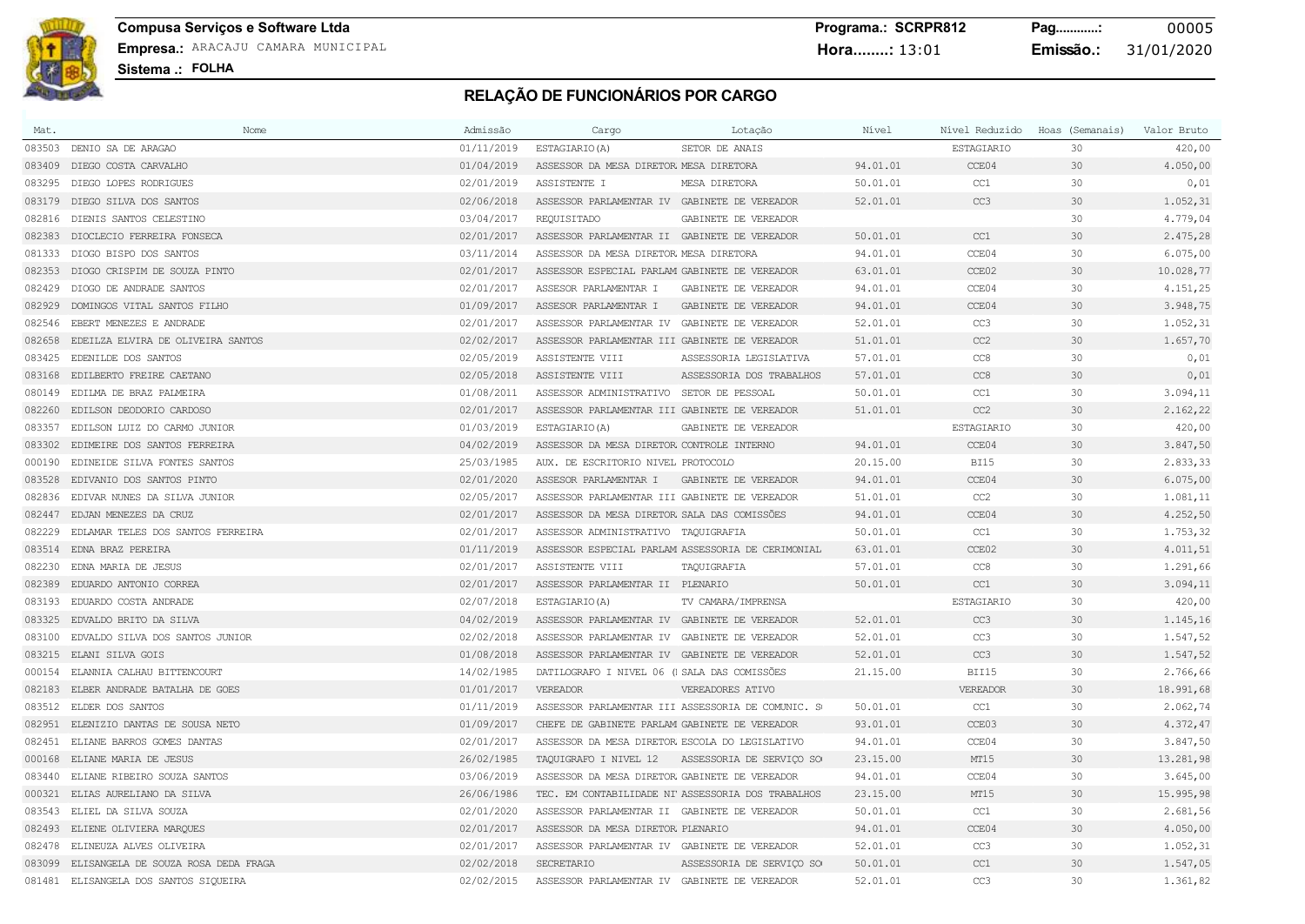### **Compusa Serviços e Software Ltda Programa.: SCRPR812 Pag............:** 00006 **Empresa.:** ARACAJU CAMARA MUNICIPAL **Hora........:** 13:01 **Emissão.:** 31/01/2020

| Mat.   | Nome.                                       | Admissão   | Cargo                                            | Lotação                                           | Nível    | Nível Reduzido  | Hoas (Semanais) | Valor Bruto |
|--------|---------------------------------------------|------------|--------------------------------------------------|---------------------------------------------------|----------|-----------------|-----------------|-------------|
|        | 083283 ELIZANGELA PALMEIRA DE MOURA         | 02/01/2019 | <b>REQUISITADO</b>                               | ASSESSORIA DE COMUNIC. SO                         |          |                 | 30              | 4.320,42    |
| 083474 | ELLEN KEANE DOS REIS SANTOS                 | 01/08/2019 | ASSESSOR PARLAMENTAR IV GABINETE DE VEREADOR     |                                                   | 52.01.01 | CC <sub>3</sub> | 30              | 1.857,03    |
| 082982 | ELSON AUGUSTO DA CONCEICAO SILVA            | 02/11/2017 | ASSESOR PARLAMENTAR I                            | GABINETE DE VEREADOR                              | 94.01.01 | CCE04           | 30              | 3.847,50    |
| 082435 | ELSON LUIZ CHAGAS DA SILVA                  | 02/01/2017 | ASSESSOR DA MESA DIRETOR GABINETE DA PRESIDENCIA |                                                   | 94.01.01 | CCE04           | 30              | 4.151,25    |
| 083506 | EMERSON ANDRADE DE OLIVEIRA SANTANA         | 01/11/2019 | ESTAGIARIO (A)                                   | GABINETE DE VEREADOR                              |          | ESTAGIARIO      | 30              | 420,00      |
| 082196 | EMILIA CORREA SANTOS                        | 01/01/2017 | VEREADOR                                         | VEREADORES ATIVO                                  |          | VEREADOR        | 30              | 18.991,68   |
| 083472 | EMILLY SOARES SIMOES                        | 01/08/2019 | ASSISTENTE VIII                                  | MESA DIRETORA                                     | 57.01.01 | CC <sub>8</sub> | 30              | 0,01        |
| 083067 | ERICK GUSTAVO SANTOS VIEIRA                 | 01/02/2018 | ASSESSOR PARLAMENTAR IV GABINETE DE VEREADOR     |                                                   | 52.01.01 | CC <sub>3</sub> | 30              | 1.547,52    |
| 083205 | ERICKLES PHILIP SILVA DE JESUS              | 01/08/2018 | ASSESSOR PARLAMENTAR IV GABINETE DE VEREADOR     |                                                   | 52.01.01 | CC <sub>3</sub> | 30              | 1.052,31    |
| 083189 | EUGENIO RICARDO FRANCO SOBRAL               | 02/06/2018 | ASSESSOR ESPECIAL PARLAM GABINETE DE VEREADOR    |                                                   | 63.01.01 | CCE02           | 30              | 7.421,29    |
|        | 081309 EVA RODRIGUES DE ALMEIDA             | 01/10/2014 | GERENTE DE DIVISAO                               | CONTABILIDADE                                     | 51.01.01 | CC2             | 30              | 1.873,92    |
| 082223 | EVELLYN CHRISTYNE RIBEIRO ALVES             | 06/01/2017 | ASSESSOR JURIDICO                                | ASSESSORIA JURIDICA                               | 63.01.01 | CCE02           | 30              | 12.034,53   |
| 000297 | EVERALDO JOSE DIAS DOS SANTOS               | 10/06/1986 | ASSIST. DE ESCRITORIO NI ARQUIVO                 |                                                   | 21.15.00 | BII15           | 30              | 2.476,42    |
| 083281 | FABIANA CASTRO PAIXAO                       | 02/01/2019 | ASSESSOR PARLAMENTAR IV GABINETE DE VEREADOR     |                                                   | 52.01.01 | CC <sub>3</sub> | 30              | 1.485,62    |
| 082202 | FABIANA CRISTINA ARGOLO FEITOSA             | 02/01/2017 | SECRETARIO                                       | SECRETARIA EXECUTIVA                              | 50.01.01 | CC1             | 30              | 1.237,64    |
| 083046 | FABIANE CRISTINA BORGES DOS SANTOS SOUZA    | 01/02/2018 | ASSESSOR PARLAMENTAR IV GABINETE DE VEREADOR     |                                                   | 52.01.01 | CC3             | 30              | 1.052,31    |
| 083494 | FABIANO NOGUEIRA DA SILVA                   | 02/10/2019 | ASSISTENTE I                                     | GABINETE DE VEREADOR                              | 50.01.01 | CC1             | 30              | 0,01        |
| 082347 | FABIO ALEXANDRE BEZERRA FEITOSA             | 02/01/2017 | ASSESSOR PARLAMENTAR IV GABINETE DE VEREADOR     |                                                   | 52.01.01 | CC <sub>3</sub> | 30              | 1.733,22    |
| 082669 | FABIO GONCALVES SILVA                       | 01/02/2017 | ASSESSOR PARLAMENTAR IV GABINETE DE VEREADOR     |                                                   | 52.01.01 | CC <sub>3</sub> | 30              | 1.857,03    |
| 082192 | FABIO MEIRELES DE OLIVEIRA                  | 01/01/2017 | VEREADOR                                         | VEREADORES ATIVO                                  |          | VEREADOR        | 30              | 18.991,68   |
| 082360 | FABIO SOUZA DE JESUS                        | 02/01/2017 | ASSESSOR DE VEREADOR                             | GABINETE DE VEREADOR                              | 63.01.01 | CCE02           | 30              | 0,01        |
| 082697 | FANYOMAR ALMEIDA DE JESUS                   | 01/02/2017 |                                                  | ASSESSOR DA MESA DIRETOR SEÇÃO DE SERVIÇOS DE APO | 94.01.01 | CCE04           | 30              | 4.252,50    |
|        | 082340 FATIMA CAVALLO MONTEIRO              | 02/01/2017 | ASSESSOR PARLAMENTAR IV GABINETE DE VEREADOR     |                                                   | 52.01.01 | CC <sub>3</sub> | 30              | 1.238,02    |
| 082662 | FELICIO GOMES DE OLIVEIRA                   | 02/02/2017 | ASSISTENTE VIII                                  | TV CAMARA/IMPRENSA                                | 57.01.01 | CC <sub>8</sub> | 30              | 0,01        |
| 083383 | FELIPE AUGUSTO MARTINS DE OLIVEIRA          | 01/03/2019 | ASSESSOR DE VEREADOR                             | GABINETE DE VEREADOR                              | 57.01.01 | CC <sub>8</sub> | 30              | 1.295,75    |
| 082865 | FERNANDA CORREIA DE ANDRADE LIMA            | 01/06/2017 | ASSESSOR PARLAMENTAR IV GABINETE DE VEREADOR     |                                                   | 52.01.01 | CC3             | 30              | 1.114,21    |
| 082391 | FERNANDA FRANCO SILVEIRA                    | 02/01/2017 | ASSESSOR PARLAMENTAR III GABINETE DE VEREADOR    |                                                   | 51.01.01 | CC <sub>2</sub> | 30              | 1.081,11    |
| 083442 | FERNANDA MONTES DE SANTANA                  | 03/06/2019 | ASSESOR PARLAMENTAR I                            | GABINETE DE VEREADOR                              | 94.01.01 | CCE04           | 30              | 3.948,75    |
| 083437 | FERNANDA RAQUEL DE HOLANDA CAVALCANTE PRADO | 03/06/2019 | ASSESSOR DA MESA DIRETOR GABINETE DE VEREADOR    |                                                   | 93.01.01 | CCE03           | 30              | 4.372,47    |
| 082587 | FERNANDA SALES SILVA                        | 01/02/2017 | ASSISTENTE VIII                                  | TV CAMARA/IMPRENSA                                | 57.01.01 | CC8             | 30              | 0,01        |
| 081090 | FERNANDA TRINDADE OLIVEIRA SILVA            | 02/01/2013 | ASSESSOR PARLAMENTAR IV GABINETE DE VEREADOR     |                                                   | 52.01.01 | CC <sub>3</sub> | 30              | 1.052,31    |
| 083258 | FERNANDO BARBOZA DE SOUSA                   | 01/11/2018 | ASSESSOR PARLAMENTAR II GABINETE DE VEREADOR     |                                                   | 50.01.01 | CC1             | 30              | 2.320,58    |
|        | 083288 FERNANDO HIDEO ENOMOTO JUNIOR        | 02/01/2019 | ASSESSOR DA MESA DIRETOR GABINETE DE VEREADOR    |                                                   | 94.01.01 | CCE04           | 30              | 4.050,00    |
| 000235 | FERNANDO PEREIRA DE SOUZA                   | 09/09/1985 | EDITOR NIVEL 16                                  | ASSESSORIA DE COMUNIC. SO                         | 24.15.00 | SI15            | 30              | 8.015,55    |
| 083089 | FERNANDO RIBEIRO DOS SANTOS DA LUZ          | 02/02/2018 | ASSISTENTE VIII                                  | SECÃO DE SERVICOS DE APO                          | 57.01.01 | CC <sub>8</sub> | 30              | 0,01        |
| 083106 | FLAVIA CHRISTINA LOBAO MENEZES              | 01/02/2018 | ASSESSOR DA MESA DIRETOR GABINETE DE VEREADOR    |                                                   | 94.01.01 | CCE04           | 30              | 4.252,50    |
| 083531 | FLAVIO HENRIQUE BISPO SANTOS                | 02/01/2020 | ASSESSOR PARLAMENTAR IV                          | GABINETE DE VEREADOR                              | 52.01.01 | CC <sub>3</sub> | 30              | 1.083,26    |
| 083230 | FRANCIELE ALVES BRAZ                        | 02/09/2018 | ASSESSOR ADMINISTRATIVO                          | ESCOLA DO LEGISLATIVO                             | 50.01.01 | CC1             | 30              | 1.753,32    |
| 082850 | FRANCIELE SANTANA SOUZA                     | 01/06/2017 | ASSESSOR PARLAMENTAR IV GABINETE DE VEREADOR     |                                                   | 52.01.01 | CC3             | 30              | 1.857,03    |
| 082986 | FRANCIELLY FONTES DE OLIVEIRA               | 01/11/2017 | ASSISTENTE VIII                                  | SETOR LEGISLATIVO                                 | 57.01.01 | CC8             | 30              | 0,01        |
|        | 083156 FRANCIELLY ROZENDO SANTOS            | 01/04/2018 | ASSISTENTE VIII                                  | SETOR DE COMUNIC. (TELEFO)                        | 57.01.01 | CC <sub>8</sub> | 30              | 0,01        |
| 000497 | FRANCISCO DE ASSIS FREIRE                   | 01/11/2009 | REQUISITADO                                      | ASSESSORIA DE COMUNIC. SO                         |          |                 | 30              | 2.026,42    |
|        | 083097 FRANCISCO IGNACIO NUNES DA SILVA     | 02/02/2018 | ASSISTENTE I                                     | SETOR LEGISLATIVO                                 | 50.01.01 | CC1             | 30              | 0,01        |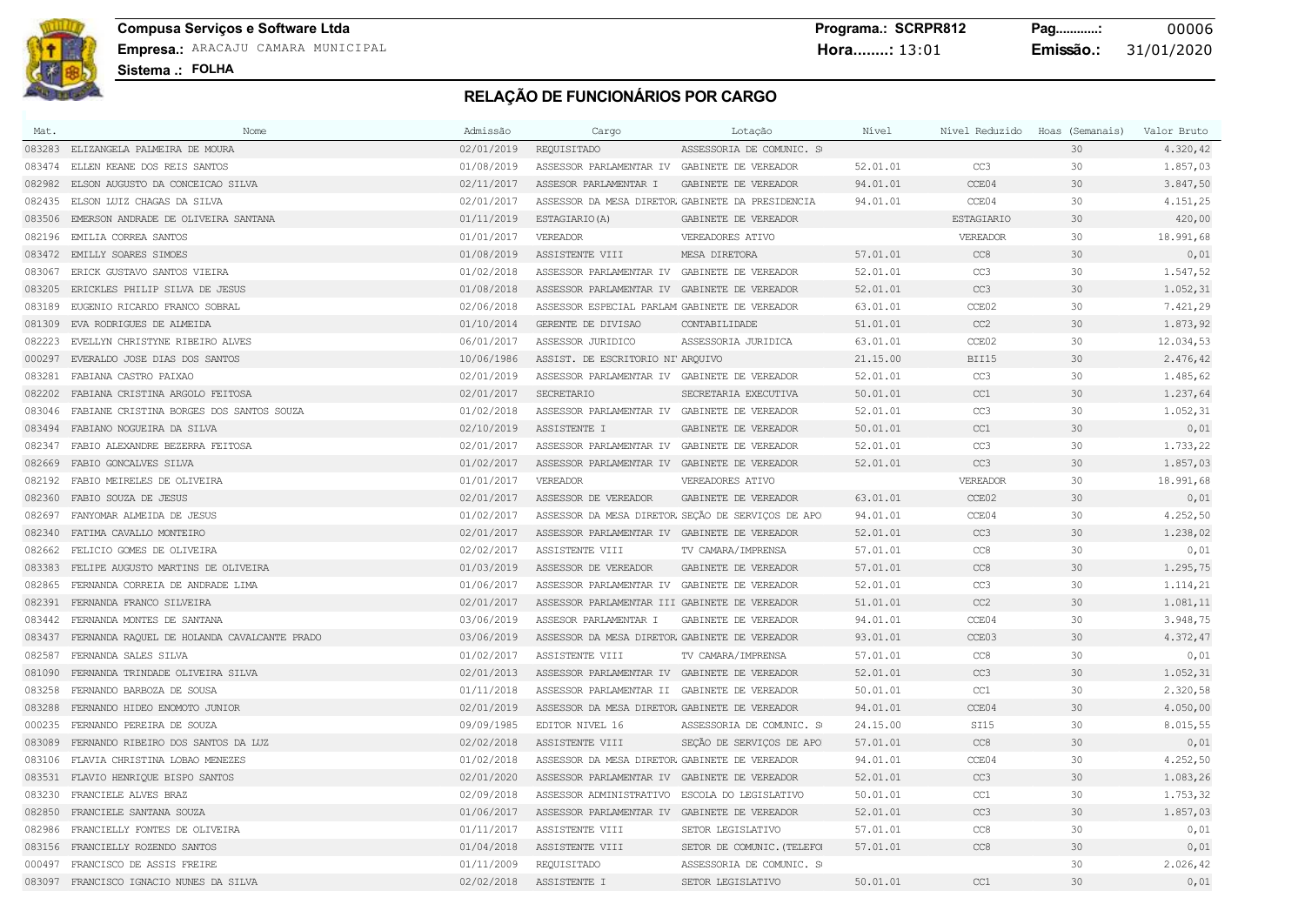### **Compusa Serviços e Software Ltda Programa.: SCRPR812 Pag............:** 00007 **Empresa.:** ARACAJU CAMARA MUNICIPAL **Hora........:** 13:01 **Emissão.:** 31/01/2020

| Mat.   | Nome                                       | Admissão   | Cargo                                          | Lotação                                             | Nível      | Nível Reduzido    | Hoas (Semanais) | Valor Bruto |
|--------|--------------------------------------------|------------|------------------------------------------------|-----------------------------------------------------|------------|-------------------|-----------------|-------------|
|        | 082373 FRANCISCO PINTO FACANHA             | 02/01/2017 | COORDENADOR PEDAGOGICO                         | SETOR MEDICO                                        | 51.01.01   | CC2               | 30              | 1.081,11    |
|        | 083365 FRANCOLINO BARRETO MACHADO SOBRINHO | 01/03/2019 | ASSESSOR PARLAMENTAR II GABINETE DE VEREADOR   |                                                     | 50.01.01   | CC1               | 30              | 2.062,74    |
| 083190 | FRIEDERICH WIMAS COUTO SANTOS              | 02/07/2018 | CHEFE DE SETOR                                 | GABINETE DE VEREADOR                                | 52.01.01   | CC <sub>3</sub>   | 30              | 1.857,03    |
| 082646 | GABRIEL MARTINS MENEZES JUNIOR             | 01/02/2017 | ASSESSOR DE VEREADOR                           | GABINETE DE VEREADOR                                | 57.01.01   | CC <sub>8</sub>   | 30              | 1.001,27    |
| 083284 | GABRIELA MESQUITA COSTA VASCONCELOS        | 02/01/2019 | ASSESSOR DA MESA DIRETOR SALA DAS COMISSÕES    |                                                     | 94.01.01   | CCE04             | 30              | 4.252,50    |
| 083165 | GABRIELL BRANDALLINE SANTOS OLIVEIRA       | 02/05/2018 | ASSESOR PARLAMENTAR I                          | GABINETE DE VEREADOR                                | 94.01.01   | CCE04             | 30              | 3.543,75    |
| 000156 | GARDENIO CORREA FEITOSA                    | 14/02/1985 | DATILOGRAFO I NIVEL 06 (I GABINETE DE VEREADOR |                                                     | 21.15.00   | BII15             | 30              | 2.750,00    |
| 083450 | GEANIA SOUZA CARDOSO                       | 01/07/2019 | ASSISTENTE VIII                                | SETOR DE COMUNIC. (TELEFO                           | 57.01.01   | CC <sub>8</sub>   | 30              | 0,01        |
| 083326 | GENILSON BARROS CAMPOS                     | 04/02/2019 | ASSESSOR PARLAMENTAR III GABINETE DE VEREADOR  |                                                     | 51.01.01   | CC2               | 30              | 1,729,77    |
| 083407 | GENIVALDO CARDOSO DE SANTANA               | 01/04/2019 | ASSESSOR PARLAMENTAR III GABINETE DE VEREADOR  |                                                     | 51.01.01   | CC2               | 30              | 1.441,48    |
| 082958 | GENIVALDO DANTAS ANDRADE                   | 01/09/2017 | ASSESSOR PARLAMENTAR II GABINETE DE VEREADOR   |                                                     | 50.01.01   | CC1               | 30              | 3.094, 11   |
| 083435 | GEORGE AVILA MATOS                         | 03/06/2019 | ASSESSOR ADMINISTRATIVO GABINETE DE VEREADOR   |                                                     | 50.01.01   | CC1               | 30              | 3.094,11    |
| 082300 | GERALDO ALVES DE ALCANTARA FILHO           | 11/01/2017 | SUPERITENDENTE EXECUTIVO SECRETARIA EXECUTIVA  |                                                     | 65.01.01   | CCES1             | 30              | 19.137,19   |
| 000157 | GERALDO REZENDE MENDONCA                   | 14/02/1985 | DATILOGRAFO II NIVEL 07 GABINETE DE VEREADOR   |                                                     | 22, 15, 00 | M15               | 30              | 11.752,02   |
| 082898 | GERINALDO NUNES DE CARVALHO JUNIOR         | 03/07/2017 | ASSESOR PARLAMENTAR I                          | GABINETE DE VEREADOR                                | 94.01.01   | CCE04             | 30              | 3.948,75    |
| 083486 | GIBSON RODRIGUES DA CRUZ                   | 02/08/2019 | REQUISITADO                                    | MESA DIRETORA                                       |            |                   | 30              | 2.940,94    |
| 082950 | GILARIO SILVA JUNIOR                       | 01/09/2017 | ASSESOR PARLAMENTAR I                          | GABINETE DE VEREADOR                                | 94.01.01   | CCE04             | 30              | 3.138,75    |
| 083078 | GILBERTO DORIA DANTAS NETO                 | 01/02/2018 | ASSESSOR DA MESA DIRETOR GABINETE DE VEREADOR  |                                                     | 94.01.01   | CCE04             | 30              | 4.252,50    |
| 082409 | GILENILTON MESSIAS DOS SANTOS              | 02/01/2017 | ASSISTENTE VIII                                | PORTARIA                                            | 57.01.01   | CC <sub>8</sub>   | 30              | 0,01        |
| 082692 | GILTON ANDRADE ROSAS                       | 02/02/2017 | ASSISTENTE VIII                                | TV CAMARA/IMPRENSA                                  | 57.01.01   | CC <sub>8</sub>   | 30              | 0,01        |
| 083507 | GILTON SOUZA SANTOS                        | 01/11/2019 | ESTAGIARIO (A)                                 | GABINETE DE VEREADOR                                |            | <b>ESTAGIARIO</b> | 30              | 420,00      |
| 082412 | GILVANEDO DE JESUS SANTOS                  | 02/01/2017 | ASSISTENTE VIII                                | COZINHA                                             | 57.01.01   | CC <sub>8</sub>   | 30              | 0,01        |
| 082332 | GIUSEPPE ARCURI JUNIOR                     | 02/01/2017 | SECRETARIO                                     | GABINETE DA PRESIDENCIA                             | 50.01.01   | CC1               | 30              | 2.887,83    |
| 082460 | GIVALDO LEITE SOBRAL                       | 02/01/2017 | ASSESSOR PARLAMENTAR IV GABINETE DE VEREADOR   |                                                     | 52.01.01   | CC <sub>3</sub>   | 30              | 1.361,82    |
| 083327 | GIVALDO SANTOS                             | 04/02/2019 | ASSESSOR PARLAMENTAR IV GABINETE DE VEREADOR   |                                                     | 52.01.01   | CC3               | 30              | 1.052,31    |
| 083479 | GLAUCIA DE JESUS NASCIMENTO                | 02/09/2019 | ASSESSOR PARLAMENTAR II GABINETE DE VEREADOR   |                                                     | 50.01.01   | CC1               | 30              | 3.094, 11   |
| 083411 | GLEICE DE SA MAFRA E CARDOSO               | 01/04/2019 | REQUISITADO                                    | GABINETE DE VEREADOR                                |            |                   | 30              | 2.961,81    |
|        | 083516 GRACE ANNE ANDRADE ALVES            | 01/11/2019 | ASSESSOR ESPECIAL PARLAM ESCOLA DO LEGISLATIVO |                                                     | 63.01.01   | CCE02             | 30              | 4.011,51    |
| 083333 | GREICE RODRIGUES DE OLIVEIRA ANTUNES       | 04/02/2019 | ASSESSOR PARLAMENTAR IV GABINETE DE VEREADOR   |                                                     | 52.01.01   | CC <sub>3</sub>   | 30              | 1.547,52    |
|        | 083449 GUILHERME DE OLIVEIRA E SILVA FRAGA | 02/07/2019 | ASSESSOR PARLAMENTAR II GABINETE DE VEREADOR   |                                                     | 50.01.01   | CC1               | 30              | 3.094, 11   |
| 083443 | GUILHERME SANTOS BRITO DA SILVA            | 01/07/2019 | ASSESSOR PARLAMENTAR IV GABINETE DE VEREADOR   |                                                     | 52.01.01   | CC <sub>3</sub>   | 30              | 1.052,31    |
| 083379 | GUSTAVO PEREIRA DE SANTANA                 | 02/03/2019 | ASSESSOR DE VEREADOR                           | GABINETE DE VEREADOR                                | 57.01.01   | CC <sub>8</sub>   | 30              | 0,01        |
| 083080 | HEITOR CAVALCANTE MARTINS                  | 01/02/2018 | ASSESSOR DA MESA DIRETOR GABINETE DE VEREADOR  |                                                     | 94.01.01   | CCE04             | 30              | 4.252,50    |
| 082377 | HELBER BARRETO DA CRUZ                     | 02/01/2017 | MOTORISTA 3 SECRETARIA                         | MESA DIRETORA                                       | 57.01.01   | CC <sub>8</sub>   | 30              | 0,01        |
| 000073 | HELENA NASCIMENTO DOS SANTOS               | 15/09/1983 |                                                | TELEFONISTA NIVEL 05 (AG SETOR DE COMUNIC. (TELEFO) | 21.15.00   | BII15             | 30              | 3.305,95    |
| 083153 | HELENA RAFAELA ALVES HORA                  | 02/04/2018 | ASSISTENTE I                                   | SETOR MEDICO                                        | 50.01.01   | CC1               | 30              | 0,01        |
| 082480 | HELIA CARMEN DE OLIVEIRA BARBOSA           | 02/01/2017 | ASSESSOR PARLAMENTAR IV GABINETE DE VEREADOR   |                                                     | 52.01.01   | CC <sub>3</sub>   | 30              | 1.052,31    |
| 081248 | HELINE GONZAGA SANTOS                      | 02/05/2014 | ASSESSOR PARLAMENTAR IV GABINETE DE VEREADOR   |                                                     | 52.01.01   | CC <sub>3</sub>   | 30              | 1.361,82    |
| 083366 | HENRIQUE DO PRADO MELO                     | 01/03/2019 | ASSISTENTE I                                   | MESA DIRETORA                                       | 50.01.01   | CC1               | 30              | 0,01        |
|        | 082521 HERIBALDO MARTINS DE OLIVEIRA       | 02/01/2017 | ASSISTENTE VIII                                | TV CAMARA/IMPRENSA                                  | 52.01.01   | CC <sub>3</sub>   | 30              | 0,01        |
| 082216 | HORACIO SOUZA LIMA                         | 02/01/2017 | ASSESSOR PARLAMENTAR III GABINETE DE VEREADOR  |                                                     | 51.01.01   | CC2               | 30              | 1.513,55    |
|        | 083129 HUADSON FERREIRA DA SILVEIRA        | 01/03/2018 | CHEFE DE SETOR                                 | REPROGRAFIA                                         | 52.01.01   | CC <sub>3</sub>   | 30              | 1.299,92    |
|        | 083115 HUMBERTO VICENTE BARROSO LIMA       | 01/03/2018 | ASSESOR PARLAMENTAR I                          | GABINETE DE VEREADOR                                | 94.01.01   | CCE04             | 30              | 4.556,25    |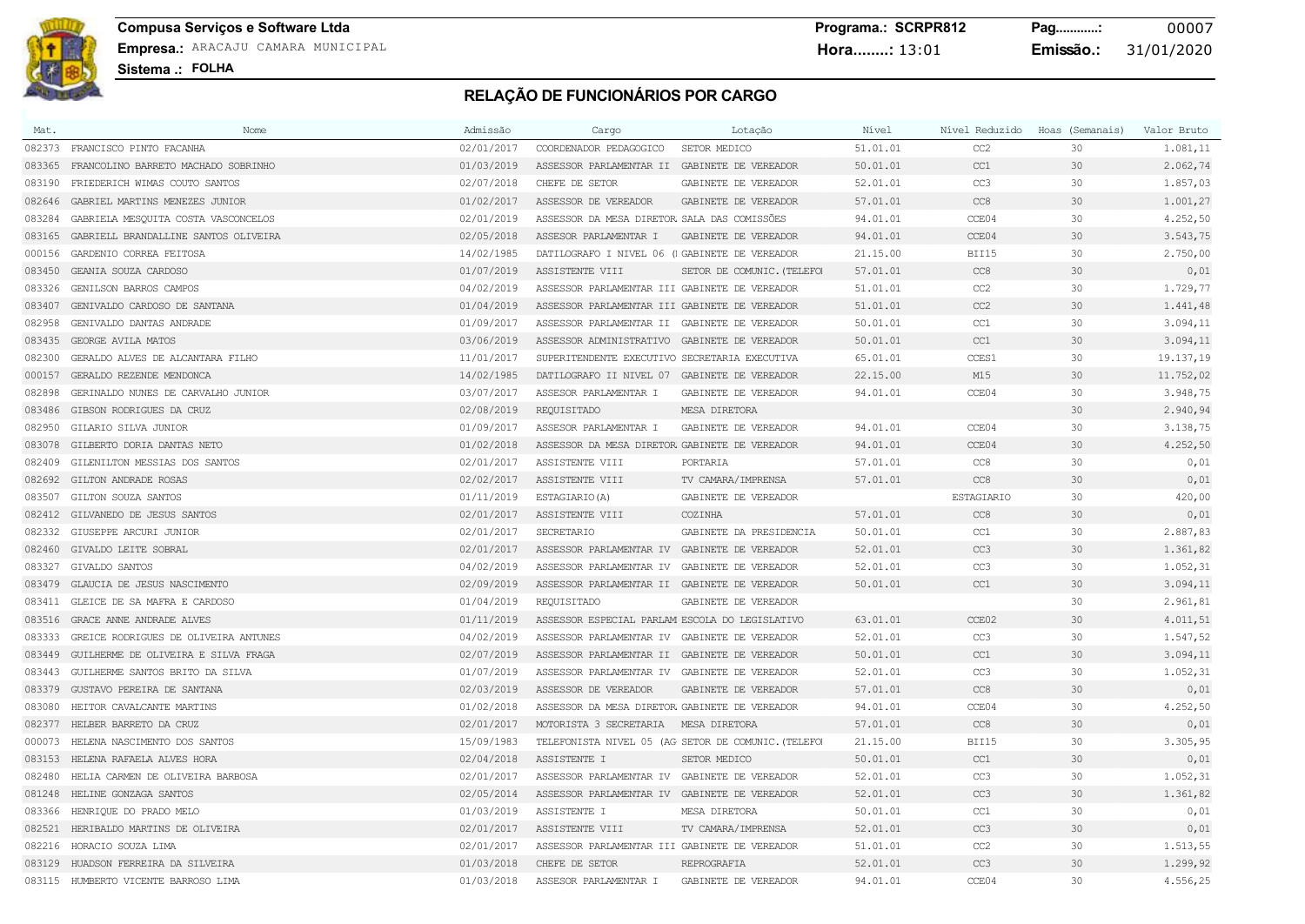### **Compusa Serviços e Software Ltda Programa.: SCRPR812 Pag............:** 00008 **Empresa.:** ARACAJU CAMARA MUNICIPAL **Hora........:** 13:01 **Emissão.:** 31/01/2020

| Mat.   | Nome                                        | Admissão   | Cargo                                         | Lotação                                           | Nível    |                   | Nivel Reduzido Hoas (Semanais) | Valor Bruto |
|--------|---------------------------------------------|------------|-----------------------------------------------|---------------------------------------------------|----------|-------------------|--------------------------------|-------------|
|        | 083361 IANNE KELLY NUNES CAVALCANTE         | 01/03/2019 | ESTAGIARIO (A)                                | GABINETE DE VEREADOR                              |          | ESTAGIARIO        | 30                             | 420,00      |
| 083065 | IGOR CARVALHO GONCALVES SANTANA             | 01/02/2018 | ASSESSOR ADMINISTRATIVO SECRETARIA EXECUTIVA  |                                                   | 50.01.01 | CC1               | 30                             | 1.031,37    |
|        | 082704 IGOR PRADO COSTA DIAS BATISTA        | 02/02/2017 | ASSESOR PARLAMENTAR I                         | GABINETE DE VEREADOR                              | 94.01.01 | CCE04             | 30                             | 4.151,25    |
| 083522 | IGOR SILVA DOS SANTOS                       | 02/12/2019 | ESTAGIARIO (A)                                | MESA DIRETORA                                     |          | <b>ESTAGIARIO</b> | 30                             | 840,00      |
|        | 082406 INEZ BRAGA SANTOS SOARES             | 02/01/2017 | ASSESSOR PARLAMENTAR II GABINETE DE VEREADOR  |                                                   | 50.01.01 | CC1               | 30                             | 2.887,83    |
| 083058 | INGRID ROBERTA SANTOS NASCIMENTO            | 02/02/2018 | ASSESSOR PARLAMENTAR II GABINETE DE VEREADOR  |                                                   | 50.01.01 | CC1               | 30                             | 2.578,42    |
| 083110 | INGRID SANTA ROSA GUIMARAES                 | 02/02/2018 |                                               | ASSESSOR DA MESA DIRETOR ASSESSORIA DE SERVIÇO SO | 93.01.01 | CCE03             | 30                             | 4.523,25    |
| 083359 | INGRID SANTOS DOS ANJOS                     | 01/03/2019 | ESTAGIARIO (A)                                | GABINETE DE VEREADOR                              |          | <b>ESTAGIARIO</b> | 30                             | 420,00      |
|        | 083120 IOLANDA MARIA ROSA TRAVASSOS XAVIER  | 01/03/2018 | CHEFE DE GABINETE PARLAM GABINETE DE VEREADOR |                                                   | 93.01.01 | CCE03             | 30                             | 6.784,87    |
| 083324 | IRAILDES BRITO DA SILVA                     | 04/02/2019 | ASSESSOR PARLAMENTAR III GABINETE DE VEREADOR |                                                   | 51.01.01 | CC2               | 30                             | 1.117,14    |
|        | 083017 IRIS DANIELLE OLIVEIRA SANTOS PAIXAO | 02/01/2018 | CHEFE DE GABINETE PARLAM GABINETE DE VEREADOR |                                                   | 93.01.01 | CCE03             | 30                             | 3.015, 50   |
| 082841 | IRIS VALERIA SANTOS DE AZEVEDO              | 02/05/2017 | ASSESSOR PARLAMENTAR III GABINETE DE VEREADOR |                                                   | 51.01.01 | CC2               | 30                             | 1.441,48    |
|        | 082935 IRLA SUELEM DIAS NASCIMENTO          | 01/09/2017 | COORDENADOR PEDAGOGICO                        | ESCOLA DO LEGISLATIVO                             | 93.01.01 | CCE03             | 30                             | 4.523,25    |
| 083158 | IRWIN MATOS DE OLIVEIRA NERY                | 01/05/2018 | ESTAGIARIO (A)                                | SETOR LEGISLATIVO                                 |          | <b>ESTAGIARIO</b> | 30                             | 420,00      |
|        | 000112 ISA ELEONORA BARRETO SILVA           | 26/09/1984 | TAQUIGRAFO I NIVEL 12                         | SALA DAS COMISSÕES                                | 23.15.00 | MT15              | 30                             | 2.698,23    |
| 080967 | ISAAC CORREIA BARRETO JUNIOR                | 01/07/2013 | REQUISITADO                                   | MESA DIRETORA                                     |          | REQUISITADO       | 30                             | 902,75      |
| 082304 | ISABEL CRISTINA BARBOSA ANDRADE             | 02/01/2017 | CHEFE DE GABINETE PARLAM GABINETE DE VEREADOR |                                                   | 93.01.01 | CCE03             | 30                             | 6.935,65    |
| 083311 | ISABELA COSTA MENEZES LIMA                  | 01/02/2019 | ESTAGIARIO (A)                                | GABINETE DE VEREADOR                              |          | ESTAGIARIO        | 30                             | 420,00      |
|        | 083519 ISABELA KAROLINA SANTANA BEZERRA     | 02/12/2019 | ESTAGIARIO (A)                                | ASSESSORIA DE SERVIÇO SO                          |          | ESTAGIARIO        | 30                             | 420,00      |
| 083455 | ISABELLA CARVALHO MAGALHAES                 | 01/07/2019 | ASSESSOR DA MESA DIRETOR GABINETE DE VEREADOR |                                                   | 93.01.01 | CCE03             | 30                             | 4.221,70    |
|        | 082189 ISAC DE OLIVEIRA SILVEIRA            | 01/01/2017 | VEREADOR                                      | VEREADORES ATIVO                                  |          | VEREADOR          | 30                             | 18.991,68   |
| 082867 | ITALA CRISTINA SANTOS RODRIGUES HONORATO    | 01/06/2017 | ASSESSOR ADMINISTRATIVO PLENARIO              |                                                   | 50.01.01 | CC1               | 30                             | 3.094, 11   |
|        | 083157 IZABELA CARDOSO DOS SANTOS BENTO     | 01/04/2018 | ASSESSOR ADMINISTRATIVO SETOR LEGISLATIVO     |                                                   | 50.01.01 | CC1               | 30                             | 1.547,05    |
| 083500 | IZADORA FRANCIELE DE SILVA FREITAS          | 01/11/2019 | ESTAGIARIO (A)                                | GABINETE DE VEREADOR                              |          | <b>ESTAGIARIO</b> | 30                             | 420,00      |
| 081617 | JAAZIEL DA COSTA SANTOS                     | 01/07/2015 | ASSESSOR PARLAMENTAR IV GABINETE DE VEREADOR  |                                                   | 52.01.01 | CC <sub>3</sub>   | 30                             | 1.299,92    |
| 082265 | JACIENE RODRIGUES FERREIRA                  | 02/01/2017 | ASSESSOR PARLAMENTAR IV GABINETE DE VEREADOR  |                                                   | 52.01.01 | CC3               | 30                             | 1.114,21    |
| 082506 | JACQUELINE ADELE REIS VASCONCELOS           | 02/01/2017 | ASSESOR PARLAMENTAR I                         | GABINETE DE VEREADOR                              | 94.01.01 | CCE04             | 30                             | 3.847,50    |
| 082586 | JADSON SIMOES DOS SANTOS                    | 01/02/2017 | ASSISTENTE VIII                               | TV CAMARA/IMPRENSA                                | 57.01.01 | CC <sub>8</sub>   | 30                             | 0,01        |
| 083087 | JAILSON SANTOS MELO                         | 01/02/2018 | ASSESSOR PARLAMENTAR IV GABINETE DE VEREADOR  |                                                   | 52.01.01 | CC <sub>3</sub>   | 30                             | 1.052,31    |
| 083369 | JAILSON VIEIRA DOS SANTOS                   | 01/03/2019 | ASSISTENTE I                                  | MESA DIRETORA                                     | 50.01.01 | CC1               | 30                             | 0,01        |
| 083183 | JAIRO ALVES DE ALMEIDA JUNIOR               | 01/06/2018 | ASSESSOR PARLAMENTAR III GABINETE DE VEREADOR |                                                   | 51.01.01 | CC <sub>2</sub>   | 30                             | 1.513,55    |
| 082399 | JANECLEA DE SOUZA OLIVEIRA                  | 02/01/2017 | ASSESSOR PARLAMENTAR II GABINETE DE VEREADOR  |                                                   | 50.01.01 | CC1               | 30                             | 3.094, 11   |
| 080960 | JAQUELINE DA CONCEICAO PEREIRA              | 03/06/2013 | ASSESSOR PARLAMENTAR IV GABINETE DE VEREADOR  |                                                   | 52.01.01 | CC3               | 30                             | 1.052,31    |
| 082193 | JASON GOIS DA SILVA NETO                    | 01/01/2016 | VEREADOR                                      | VEREADORES ATIVO                                  |          | VEREADOR          | 30                             | 18.991,68   |
| 083334 | JEFFERSON MESQUITA COSTA VASCONCELOS        | 01/02/2019 | ASSESOR PARLAMENTAR I                         | GABINETE DE VEREADOR                              | 94.01.01 | CCE04             | 30                             | 4.353,75    |
| 082471 | JEMISSON DA CRUZ MUNIZ                      | 02/01/2017 | ASSESSOR PARLAMENTAR IV GABINETE DE VEREADOR  |                                                   | 52.01.01 | CC <sub>3</sub>   | 30                             | 1.052,31    |
| 083534 | JENISSON MONTEIRO DE FARIA                  | 02/01/2020 | ASSESSOR PARLAMENTAR IV GABINETE DE VEREADOR  |                                                   | 52.01.01 | CC <sub>3</sub>   | 30                             | 1.361,82    |
| 083426 | JEOVA ALVES DE OLIVEIRA FILHO               | 03/06/2019 | ASSESSOR PARLAMENTAR IV GABINETE DE VEREADOR  |                                                   | 52.01.01 | CC <sub>3</sub>   | 30                             | 1.238,02    |
| 083040 | JESSICA BRENDA ALMEIDA CAMPOS               | 01/02/2018 | ASSESSOR ADMINISTRATIVO ESCOLA DO LEGISLATIVO |                                                   | 50.01.01 | CC1               | 30                             | 1.237,64    |
| 082227 | <b>JESSICA TELES FERREIRA</b>               | 02/01/2017 | ASSESSOR ADMINISTRATIVO TAQUIGRAFIA           |                                                   | 50.01.01 | CC1               | 30                             | 1.443,91    |
| 082596 | JESSIKA SANTOS SAMPAIO                      | 01/02/2017 | ASSESSOR PARLAMENTAR IV TV CAMARA/IMPRENSA    |                                                   | 52.01.01 | CC <sub>3</sub>   | 30                             | 1.299,92    |
| 083282 | JEZE JOAQUIM DOS SANTOS                     | 02/01/2019 | ASSESSOR PARLAMENTAR IV GABINETE DE VEREADOR  |                                                   | 52.01.01 | CC3               | 30                             | 1.238,02    |
|        | 082777 JHONNY EMANUEL SANTOS DA SILVA       | 01/03/2017 | ASSESSOR PARLAMENTAR IV GABINETE DE VEREADOR  |                                                   | 52.01.01 | CC3               | 30                             | 1.083,26    |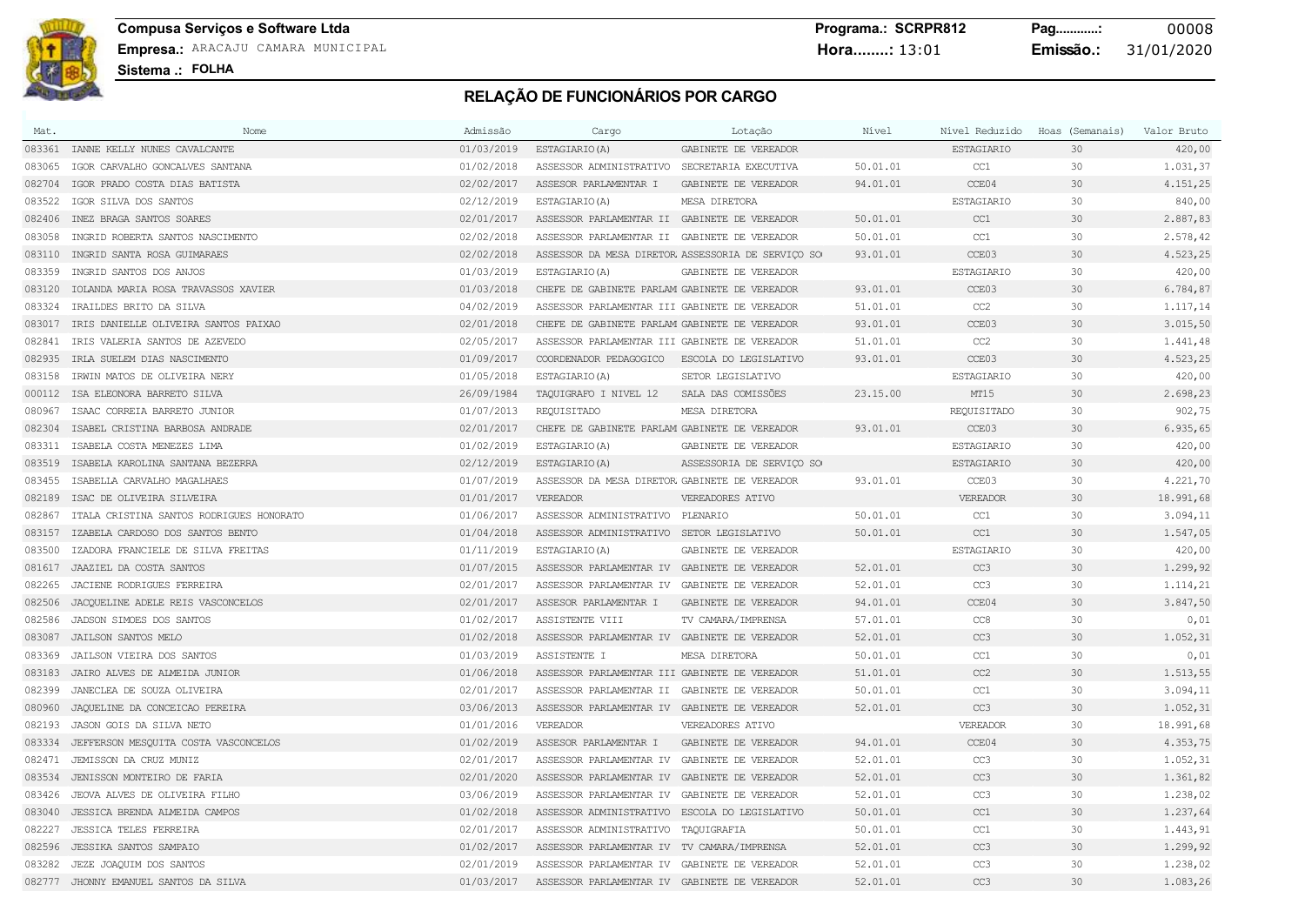

### **Compusa Serviços e Software Ltda Programa.: SCRPR812 Pag............:** 00009 **Empresa.:** ARACAJU CAMARA MUNICIPAL **Hora........:** 13:01 **Emissão.:** 31/01/2020

| Mat.   | Nome                                 | Admissão   | Cargo                                            | Lotação                                           | Nível    | Nível Reduzido    | Hoas (Semanais) | Valor Bruto |
|--------|--------------------------------------|------------|--------------------------------------------------|---------------------------------------------------|----------|-------------------|-----------------|-------------|
| 081226 | JILVANEIDE SANTANA DA CONCEICAO      | 01/04/2014 | CHEFE DE SETOR                                   | TESOURARIA                                        | 52.01.01 | CC3               | 30              | 1,857,03    |
| 000223 | JINALDO FRANCISCO SANTOS SANTANA     | 04/09/1985 | OPER. DE MAQ.ESPEC. NIVE PROTOCOLO               |                                                   | 21.15.00 | BII15             | 30              | 9.423,60    |
| 082483 | JOANA DARC MENEZES                   | 02/01/2017 | ASSESSOR PARLAMENTAR III GABINETE DE VEREADOR    |                                                   | 51.01.01 | CC2               | 30              | 1.729,77    |
| 083062 | JOANA DARC SILVA AGUIAR RODRIGUES    | 01/02/2018 | CHEFE DE SETOR                                   | SETOR MEDICO                                      | 52.01.01 | CC <sub>3</sub>   | 30              | 1.547,52    |
| 083209 | JOANA MENEZES SANTOS                 | 01/08/2018 | ESTAGIARIO (A)                                   | GABINETE DE VEREADOR                              |          | <b>ESTAGIARIO</b> | 30              | 420,00      |
|        | 083432 JOAO ADELSON SOUZA DOS SANTOS | 03/06/2019 | ASSESSOR PARLAMENTAR IV GABINETE DE VEREADOR     |                                                   | 52.01.01 | CC3               | 30              | 1.733,22    |
| 001172 | JOAO FERNANDES DE BRITTO             | 10/06/2009 | REQUISITADO                                      | ASSESSORIA GERAL                                  |          | REQUISITADO       | 30              | 13.260,69   |
|        | 000101 JOAO FERREIRA MONTEIRO        | 11/07/1984 |                                                  | AUX. DE SERV.GERAIS NIVE SECÃO DE SERVICOS DE APO | 20.15.00 | <b>BI15</b>       | 30              | 4.860,01    |
| 082516 | JOAO GOMES DA SILVA FILHO            | 02/01/2017 | ASSISTENTE IV                                    | TV CAMARA/IMPRENSA                                | 53.01.01 | CC4               | 30              | 0,01        |
| 082961 | JOAO PEDRO BARBOSA BORGES NETO       | 02/10/2017 | CHEFE DE SETOR                                   | SETOR LEGISLATIVO                                 | 52.01.01 | CC3               | 30              | 1.547,52    |
| 083502 | JOAO VICTOR ALMEIDA CALDAS           | 01/11/2019 | ESTAGIARIO (A)                                   | SECRETARIA EXECUTIVA                              |          | ESTAGIARIO        | 30              | 420,00      |
| 083481 | JOAO VICTOR SILVA SANTOS             | 02/09/2019 | ASSESSOR PARLAMENTAR II GABINETE DE VEREADOR     |                                                   | 50.01.01 | CC1               | 30              | 3.094, 11   |
| 083363 | JOAO VITOR MORAES DE DEUS            | 01/03/2019 | ESTAGIARIO (A)                                   | ESCOLA DO LEGISLATIVO                             |          | <b>ESTAGIARIO</b> | 30              | 420,00      |
| 000508 | JOCKSAN PEREIRA MOURA                | 01/11/2009 | REQUISITADO                                      | GABINETE DE VEREADOR                              |          | REQUISITADO       | 30              | 2.238,09    |
| 082575 | JOMAR BEZERRA DO NASCIMENTO          | 01/02/2017 | ASSISTENTE VIII                                  | PORTARIA                                          | 57.01.01 | CC8               | 30              | 0,01        |
| 082665 | JONATHANS JOSEPH MATOS ALVES         | 01/02/2017 | ASSESSOR DA MESA DIRETOR ASSESSORIA JURIDICA     |                                                   | 93.01.01 | CCE03             | 30              | 3.015, 50   |
| 083470 | JORGE LUIS DA SILVA                  | 01/08/2019 | ASSESOR PARLAMENTAR I                            | GABINETE DE VEREADOR                              | 94.01.01 | CCE04             | 30              | 4.556,25    |
|        | 083461 JORGE LUIS SANTANA NERY       | 01/08/2019 | ASSESSOR PARLAMENTAR II GABINETE DE VEREADOR     |                                                   | 50.01.01 | CC1               | 30              | 2.269,01    |
| 082994 | JOSE ADERBAL GONCALVES SILVA         | 02/11/2017 | ASSESSOR DE VEREADOR                             | GABINETE DE VEREADOR                              | 57.01.01 | CC8               | 30              | 0,01        |
| 082262 | JOSE AIRTON DOS SANTOS               | 02/01/2017 | ASSESSOR PARLAMENTAR IV                          | GABINETE DE VEREADOR                              | 52.01.01 | CC3               | 30              | 1.052,31    |
| 082695 | JOSE AIRTON SANTOS                   | 01/02/2017 | ASSESSOR DE VEREADOR                             | GABINETE DE VEREADOR                              | 57.01.01 | CC8               | 30              | 0,01        |
| 082795 | JOSE ALBERTO SILVA FRANCO            | 03/04/2017 | ASSESSOR DA MESA DIRETOR ASSESSORIA GERAL        |                                                   | 93.01.01 | CCE03             | 30              | 3.618,60    |
| 081478 | JOSE AMERICO DOS SANTOS SILVA        | 02/02/2015 | VEREADOR                                         | VEREADORES ATIVO                                  |          | VEREADOR          | 30              | 18.991,68   |
| 082190 | JOSE AMERICO SANTOS DE DEUS          | 01/01/2017 | VEREADOR                                         | VEREADORES ATIVO                                  |          | VEREADOR          | 30              | 18.991,68   |
| 082264 | JOSE ANTONIO DA SILVA                | 02/01/2017 | ASSESSOR PARLAMENTAR IV GABINETE DE VEREADOR     |                                                   | 52.01.01 | CC <sub>3</sub>   | 30              | 1.114,21    |
| 082985 | JOSE ANTONIO SANTOS DE MELO          | 01/11/2017 | ASSISTENTE VIII                                  | SONOPLASTIA                                       | 57.01.01 | CC8               | 30              | 0,01        |
| 082512 | JOSE ANTONIO VALADAO COSTA           | 02/01/2017 | ASSISTENTE I                                     | TV CAMARA/IMPRENSA                                | 50.01.01 | CC1               | 30              | 0,01        |
| 082287 | JOSE ARAUJO FILHO                    | 02/01/2017 | ASSISTENTE VIII                                  | ASSESSORIA DOS TRABALHOS                          | 57.01.01 | CC8               | 30              | 0,01        |
| 083090 | JOSE ARESTIDES DOS SANTOS            | 02/01/2018 | ASSISTENTE VIII                                  | SEÇÃO DE SERVIÇOS DE APO                          | 57.01.01 | CC8               | 30              | 0,01        |
|        | 083092 JOSE BALBINO DOS SANTOS NETO  | 02/02/2018 | ASSISTENTE I                                     | DIVISÃO ADIMINISTRATIVA                           | 50.01.01 | CC1               | 30              | 1.547,05    |
| 083501 | JOSE BRUNO SOUZA DE JESUS            | 01/11/2019 | ESTAGIARIO (A)                                   | GABINETE DA PRESIDENCIA                           |          | <b>ESTAGIARIO</b> | 30              | 420,00      |
| 083066 | JOSE CARLOS DOS SANTOS NETO          | 01/02/2018 | CHEFE DE SETOR                                   | ASSESSORIA DE COMUNIC. SO                         | 52.01.01 | CC3               | 30              | 0,01        |
| 083103 | JOSE CARLOS MENEZES SANTOS           | 01/02/2018 |                                                  | ASSESSOR DA MESA DIRETOR ASSESSORIA DE CERIMONIAL | 93.01.01 | CCE03             | 30              | 3.769,37    |
| 083524 | JOSE CARLOS SANTOS                   | 02/12/2019 | ASSISTENTE I                                     | MESA DIRETORA                                     | 50.01.01 | CC1               | 30              | 0,01        |
| 083240 | JOSE CARLOS VIEIRA DA SILVA FILHO    | 03/09/2018 | ASSESSOR PARLAMENTAR IV GABINETE DE VEREADOR     |                                                   | 52.01.01 | CC3               | 30              | 1.857,03    |
| 083292 | JOSE CLEONANCIO DA FONSECA SOBRINHO  | 02/01/2019 | ASSESSOR DA MESA DIRETOR MESA DIRETORA           |                                                   | 93.01.01 | CCE03             | 30              | 3.920, 15   |
| 000075 | JOSE DANUBIO DIAS                    | 15/09/1983 | AUX. DE ESCRITORIO NIVEL REPROGRAFIA             |                                                   | 20.15.00 | <b>BI15</b>       | 30              | 6.575, 33   |
| 083336 | JOSE DE JESUS MORAIS                 | 04/02/2019 | ASSESSOR PARLAMENTAR IV GABINETE DE VEREADOR     |                                                   | 52.01.01 | CC3               | 30              | 1.238,02    |
| 082569 | JOSE DE JESUS SANTOS                 | 01/02/2017 | ASSESSOR PARLAMENTAR IV GABINETE DE VEREADOR     |                                                   | 52.01.01 | CC3               | 30              | 1.052,31    |
|        | 083122 JOSE DENILSON CELESTINO       | 01/03/2018 | ASSESSOR PARLAMENTAR IV GABINETE DE VEREADOR     |                                                   | 52.01.01 | CC3               | 30              | 1.299,92    |
| 000076 | JOSE ELIAS DOS SANTOS                | 15/09/1983 | ASSIST. EM ADMINISTRACAO DIVISÃO ADIMINISTRATIVA |                                                   | 23.15.00 | MT15              | 30              | 10.966,31   |
|        | 082775 JOSE EUGENIO ENEAS DOS SANTOS | 01/03/2017 | REQUISITADO                                      | PLENARIO                                          |          |                   | 30              | 4.088,65    |
|        | 082182 JOSE EVANDO FRANCA            | 01/01/2017 | VEREADOR                                         | VEREADORES ATIVO                                  |          | VEREADOR          | 30              | 18.991,68   |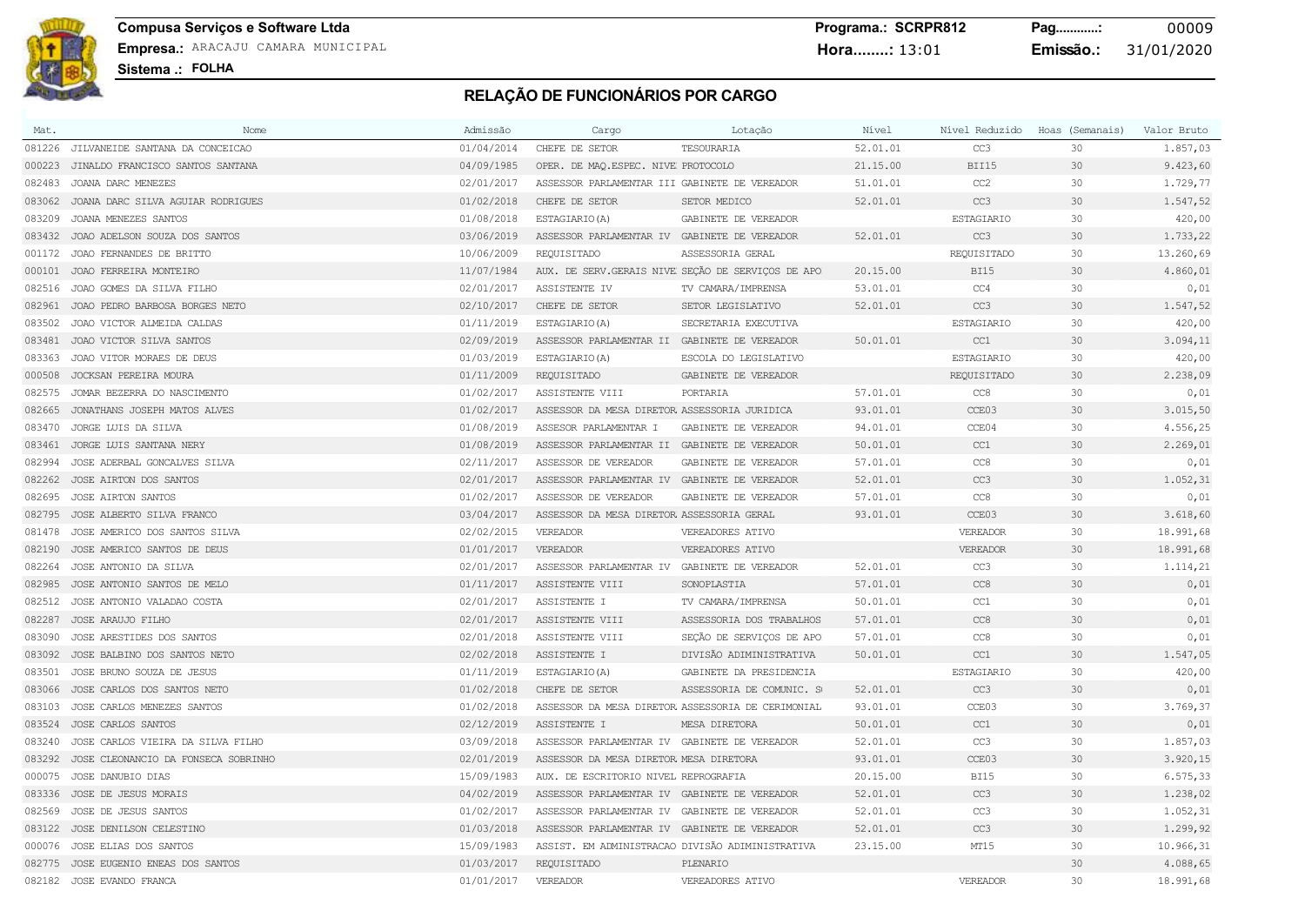**Compusa Serviços e Software Ltda Programa.: SCRPR812 Pag............:** 00010 **Empresa.:** ARACAJU CAMARA MUNICIPAL **Hora........:** 13:01 **Emissão.:** 31/01/2020

| Mat.   | Nome                                        | Admissão   | Cargo                                            | Lotação                                            | Nível    | Nível Reduzido    | Hoas (Semanais) | Valor Bruto |
|--------|---------------------------------------------|------------|--------------------------------------------------|----------------------------------------------------|----------|-------------------|-----------------|-------------|
|        | 082605 JOSE FRANCISCO MENEZES               | 01/02/2017 | ASSISTENTE VIII                                  | TV CAMARA/IMPRENSA                                 | 57.01.01 | CC8               | 30              | 0,01        |
|        | 083093 JOSE GEORGE CARVALHO                 | 02/02/2018 | GERENTE DE DIVISAO                               | SEÇÃO DE SERVIÇOS DE APO                           | 51.01.01 | CC2               | 30              | 2.162,22    |
|        | 082208 JOSE GOMES DE BRITTO NETO            | 05/01/2017 | PROCURADOR JURIDICO GERA ASSESSORIA JURIDICA     |                                                    | 62.01.01 | CCE01             | 30              | 13.260,69   |
| 003012 | JOSE GONZAGA DE SANTANA                     | 01/01/2005 | VEREADOR                                         | VEREADORES ATIVO                                   |          | VEREADOR          | 30              | 18.991,68   |
|        | 082345 JOSE HELISARIO PEREIRA JUNIOR        | 02/01/2017 | ASSESSOR PARLAMENTAR IV GABINETE DE VEREADOR     |                                                    | 52.01.01 | CC3               | 30              | 1.330,87    |
|        | 083211 JOSE ISRAEL MELO DOREA               | 01/08/2018 | ASSISTENTE I                                     | ESCOLA DO LEGISLATIVO                              | 57.01.01 | CC8               | 30              | 0,01        |
|        | 082473 JOSE LEALDO ALVES DE SANTANA         | 02/01/2017 | ASSESSOR PARLAMENTAR IV GABINETE DE VEREADOR     |                                                    | 52.01.01 | CC3               | 30              | 1.299,92    |
| 083226 | JOSE LUCINALDO SANTOS JUNIOR                | 01/08/2018 | ASSESSOR PARLAMENTAR IV GABINETE DE VEREADOR     |                                                    | 52.01.01 | CC3               | 30              | 1.052,31    |
|        | 083301 JOSE LUIZ DOS SANTOS                 | 04/02/2019 | ASSESSOR PARLAMENTAR IV GABINETE DE VEREADOR     |                                                    | 52.01.01 | CC3               | 30              | 1.547,52    |
| 081880 | JOSE LUPERCIO SANTOS                        | 02/05/2016 | ASSESSOR DE CERIMONIAL                           | ASSESSORIA DE CERIMONIAL                           | 63.01.01 | CCE02             | 30              | 4.011,51    |
|        | 000353 JOSE MAURICIO DOS SANTOS             | 16/12/1986 | AUX. PORTARIA NIVEL 02 ( AROUIVO                 |                                                    | 20.15.00 | <b>BI15</b>       | 30              | 5.717,67    |
|        | 083317 JOSE MILTON DE CARVALHO SANTOS       | 01/02/2019 | ASSESSOR PARLAMENTAR IV GABINETE DE VEREADOR     |                                                    | 52.01.01 | CC3               | 30              | 1.238,02    |
|        | 000312 JOSE NAILTON ANDRADE SANTOS          | 23/06/1986 |                                                  | AUX. DE SERV.GERAIS NIVE ASSESSORIA DE COMUNIC. S  | 20.15.00 | <b>BI15</b>       | 30              | 7.400,42    |
| 082209 | JOSE ODERMAN DA SILVA                       | 02/01/2017 | ASSESSOR DE APOIO II                             | PORTARIA                                           | 53.01.01 | CC4               | 30              | 0,01        |
|        | 083315 JOSE PEDRO DOS SANTOS NETO           | 01/02/2019 | ASSESSOR PARLAMENTAR III GABINETE DE VEREADOR    |                                                    | 51.01.01 | CC2               | 30              | 1.982,03    |
| 000299 | JOSE RAIMUNDO RIBEIRO BARBOSA               | 10/06/1986 | DATILOGRAFO II NIVEL 07 MATERIAL E PATRIMONIO    |                                                    | 22.15.00 | M15               | 30              | 9.161, 37   |
|        | 083339 JOSE RAMOS DOS SANTOS                | 01/02/2019 | ASSESSOR PARLAMENTAR III GABINETE DE VEREADOR    |                                                    | 51.01.01 | CC2               | 30              | 1.513,55    |
| 082821 | JOSE RENATO RESENDE SILVA                   | 03/04/2017 | REQUISITADO                                      | SETOR DE DEBATES                                   |          |                   | 30              | 3.224,02    |
|        | 083111 JOSE RICARDO FONTES NUNES            | 02/02/2018 | ASSISTENTE I                                     | SEÇÃO DE SERVIÇOS DE APO                           | 50.01.01 | CC1               | 30              | 0,01        |
| 083349 | JOSE ROBERTO DE JESUS SANTOS JUNIOR         | 01/03/2019 | ASSESSOR PARLAMENTAR III GABINETE DE VEREADOR    |                                                    | 51.01.01 | CC2               | 30              | 2.162,22    |
|        | 083061 JOSE ROBERTO PEREIRA RAMOS           | 01/02/2018 | ASSESSOR DA MESA DIRETOR GABINETE DA PRESIDENCIA |                                                    | 93.01.01 | CCE03             | 30              | 3.769,37    |
| 000200 | JOSE ROBERTO TAVARES DA COSTA               | 19/07/1985 |                                                  | MOTORISTA OFICIAL NIVEL (SECÃO DE SERVICOS DE APO  | 21,15.00 | BII15             | 30              | 7.022,14    |
|        | 082921 JOSE ROBSON FARIAS DE OLIVEIRA       | 01/08/2017 | ASSESSOR PARLAMENTAR II REPROGRAFIA              |                                                    | 50.01.01 | CC1               | 30              | 1.031,37    |
| 082466 | JOSE RONILSON MENEZES                       | 02/01/2017 | ASSESSOR PARLAMENTAR III GABINETE DE VEREADOR    |                                                    | 51.01.01 | CC2               | 30              | 1.513,55    |
|        | 083465 JOSE SILVINO BENIGNO CHAGAS          | 01/08/2019 | ASSESOR PARLAMENTAR I                            | GABINETE DE VEREADOR                               | 94.01.01 | CCE04             | 30              | 2.632,50    |
| 083487 | JOSE UBIRAJARA MENEZES SOUZA JUNIOR         | 02/09/2019 | ASSISTENTE I                                     | MESA DIRETORA                                      | 50.01.01 | CC1               | 30              | 0,01        |
|        | 083109 JOSE VALTER OLIVEIRA                 | 01/02/2018 | ASSESSOR PARLAMENTAR III MATERIAL E PATRIMONIO   |                                                    | 51.01.01 | CC2               | 30              | 1.513,55    |
| 083298 | JOSE VALTER RODRIGUES DOS SANTOS            | 04/02/2019 | VEREADOR                                         | VEREADORES ATIVO                                   |          | VEREADOR          | 30              | 18.991,68   |
|        | 083495 JOSE VALTER SOBRINHO                 | 01/10/2019 | ASSESSOR PARLAMENTAR IV GABINETE DE VEREADOR     |                                                    | 52.01.01 | CC3               | 30              | 1.052,31    |
| 083069 | JOSE VICTOR ROCHA FONTES                    | 01/02/2018 | ASSISTENTE I                                     | ALMOXARIFADO                                       | 50.01.01 | CC1               | 30              | 0,01        |
| 083436 | JOSE WENDEON SANTOS LIMA                    | 03/06/2019 | ASSISTENTE VIII                                  | MESA DIRETORA                                      | 57.01.01 | CC8               | 30              | 0,01        |
| 081752 | JOSEANE DE SOUSA AGUIAR                     | 04/01/2016 | REQUISITADO                                      | CONTROLE INTERNO                                   |          | REQUISITADO       | 30              | 10.337,46   |
|        | 083185 JOSEANE SANTANA SANTOS               | 01/06/2018 | ASSESSOR PARLAMENTAR II GABINETE DE VEREADOR     |                                                    | 50.01.01 | CC1               | 30              | 2.475,28    |
| 083483 | JOSEFHE PEREIRA BARRETO                     | 02/09/2019 | ASSESSOR PARLAMENTAR III GABINETE DE VEREADOR    |                                                    | 51.01.01 | CC2               | 30              | 1.513,55    |
|        | 083537 JOSELINO DOS SANTOS FILHO            | 02/01/2020 | ASSESSOR PARLAMENTAR IV GABINETE DE VEREADOR     |                                                    | 52.01.01 | CC3               | 30              | 1.733,22    |
| 080566 | JOSELUCIA SANTOS DE SOUZA                   | 02/01/2013 | ASSESSOR PARLAMENTAR II GABINETE DE VEREADOR     |                                                    | 50.01.01 | CC1               | 30              | 1.856,46    |
|        | 081145 JOSENILMA SILVA GOMES                | 02/01/2014 | ASSESSOR PARLAMENTAR IV GABINETE DE VEREADOR     |                                                    | 52.01.01 | CC3               | 30              | 1.052,31    |
| 003038 | JOSENITO VITALE DE JESUS                    | 01/01/2005 | VEREADOR                                         | VEREADORES ATIVO                                   |          | VEREADOR          | 30              | 18.991,68   |
|        | 083467 JOSINELIA SANTOS DA SILVA            | 01/08/2019 | ASSESOR PARLAMENTAR I                            | GABINETE DE VEREADOR                               | 94.01.01 | CCE04             | 30              | 4.860,00    |
| 082206 | JOYCE CAROLYNE GOMES SOUSA                  | 02/01/2017 | ASSESSOR DE APOIO II                             | SETOR DE ANAIS                                     | 52.01.01 | CC3               | 30              | 0,01        |
|        | 083376 JOYCE MESSIAS DOS SANTOS             | 01/03/2019 |                                                  | ASSESSOR DA MESA DIRETOR SETOR DE COMUNIC. (TELEFO | 93.01.01 | CCE03             | 30              | 4.221,70    |
|        | 083364 JOYCIELLEN SANTOS FERNANDES          | 01/03/2019 | ESTAGIARIO (A)                                   | GABINETE DE VEREADOR                               |          | <b>ESTAGIARIO</b> | 30              | 420,00      |
|        | 082593 JULIA ZILMAR JULIANA OUEIROZ MAYNARD | 01/02/2017 | ASSISTENTE IV                                    | TV CAMARA/IMPRENSA                                 | 57.01.01 | CC <sub>8</sub>   | 30              | 0,01        |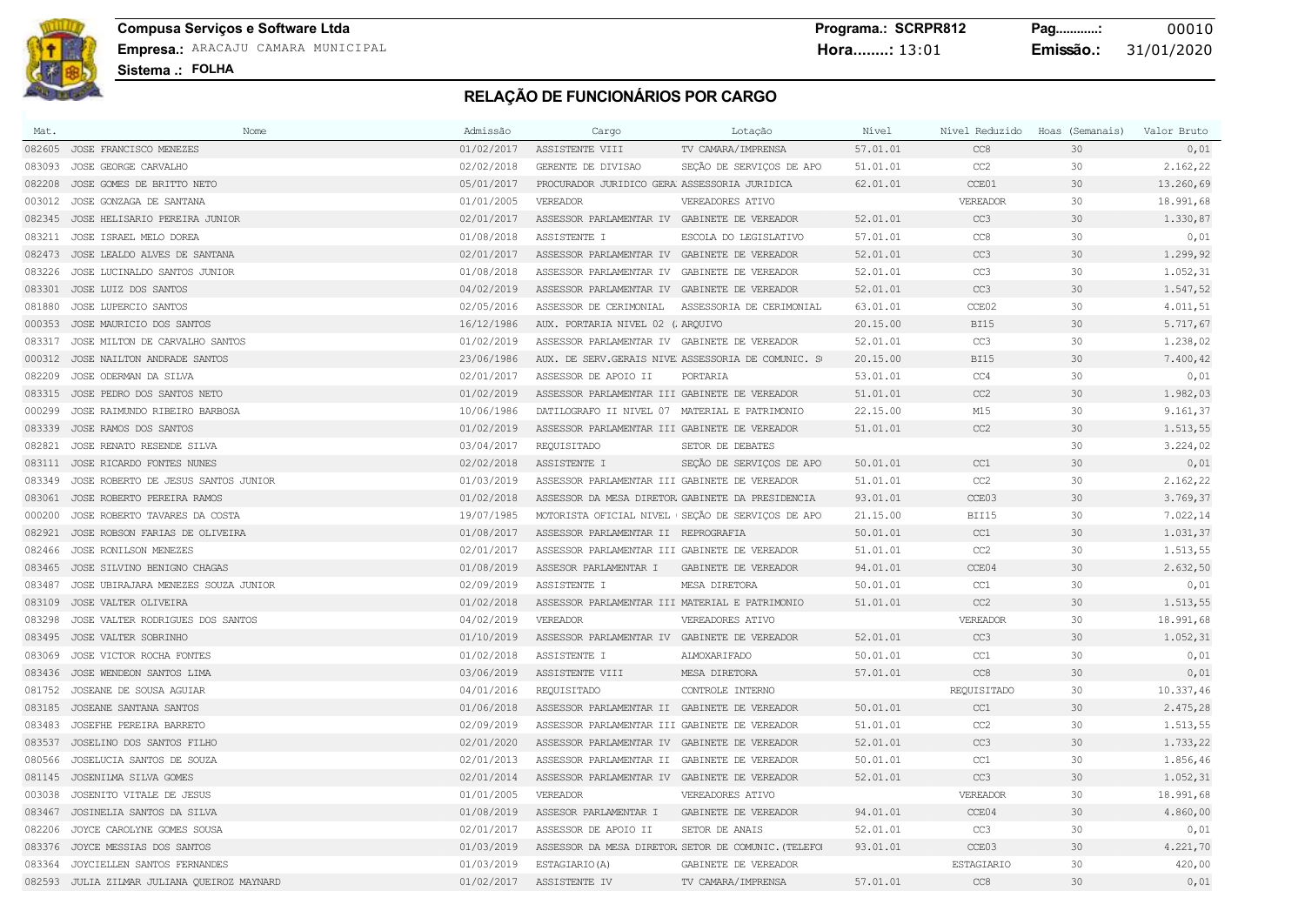**Compusa Serviços e Software Ltda Programa.: SCRPR812 Pag............:** 00011 **Empresa.:** ARACAJU CAMARA MUNICIPAL **Hora........:** 13:01 **Emissão.:** 31/01/2020

**Sistema .: FOLHA**

| Mat.   | Nome                                | Admissão   | Cargo                                         | Lotação                                             | Nível    | Nível Reduzido    | Hoas (Semanais) | Valor Bruto |
|--------|-------------------------------------|------------|-----------------------------------------------|-----------------------------------------------------|----------|-------------------|-----------------|-------------|
| 083393 | JULIANA DOS SANTOS PAIXAO           | 01/04/2019 | ASSESSOR PARLAMENTAR III GABINETE DE VEREADOR |                                                     | 51.01.01 | CC2               | 30              | 1.513,55    |
| 083497 | JUSCIVALDO MENEZES FEITOSA          | 02/10/2019 | ASSESSOR PARLAMENTAR IV GABINETE DE VEREADOR  |                                                     | 52.01.01 | CC3               | 30              | 1.361,82    |
| 082184 | JUVENCIO JOSE PASSOS DE OLIVEIRA    | 01/01/2017 | <b>VEREADOR</b>                               | VEREADORES ATIVO                                    |          | <b>VEREADOR</b>   | 30              | 18.991,68   |
| 083024 | KARINA SANTOS DE SOUZA              | 02/01/2018 | ASSESSOR PARLAMENTAR IV GABINETE DE VEREADOR  |                                                     | 52.01.01 | CC3               | 30              | 1.299,92    |
| 082280 | KAROLYNE SANTANA COSTA              | 02/01/2017 | CHEFE DE GABINETE PARLAM GABINETE DE VEREADOR |                                                     | 93.01.01 | CCE03             | 30              | 6.483, 32   |
| 083538 | KASSIO JOSE BARROS DE SOUZA         | 02/01/2020 | ASSESSOR PARLAMENTAR III GABINETE DE VEREADOR |                                                     | 51.01.01 | CC2               | 30              | 2.018,07    |
| 082856 | KATHLEEN FARO HAGENBECK             | 01/06/2017 | CHEFE DE SETOR                                | SETOR LEGISLATIVO                                   | 52.01.01 | CC3               | 30              | 1.052,31    |
| 082439 | KATHLEEN FERREIRA ROCHA             | 02/01/2017 |                                               | ASSESSOR DA MESA DIRETOR ASSESSORIA DE CERIMONIAL   | 93.01.01 | CCE03             | 30              | 4.523,25    |
| 082754 | KATIA REGINA DE OLIVEIRA            | 01/03/2017 | ASSESSOR PARLAMENTAR III GABINETE DE VEREADOR |                                                     | 51.01.01 | CC2               | 30              | 1.081,11    |
| 082901 | KATIA REGINA SANTOS BARBOSA         | 03/07/2017 | CHEFE DE GABINETE PARLAM GABINETE DE VEREADOR |                                                     | 93.01.01 | CCE03             | 30              | 4.020,56    |
| 082539 | KELLY CHRISTYNE ANDRADE ALVES       | 02/01/2017 | CHEFE DE GABINETE                             | GABINETE DA PRESIDENCIA                             | 62.01.01 | CCE01             | 30              | 13.260,69   |
|        | 082491 KLEISE MARA ANGELO           | 02/01/2017 | ASSISTENTE VIII                               | ASSESSORIA DE CERIMONIAL                            | 57.01.01 | CC <sub>8</sub>   | 30              | 0,01        |
| 083471 | LAECIO BARBOSA FONTES               | 01/08/2019 | ASSISTENTE VIII                               | ASSESSORIA DE SERVIÇO SO                            | 57.01.01 | CC8               | 30              | 0,01        |
| 083427 | LAIS MOURA RABELO                   | 03/06/2019 | ASSESSOR PARLAMENTAR III GABINETE DE VEREADOR |                                                     | 51.01.01 | CC2               | 30              | 1.513,55    |
| 083116 | LAISA DULTRA ALVIM                  | 01/03/2018 | ASSESSOR PARLAMENTAR IV GABINETE DE VEREADOR  |                                                     | 52.01.01 | CC3               | 30              | 1.238,02    |
| 083499 | LARISSA SUANNE OLIVEIRA ARAGAO      | 01/11/2019 | ESTAGIARIO (A)                                | GABINETE DE VEREADOR                                |          | <b>ESTAGIARIO</b> | 30              | 420,00      |
| 083351 | LAUDICE ALBUQUERQUE FONTES NETA     | 01/03/2019 | ESTAGIARIO (A)                                | GABINETE DE VEREADOR                                |          | ESTAGIARIO        | 30              | 420,00      |
| 082687 | LAURA PRISCILLA OLIVEIRA SANTOS     | 01/02/2017 | ASSISTENTE VIII                               | SETOR LEGISLATIVO                                   | 57.01.01 | CC <sub>8</sub>   | 30              | 0,01        |
| 083287 | LAURO MONTEIRO GARCEZ               | 02/01/2019 | ASSESSOR DA MESA DIRETOR SETOR LEGISLATIVO    |                                                     | 93.01.01 | CCE03             | 30              | 4.221,70    |
| 083299 | LEALDO ANDRADE SANTOS               | 04/02/2019 | CHEFE DE GABINETE PARLAM GABINETE DE VEREADOR |                                                     | 93.01.01 | CCE03             | 30              | 3.015, 50   |
| 082703 | LEANDRO DE SA VIEIRA                | 01/02/2017 | ASSESSOR DA MESA DIRETOR SALA DAS COMISSÕES   |                                                     | 93.01.01 | CCE03             | 30              | 4.221,70    |
| 082588 | LEILANE OLIVEIRA COELHO             | 01/02/2017 | ASSISTENTE VIII                               | TV CAMARA/IMPRENSA                                  | 57.01.01 | CC <sub>8</sub>   | 30              | 0,01        |
| 082270 | LENILSON OLIVEIRA SANTOS            | 02/01/2017 | ASSESOR PARLAMENTAR I                         | GABINETE DE VEREADOR                                | 94.01.01 | CCE04             | 30              | 3.948,75    |
| 082513 | LENIVALDO SANTOS OLIVEIRA BRAGA     | 02/01/2017 | ASSISTENTE VII                                | TV CAMARA/IMPRENSA                                  | 56.01.01 | CC7               | 30              | 0,01        |
| 083360 | LEONARDO BELLAS ANDRADE             | 01/03/2019 | ESTAGIARIO (A)                                | GABINETE DE VEREADOR                                |          | ESTAGIARIO        | 30              | 420,00      |
|        | 083413 LEONARDO FREITAS SILVA SOUZA | 02/05/2019 | ESTAGIARIO (A)                                | GABINETE DA PRESIDENCIA                             |          | <b>ESTAGIARIO</b> | 30              | 420,00      |
| 083453 | LEONARDO MARTINS BAPTISTA           | 01/07/2019 | ASSESSOR DA MESA DIRETOR GABINETE DE VEREADOR |                                                     | 93.01.01 | CCE03             | 30              | 3.920,15    |
| 083293 | LEONARDO MOURA DE BRITTO            | 02/01/2019 | ASSISTENTE VIII                               | AROUIVO                                             | 57.01.01 | CC8               | 30              | 0,01        |
| 082467 | LEONILDA ALVES DOS SANTOS OLIVEIRA  | 02/01/2017 | ASSESSOR PARLAMENTAR III GABINETE DE VEREADOR |                                                     | 51.01.01 | CC2               | 30              | 1.441,48    |
| 082305 | LEORNADO MARINHO SANTOS             | 02/01/2017 | CHEFE DE GABINETE PARLAM GABINETE DE VEREADOR |                                                     | 93.01.01 | CCE03             | 30              | 5.126,35    |
| 082226 | LETICIA BARROS PEREIRA              | 02/01/2017 | ASSESSOR ADMINISTRATIVO TAQUIGRAFIA           |                                                     | 50.01.01 | CC1               | 30              | 1.753,32    |
| 083173 | LETICIA ZERINGUE GARCIA             | 02/05/2018 | ASSISTENTE VIII                               | SETOR LEGISLATIVO                                   | 57.01.01 | CC <sub>8</sub>   | 30              | 0,01        |
| 083144 | LILIA LEITE DE OLIVEIRA             | 02/04/2018 | ASSESSOR DE VEREADOR                          | GABINETE DE VEREADOR                                | 57.01.01 | CC8               | 30              | 0,01        |
| 082438 | LILIA MOURA NETO                    | 02/01/2017 | ASSESSOR PARLAMENTAR III GABINETE DE VEREADOR |                                                     | 51.01.01 | CC2               | 30              | 1.513,55    |
| 082973 | LILIAN GOMES DORTAS DE MENDONCA     | 01/02/2017 | ASSESSOR DA MESA DIRETOR GABINETE DE VEREADOR |                                                     | 93.01.01 | CCE03             | 30              | 3.769,37    |
| 083367 | LINCOLIN AMAZONAS VIEIRA DE MELO    | 01/03/2019 | ASSESOR PARLAMENTAR I                         | GABINETE DE VEREADOR                                | 94.01.01 | CCE04             | 30              | 3.948,75    |
| 000316 | LIVIA GEOVANINNI BOTO               | 26/06/1986 |                                               | TELEFONISTA NIVEL 05 (AG SETOR DE COMUNIC. (TELEFO) | 21.15.00 | BII15             | 30              | 2.444,35    |
|        | 083241 LIVIA VIEIRA LIMA            | 03/09/2018 | SECRETARIO                                    | ASSESSORIA JURIDICA                                 | 50.01.01 | CC1               | 30              | 2.062,74    |
| 083294 | LIZALDO VIEIRA SANTOS               | 02/01/2019 | ASSISTENTE I                                  | GABINETE DE VEREADOR                                | 50.01.01 | CC1               | 30              | 0,01        |
| 083201 | LOUZEANE SANTOS SILVA               | 02/07/2018 | ASSESSOR PARLAMENTAR III GABINETE DE VEREADOR |                                                     | 51.01.01 | CC2               | 30              | 1.225,25    |
| 083356 | LUAN VIEIRA DE GOIS COSTA           | 01/03/2019 | ESTAGIARIO (A)                                | GABINETE DE VEREADOR                                |          | <b>ESTAGIARIO</b> | 30              | 420,00      |
| 083029 | LUAN VIEIRA SANTOS SOUZA            | 02/01/2018 | ASSESSOR PARLAMENTAR II GABINETE DE VEREADOR  |                                                     | 50.01.01 | CC1               | 30              | 2.475,28    |
|        | 083439 LUANA JANAINA ANDRADE SANTOS | 03/06/2019 | ASSESSOR DA MESA DIRETOR MESA DIRETORA        |                                                     | 93.01.01 | CCE03             | 30              | 4.221,70    |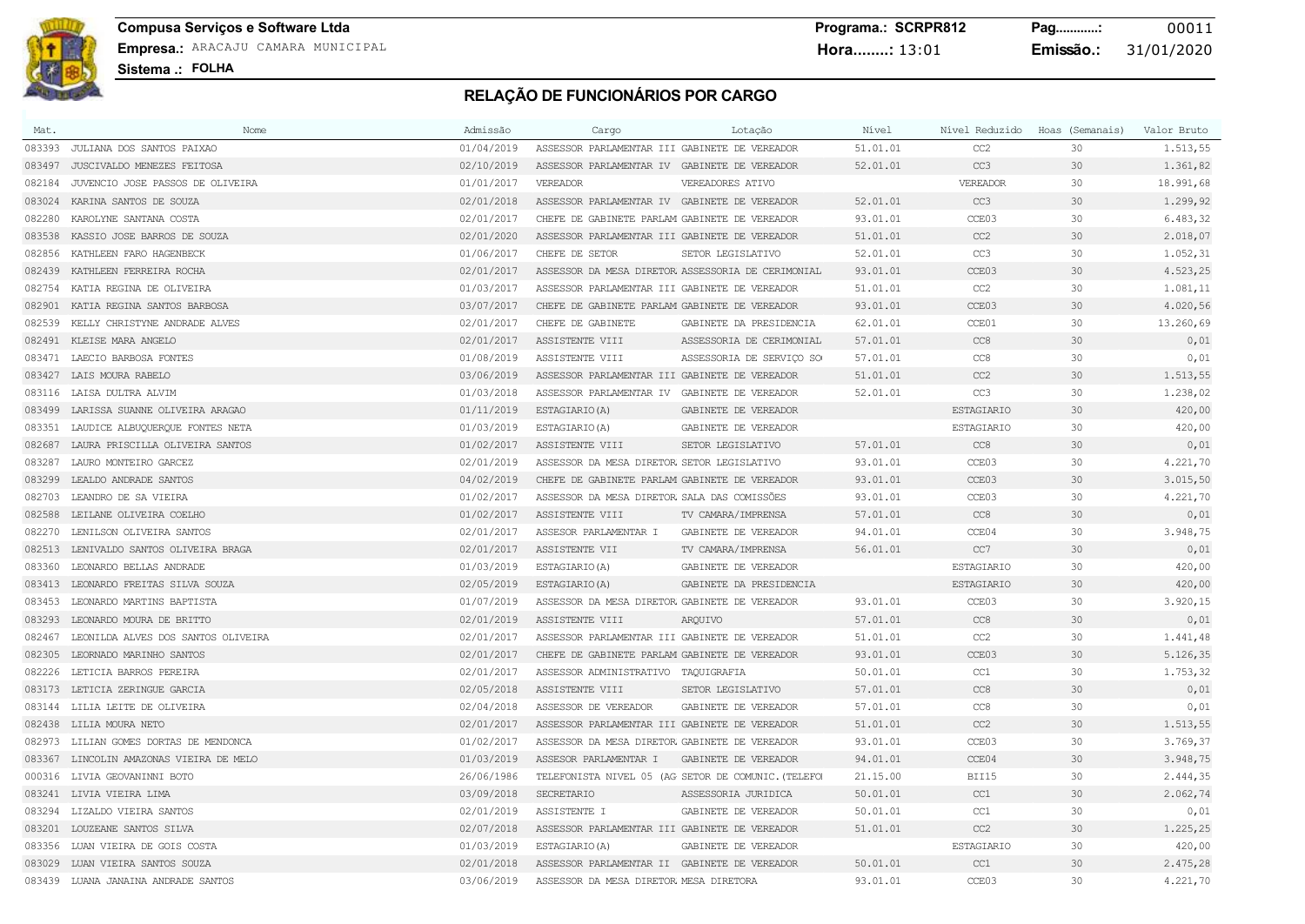### **Compusa Serviços e Software Ltda Programa.: SCRPR812 Pag............:** 00012 **Empresa.:** ARACAJU CAMARA MUNICIPAL **Hora........:** 13:01 **Emissão.:** 31/01/2020

| Mat.   | Nome                                   | Admissão   | Cargo                                         | Lotação                                           | Nível    | Nível Reduzido    | Hoas (Semanais) | Valor Bruto |
|--------|----------------------------------------|------------|-----------------------------------------------|---------------------------------------------------|----------|-------------------|-----------------|-------------|
|        | 080398 LUCAS ARIBE ALVES               | 01/01/2013 | VEREADOR                                      | VEREADORES ATIVO                                  |          | VEREADOR          | 30              | 18.991,68   |
|        | 083416 LUCAS GABRIEL DA CRUZ ALMEIDA   | 01/05/2019 | ESTAGIARIO (A)                                | GABINETE DE VEREADOR                              |          | ESTAGIARIO        | 30              | 420,00      |
|        | 082944 LUCAS MEDEIROS RUFFO            | 01/09/2017 | ASSISTENTE VIII                               | SETOR LEGISLATIVO                                 | 57.01.01 | CC <sub>8</sub>   | 30              | 0,01        |
| 083039 | LUCAS OLIVEIRA DE BARROS               | 02/01/2018 | ASSESSOR ADMINISTRATIVO GABINETE DE VEREADOR  |                                                   | 50.01.01 | CC1               | 30              | 1.237,64    |
| 082203 | LUCAS ROMANO SANTOS DA SILVA           | 02/01/2017 | SECRETARIO                                    | SETOR DE COMPRAS                                  | 50.01.01 | CC1               | 30              | 1.753,32    |
| 083084 | LUCAS VIEIRA SANTANA                   | 01/02/2018 | ASSISTENTE VIII                               | SETOR LEGISLATIVO                                 | 57.01.01 | CC8               | 30              | 0,01        |
| 082801 | LUCIANA ALBUQUERQUE VIANA              | 01/02/2017 | CHEFE DE SETOR                                | ORÇAMENTO E PROGRAMA                              | 52.01.01 | CC3               | 30              | 1.052,31    |
| 082560 | LUCIANA CERQUEIRA FERNANDES            | 02/01/2017 | ASSESOR PARLAMENTAR I                         | GABINETE DE VEREADOR                              | 94.01.01 | CCE04             | 30              | 3.746,25    |
| 083410 | LUCIANA GANEM FERREIRA MOURA           | 01/04/2019 | ASSISTENTE VIII                               | MESA DIRETORA                                     | 57.01.01 | CC8               | 30              | 0,01        |
| 082488 | LUCIANA GONCALVES LIMA                 | 02/01/2017 | ASSESSOR PARLAMENTAR III GABINETE DE VEREADOR |                                                   | 51.01.01 | CC2               | 30              | 1.585,62    |
| 083398 | LUCIANA MENEZES DA SILVA               | 01/04/2019 | ASSESSOR PARLAMENTAR IV GABINETE DE VEREADOR  |                                                   | 52.01.01 | CC3               | 30              | 1.516,57    |
| 083422 | LUCIANA NEVES DIAS DE SOUZA            | 02/05/2019 | ASSESSOR PARLAMENTAR II GABINETE DE VEREADOR  |                                                   | 50.01.01 | CC1               | 30              | 2.887,83    |
|        | 082354 LUCIANA TANNUS DE ANDRADE       | 02/01/2017 | ASSESOR PARLAMENTAR I                         | GABINETE DE VEREADOR                              | 94.01.01 | CCE04             | 30              | 3.847,50    |
| 082507 | LUCIANO CONCEICAO MOURA                | 02/01/2017 | ASSESOR PARLAMENTAR I                         | PORTARIA                                          | 94.01.01 | CCE04             | 30              | 3.645,00    |
| 082576 | LUCIMAR BRITO DE CARVALHO              | 01/02/2017 |                                               | ASSESSOR PARLAMENTAR III SEÇÃO DE SERVIÇOS DE APO | 51.01.01 | CC2               | 30              | 1.081,11    |
| 082445 | LUCIO RICARDO SOBRAL SOUZA             | 02/01/2017 | CHEFE DE SETOR                                | GABINETE DE VEREADOR                              | 52.01.01 | CC3               | 30              | 1.609,42    |
| 082765 | LUISA SANTOS RIBEIRO                   | 01/03/2017 | ASSESSOR PARLAMENTAR II GABINETE DE VEREADOR  |                                                   | 50.01.01 | CC1               | 30              | 2.269,01    |
| 081094 | LUIZ CARLOS DE OLIVEIRA                | 02/01/2013 | ASSESSOR PARLAMENTAR III GABINETE DE VEREADOR |                                                   | 51.01.01 | CC2               | 30              | 1.045,07    |
|        | 082326 LUIZ CARLOS OLIVEIRA SANTOS     | 02/01/2017 | ASSESSOR PARLAMENTAR IV GABINETE DE VEREADOR  |                                                   | 52.01.01 | CC3               | 30              | 1.114,21    |
| 082518 | LUIZ CARLOS SANTOS                     | 02/01/2017 | ASSISTENTE IX                                 | ASSESSORIA DE COMUNIC. SO                         | 58.01.01 | CC <sub>9</sub>   | 30              | 0,01        |
| 083137 | LUIZ FELIPE DE OLIVEIRA PEREIRA        | 02/04/2018 | ESTAGIARIO (A)                                | GABINETE DE VEREADOR                              |          | ESTAGIARIO        | 30              | 420,00      |
| 083508 | LUIZ GUSTAVO SANTOS NASCIMENTO         | 01/11/2019 | ESTAGIARIO (A)                                | GABINETE DE VEREADOR                              |          | <b>ESTAGIARIO</b> | 30              | 420,00      |
|        | 083438 LUIZ MORGAN SOARES DUARTE FILHO | 03/06/2019 | ASSESOR PARLAMENTAR I                         | ASSESSORIA DE SERVIÇO SO                          | 94.01.01 | CCE04             | 30              | 4.455,00    |
| 083420 | LUIZA LINCON RODRIGUES DOS SANTOS      | 02/05/2019 | ESTAGIARIO (A)                                | GABINETE DE VEREADOR                              |          | <b>ESTAGIARIO</b> | 30              | 420,00      |
|        | 083197 MAIKY LEONIDIO DA SILVA         | 02/07/2018 | ASSESSOR DE VEREADOR                          | MESA DIRETORA                                     | 57.01.01 | CC8               | 30              | 0,01        |
| 082417 | MANOEL DOMINGOS COSTA                  | 02/01/2017 | ASSESOR PARLAMENTAR I                         | PORTARIA                                          | 94.01.01 | CCE04             | 30              | 3.847,50    |
| 082962 | MANOEL HUDSON FREITAS DOS SANTOS       | 02/10/2017 | ASSISTENTE VIII                               | TV CAMARA/IMPRENSA                                | 57.01.01 | CC8               | 30              | 0,01        |
| 082328 | MANOEL LUIS FRAGA VIANA                | 02/01/2017 | ASSESSOR DA MESA DIRETOR PLENARIO             |                                                   | 94.01.01 | CCE04             | 30              | 6.075,00    |
| 083428 | MANOEL LUIZ ALMEIDA DA CRUZ            | 03/06/2019 | ASSISTENTE VIII                               | MESA DIRETORA                                     | 57.01.01 | CC8               | 30              | 0,01        |
| 082499 | MANOEL MESSIAS DOS SANTOS              | 02/01/2017 | ASSESSOR PARLAMENTAR II GABINETE DE VEREADOR  |                                                   | 50.01.01 | CC1               | 30              | 3.094,11    |
| 080405 | MANUEL MARCOS DOS SANTOS               | 01/01/2013 | VEREADOR                                      | VEREADORES ATIVO                                  |          | VEREADOR          | 30              | 18.991,68   |
| 083476 | MANUEL MENESES CRUZ                    | 01/08/2019 | ASSISTENTE I                                  | MESA DIRETORA                                     | 50.01.01 | CC1               | 30              | 0,01        |
| 082635 | MANUELLA GUEDES SANTOS DE SA           | 01/02/2017 | REQUISITADO                                   | ASSESSORIA DE SERVIÇO SO                          |          |                   | 30              | 9.124, 25   |
| 082953 | MARCEL FIGUEIREDO SANTANA              | 01/09/2017 | ASSESSOR DA MESA DIRETOR GABINETE DE VEREADOR |                                                   | 93.01.01 | CCE03             | 30              | 4.221,70    |
|        | 082482 MARCELA NABUCO DOS SANTOS       | 02/01/2017 | ASSESSOR PARLAMENTAR II GABINETE DE VEREADOR  |                                                   | 50.01.01 | CC1               | 30              | 1.959,60    |
| 082504 | MARCELO DE JESUS NASCIMENTO            | 02/01/2017 | ASSESSOR PARLAMENTAR IV GABINETE DE VEREADOR  |                                                   | 52.01.01 | CC3               | 30              | 1.052,31    |
| 083408 | MARCELO DIAS DA ROCHA                  | 01/04/2019 | ASSISTENTE I                                  | MESA DIRETORA                                     | 50.01.01 | CC1               | 30              | 0,01        |
| 083529 | MARCELO GOMES CARVALHO                 | 02/01/2020 | ASSESSOR PARLAMENTAR III GABINETE DE VEREADOR |                                                   | 51.01.01 | CC2               | 30              | 2.090,14    |
| 082259 | MARCELO LOBO NASCIMENTO                | 02/01/2017 | ASSISTENTE VIII                               | TV CAMARA/IMPRENSA                                | 57.01.01 | CC8               | 30              | 0,01        |
| 082558 | MARCELO MENEZES E ANDRADE              | 02/01/2017 | ASSESSOR PARLAMENTAR II GABINETE DE VEREADOR  |                                                   | 50.01.01 | CC1               | 30              | 1.547,05    |
|        | 082776 MARCELO SAMPAIO DE FIGUEIREDO   | 01/03/2017 | CHEFE DE SETOR                                | ASSESSORIA JURIDICA                               | 50.01.01 | CC1               | 30              | 3.094,11    |
| 082337 | MARCIA MARIA DOS SANTOS                | 02/01/2017 | ASSESSOR PARLAMENTAR IV GABINETE DE VEREADOR  |                                                   | 52.01.01 | CC <sub>3</sub>   | 30              | 1.052,31    |
|        | 083400 MARCIA SIMONE DOS SANTOS LIMA   | 01/04/2019 | ASSESSOR PARLAMENTAR III GABINETE DE VEREADOR |                                                   | 51.01.01 | CC2               | 30              | 1.369,40    |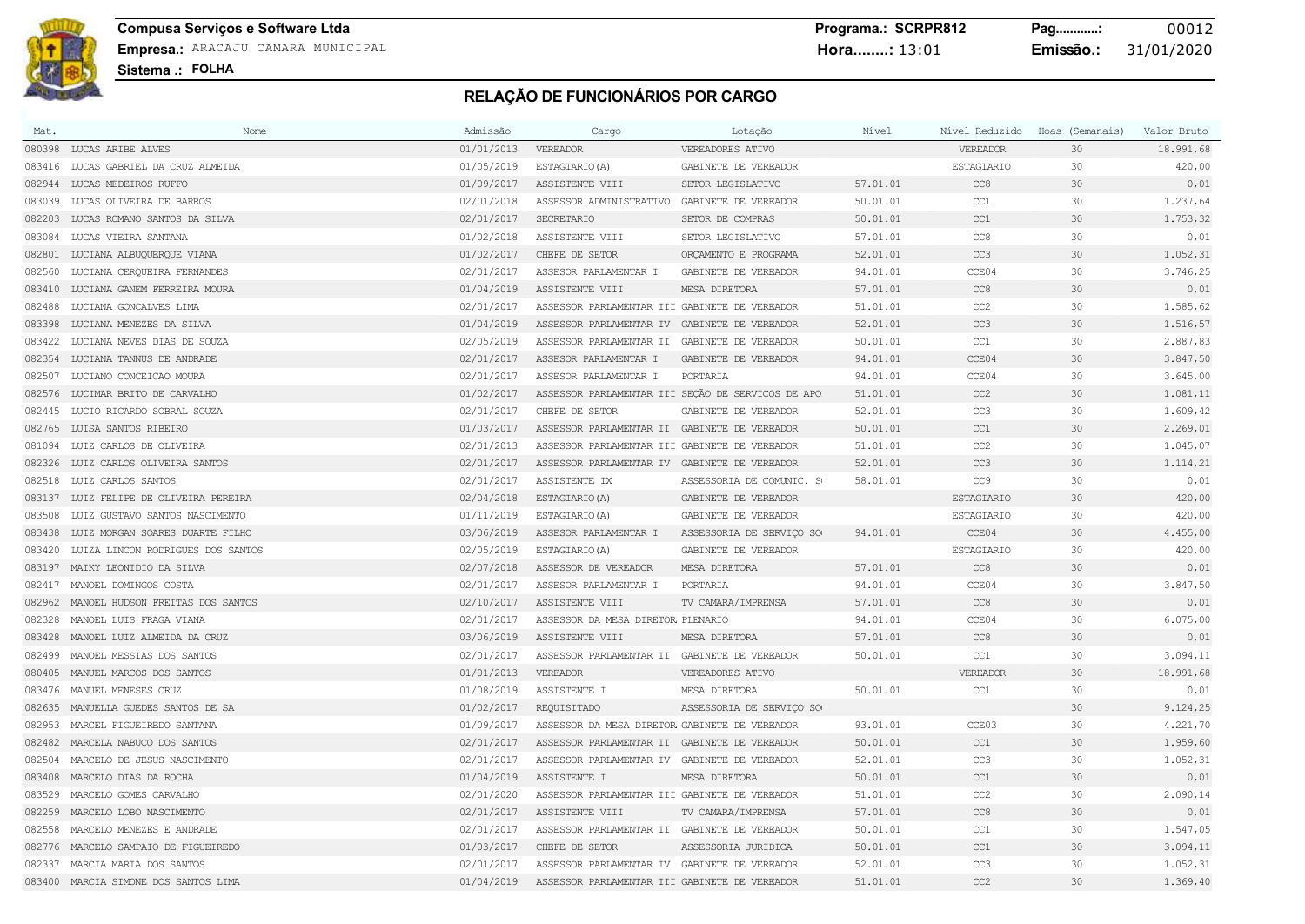**Compusa Serviços e Software Ltda Programa.: SCRPR812 Pag............:** 00013 **Empresa.:** ARACAJU CAMARA MUNICIPAL **Hora........:** 13:01 **Emissão.:** 31/01/2020

**Sistema .: FOLHA**

| Mat.   | Nome                                           | Admissão   | Cargo                                          | Lotação                                            | Nível    |                   | Nível Reduzido Hoas (Semanais) | Valor Bruto |
|--------|------------------------------------------------|------------|------------------------------------------------|----------------------------------------------------|----------|-------------------|--------------------------------|-------------|
| 082330 | MARCILIO GUEDES DE SOUZA SANTOS                | 02/01/2017 | ASSESSOR DA MESA DIRETOR PROTOCOLO             |                                                    | 93.01.01 | CCE03             | 30                             | 4.221,70    |
|        | 083456 MARCIO CARDOSO DE BARROS                | 01/07/2019 | ASSESSOR DA MESA DIRETOR GABINETE DE VEREADOR  |                                                    | 93.01.01 | CCE03             | 30                             | 4.221,70    |
| 082799 | MARCIO DO NASCIMENTO SOUZA                     | 03/04/2017 | ASSISTENTE I                                   | SECRETARIA EXECUTIVA                               | 50.01.01 | CC1               | 30                             | 1.443,91    |
| 082309 | MARCIO RODRIGUES DOS SANTOS                    | 02/01/2017 | ASSESOR PARLAMENTAR I                          | GABINETE DE VEREADOR                               | 94.01.01 | CCE04             | 30                             | 3.645,00    |
| 083028 | MARCIO VINICIUS MENDONCA MELO                  | 02/01/2018 | ASSESOR PARLAMENTAR I                          | GABINETE DE VEREADOR                               | 94.01.01 | CCE04             | 30                             | 3.240,00    |
|        | 083348 MARCIUS DE OLIVEIRA FERNANDES           | 01/03/2019 | GERENTE DE DIVISAO                             | TAQUIGRAFIA                                        | 51.01.01 | CC2               | 30                             | 1.369,40    |
| 083541 | MARCO ANTONIO BARRETO CARDOSO                  | 02/01/2020 | ASSESSOR PARLAMENTAR II GABINETE DE VEREADOR   |                                                    | 50.01.01 | CC1               | 30                             | 2.887,83    |
| 082667 | MARCO AURELIO SOARES                           | 01/02/2017 | SECRETARIO                                     | GABINETE DA PRESIDENCIA                            | 50.01.01 | CC1               | 30                             | 2.887,83    |
| 082721 | MARCOS ANTONIO CAMPOS VIEIRA                   | 01/03/2017 | ASSESSOR PARLAMENTAR III GABINETE DE VEREADOR  |                                                    | 51.01.01 | CC2               | 30                             | 2.162,22    |
|        | 082194 MARCOS ANTONIO SOARES DE SOUZA          | 01/01/2017 | VEREADOR                                       | VEREADORES ATIVO                                   |          | VEREADOR          | 30                             | 18.991,68   |
|        | 080046 MARCOS SANTANA SILVA                    | 01/11/2010 |                                                | ASSESSOR DE TECNOLOGIA D. SETOR DE TECNOLOGIA ( TI | 63.01.01 | CCE02             | 30                             | 8.023,02    |
|        | 082943 MARCOS VANDER COSTA DA CUNHA            | 01/09/2017 | DIRETOR PEDAGOGICO                             | ESCOLA DO LEGISLATIVO                              | 63.01.01 | CCE02             | 30                             | 8.424,17    |
| 083399 | MARCOS VINICIUS SANTOS DA FRAGA                | 01/04/2019 | ASSESSOR PARLAMENTAR II GABINETE DE VEREADOR   |                                                    | 50.01.01 | CC1               | 30                             | 2.887,83    |
| 083131 | MARCUS FABIO LEITE OLIVEIRA                    | 01/03/2017 | ASSISTENTE VIII                                | SEÇÃO DE SERVIÇOS DE APO                           | 57.01.01 | CC <sub>8</sub>   | 30                             | 0,01        |
| 083012 | MARIA ACACIA NUNES OLIVEIRA                    | 02/01/2018 | SECRETARIO                                     | GABINETE DE VEREADOR                               | 50.01.01 | CC1               | 30                             | 1.547,05    |
|        | 082481 MARIA AGDA BARRETO ANDRADE OUEIROZ      | 02/01/2016 | ASSESSOR DA MESA DIRETOR ESCOLA DO LEGISLATIVO |                                                    | 94.01.01 | CCE04             | 30                             | 4.657,50    |
| 082641 | MARIA ALVES DE OLIVEIRA BRITO                  | 01/02/2017 | ASSISTENTE I                                   | MESA DIRETORA                                      | 50.01.01 | CC1               | 30                             | 0,01        |
|        | 082747 MARIA ANISIA LEITE SILVA                | 02/03/2017 | ASSESSOR PARLAMENTAR III GABINETE DE VEREADOR  |                                                    | 51.01.01 | CC2               | 30                             | 1.081,11    |
| 083496 | MARIA APARECIDA CAMPOS SILVEIRA                | 01/10/2019 | ASSESSOR PARLAMENTAR III GABINETE DE VEREADOR  |                                                    | 51.01.01 | CC2               | 30                             | 2.162,22    |
|        | 083049 MARIA APARECIDA DO ESPIRITO SANTOS REIS | 01/02/2018 | ASSESSOR PARLAMENTAR IV GABINETE DE VEREADOR   |                                                    | 52.01.01 | CC3               | 30                             | 1.299,92    |
| 082828 | MARIA AUXILIADORA ANDRADE ALMEIDA              | 02/05/2017 | ASSESSOR ADMINISTRATIVO TAQUIGRAFIA            |                                                    | 50.01.01 | CC1               | 30                             | 1.753,32    |
| 082267 | MARIA CLEUDICE BATISTA DOS SANTOS              | 02/01/2017 | ASSESSOR PARLAMENTAR III GABINETE DE VEREADOR  |                                                    | 51.01.01 | CC2               | 30                             | 1.081,11    |
| 082955 | MARIA DA CONCEICAO VERA CRUZ CHAGAS            | 01/09/2017 | ASSISTENTE I                                   | MESA DIRETORA                                      | 50.01.01 | CC1               | 30                             | 0,01        |
| 082608 | MARIA DA GLORIA SILVA PEIXOTO PINA             | 02/02/2017 |                                                | ASSESSOR DA MESA DIRETOR ASSESSORIA DE SERVIÇO SO  | 93.01.01 | CCE03             | 30                             | 3.920,15    |
| 000159 | MARIA DAS GRACAS GOMES DE SA                   | 14/02/1985 | DATILOGRAFO II NIVEL 07 SALA DAS COMISSÕES     |                                                    | 22.15.00 | M15               | 30                             | 8.360,88    |
|        | 082415 MARIA DE LOURDES COSTA SANTOS           | 02/01/2017 | CHEFE DE GABINETE PARLAM GABINETE DE VEREADOR  |                                                    | 93.01.01 | CCE03             | 30                             | 3.920, 15   |
| 000248 | MARIA DE LOURDES FRANCO SOUZA                  | 23/09/1985 | AUX. TEC. DE REC. HUMANOS I SETOR LEGISLATIVO  |                                                    | 22,15.00 | M15               | 30                             | 1.642,85    |
|        | 082620 MARIA DE LOURDES SANTOS SOUZA           | 01/02/2017 | COORDENADOR DE EQUIPE                          | GABINETE DE VEREADOR                               | 64.01.01 | CCE02GV           | 30                             | 0,01        |
| 081220 | MARIA DO CARMO BARBOSA                         | 02/04/2014 | ASSISTENTE II                                  | MESA DIRETORA                                      | 51.01.01 | CC2               | 30                             | 2.250,00    |
|        | 082396 MARIA DO CARMO SILVA FERREIRA           | 02/01/2017 | ASSESSOR PARLAMENTAR III GABINETE DE VEREADOR  |                                                    | 50.01.01 | CC1               | 30                             | 2.062,74    |
| 000281 | MARIA ELNA DA SILVA COSTA                      | 28/04/1986 | DATILOGRAFO I NIVEL 06 (1 SINDICATO            |                                                    | 21.15.00 | BII15             | 30                             | 3.386,59    |
|        | 082568 MARIA EVANICE FILHA                     | 02/02/2017 | ASSESOR PARLAMENTAR I                          | GABINETE DE VEREADOR                               | 94.01.01 | CCE04             | 30                             | 3.543,75    |
| 000268 | MARIA GENILCE DOS SANTOS                       | 18/02/1986 |                                                | ASSISTENTE SOCIAL II NIVIASSESSORIA DE SERVIÇO SO  | 25.15.00 | SII15             | 30                             | 4.011,06    |
|        | 082344 MARIA GEODETE RIBEIRO                   | 02/01/2017 | ASSESSOR PARLAMENTAR IV GABINETE DE VEREADOR   |                                                    | 52.01.01 | CC3               | 30                             | 1.021,36    |
| 081756 | MARIA HELENA DOS SANTOS                        | 02/12/2015 | CHEFE DA SESSAO DE TESOU TESOURARIA            |                                                    | 56.01.01 | CC7               | 30                             | 1.784,58    |
|        | 083418 MARIA HELENITA FILHA                    | 02/05/2019 | ASSISTENTE VIII                                | GABINETE DE VEREADOR                               | 57.01.01 | CC8               | 30                             | 0,01        |
| 000344 | MARIA HORTENCIA PEREIRA SANTOS                 | 24/11/1986 | AUX, TEC.DE REC.HUMANOS I SALA DAS COMISSÕES   |                                                    | 22,15.00 | M15               | 30                             | 8.360,88    |
|        | 082448 MARIA IRACEMA SANTOS ALVES              | 02/01/2017 | ASSISTENTE VIII                                | SEÇÃO DE SERVIÇOS DE APO                           | 57.01.01 | CC <sub>8</sub>   | 30                             | 0,01        |
|        | 082465 MARIA JANETE SANTOS                     | 02/01/2017 | ASSESSOR PARLAMENTAR IV GABINETE DE VEREADOR   |                                                    | 52.01.01 | CC3               | 30                             | 1.052,31    |
|        | 082827 MARIA JOSE VIEIRA CARVALHO MOREIRA      | 02/05/2017 | REQUISITADO                                    | SETOR DE COMUNIC. (TELEFO)                         |          | REQUISITADO       | 30                             | 3.876,00    |
| 082803 | MARIA JUSSI ALVES DA CONCEICAO                 | 01/02/2017 | ASSESSOR PARLAMENTAR II GABINETE DE VEREADOR   |                                                    | 50.01.01 | CC1               | 30                             | 2.062,74    |
|        | 083303 MARIA LAIS MAURICIO DE SOUZA            | 01/02/2019 | ESTAGIARIO (A)                                 | GABINETE DE VEREADOR                               |          | <b>ESTAGIARIO</b> | 30                             | 420,00      |
|        | 081070 MARIA LENILDA MARTINS DE OLIVEIRA       | 02/01/2014 | SECRETARIO                                     | GABINETE DA PRESIDENCIA                            | 50.01.01 | CC1               | 30                             | 1.031,37    |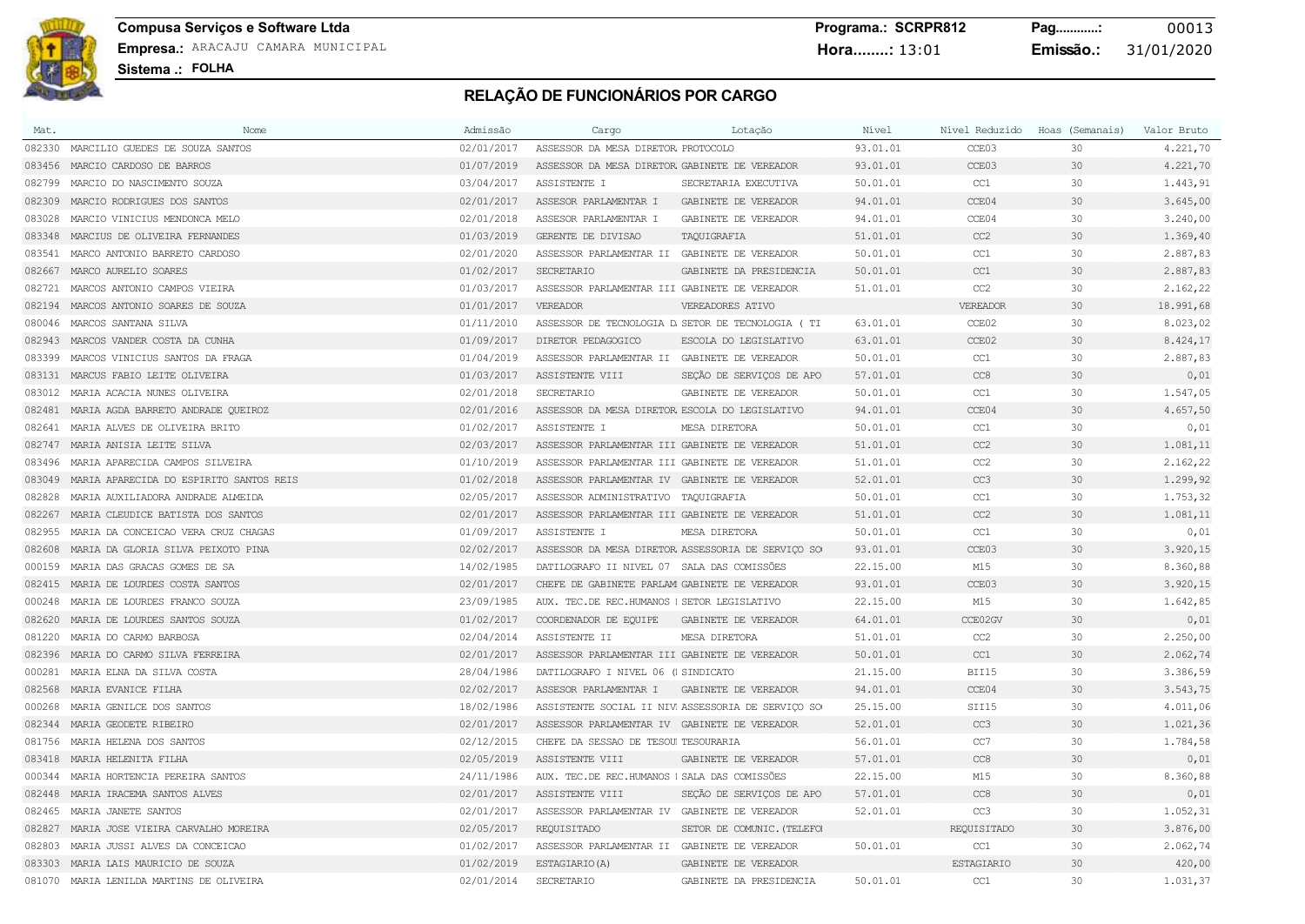### **Compusa Serviços e Software Ltda Programa.: SCRPR812 Pag............:** 00014 **Empresa.:** ARACAJU CAMARA MUNICIPAL **Hora........:** 13:01 **Emissão.:** 31/01/2020

| Mat.   | Nome                                         | Admissão   | Cargo                                         | Lotação                  | Nível    | Nível Reduzido    | Hoas (Semanais) | Valor Bruto |
|--------|----------------------------------------------|------------|-----------------------------------------------|--------------------------|----------|-------------------|-----------------|-------------|
|        | 082289 MARIA LIGIA VIEIRA DE FREITAS         | 02/01/2017 | ASSISTENTE VIII                               | SETOR DE DEBATES         | 57.01.01 | CC <sub>8</sub>   | 30              | 0,01        |
| 083372 | MARIA RAQUEL OLIVEIRA B DE MELO              | 01/03/2019 | ASSESSOR PARLAMENTAR III GABINETE DE VEREADOR |                          | 51.01.01 | CC2               | 30              | 1.333,36    |
| 082252 | MARIA RODRIGUES DOS SANTOS FAUSTINO          | 02/01/2017 | CHEFE DE GABINETE PARLAM GABINETE DE VEREADOR |                          | 93.01.01 | CCE03             | 30              | 8.594,17    |
| 083044 | MARIA SAIONARA PAIVA NUNES                   | 01/02/2018 | ESTAGIARIO (A)                                | GABINETE DE VEREADOR     |          | <b>ESTAGIARIO</b> | 30              | 420,00      |
| 081295 | MARIA VALDA ROCHA CARVALHO                   | 16/08/2014 | ASSESSOR FINANCEIRO                           | DIVISÃO ADIMINISTRATIVA  | 63.01.01 | CCE02             | 30              | 4.011,51    |
| 082984 | MARIANNA MENEZES MIRANDA                     | 01/11/2017 | SECRETARIO                                    | SETOR MEDICO             | 50.01.01 | CC1               | 30              | 1.031,37    |
| 083152 | MARILIA GABRIELA CLEMENT MUADIE SANTOS       | 02/04/2018 | ASSISTENTE I                                  | MESA DIRETORA            | 93.01.01 | CCE03             | 30              | 4.221,70    |
| 083441 | MARILIA SILVEIRA TAVARES                     | 03/06/2019 | ASSESSOR DA MESA DIRETOR GABINETE DE VEREADOR |                          | 94.01.01 | CCE04             | 30              | 4.252,50    |
|        | 083016 MARINA CONCEICAO NOGUEIRA DE OLIVEIRA | 02/01/2018 | ASSESSOR PARLAMENTAR III GABINETE DE VEREADOR |                          | 51.01.01 | CC2               | 30              | 1.513,55    |
| 083451 | MARINA DE SOUZA LOPES SANTOS                 | 01/07/2019 | ASSESOR PARLAMENTAR I                         | GABINETE DE VEREADOR     | 94.01.01 | CCE04             | 30              | 3.543,75    |
|        | 082834 MARINA MONTEIRO VALERIANO             | 02/05/2017 | ASSESSOR PARLAMENTAR III GABINETE DE VEREADOR |                          | 51.01.01 | CC2               | 30              | 2.162,22    |
| 082113 | MARINALVA BRITO FERNANDES                    | 03/10/2016 | GERENTE DE DIVISAO                            | ORCAMENTO E PROGRAMA     | 51.01.01 | CC2               | 30              | 2.162,22    |
| 083518 | MARIO CESAR MENEZES OLIVIERA                 | 02/12/2019 | ESTAGIARIO (A)                                | SETOR DE ANAIS           |          | <b>ESTAGIARIO</b> | 30              | 420,00      |
| 082534 | MARIO EUGENIO PAULA DE LIMA                  | 02/01/2017 | ASSESSOR PARLAMENTAR IV GABINETE DE VEREADOR  |                          | 52.01.01 | CC3               | 30              | 1.516,57    |
| 083417 | MARIO HENRIQUE DOS SANTOS LOBO               | 02/05/2019 | ESTAGIARIO (A)                                | GABINETE DE VEREADOR     |          | ESTAGIARIO        | 30              | 420,00      |
| 083289 | MARLENE FONTES MAGALHAES                     | 02/01/2019 | ASSISTENTE I                                  | MESA DIRETORA            | 50.01.01 | CC1               | 30              | 0,01        |
| 082653 | MARLIO ANDREY SANTOS                         | 01/02/2017 | ASSESOR PARLAMENTAR I                         | GABINETE DE VEREADOR     | 94.01.01 | CCE04             | 30              | 4.556,25    |
| 083277 | MARYANA SOBRAL ANTUNES                       | 02/01/2019 | ESTAGIARIO (A)                                | GABINETE DE VEREADOR     |          | ESTAGIARIO        | 30              | 420,00      |
|        | 083484 MATEUS ALVES DE SOUZA                 | 02/09/2019 | ASSESSOR PARLAMENTAR IV GABINETE DE VEREADOR  |                          | 52.01.01 | CC3               | 30              | 1.114,21    |
| 083389 | MATEUS FREIRE DE SANTANA                     | 01/04/2019 | ESTAGIARIO (A)                                | AROUIVO                  |          | <b>ESTAGIARIO</b> | 30              | 420,00      |
|        | 083249 MATHEUS DANTAS MEIRA                  | 01/10/2018 | ASSESSOR ESPECIAL PARLAM SALA DAS COMISSÕES   |                          | 63.01.01 | CCE02             | 30              | 4.412,66    |
| 083343 | MATHEUS DE ARAUJO GOUVEIA NOBREGA            | 01/02/2019 | ASSESSOR PARLAMENTAR IV GABINETE DE VEREADOR  |                          | 51.01.01 | CC2               | 30              | 1.081,11    |
|        | 083305 MATHEUS EFRAIN SANTOS DE OLIVEIRA     | 01/02/2019 | ESTAGIARIO (A)                                | GABINETE DE VEREADOR     |          | <b>ESTAGIARIO</b> | 30              | 420,00      |
| 083355 | MATHEUS SANTOS LIMA MADURO                   | 01/03/2019 | ESTAGIARIO (A)                                | ASSESSORIA DE ANAIS      |          | <b>ESTAGIARIO</b> | 30              | 420,00      |
| 083498 | MAYARA PINTO TEIXEIRA                        | 01/11/2019 | ESTAGIARIO (A)                                | ESCOLA DO LEGISLATIVO    |          | ESTAGIARIO        | 30              | 420,00      |
| 082735 | MAYARA SUELLEN TORRES SANTOS                 | 01/03/2017 | CHEFE DE GABINETE PARLAM GABINETE DE VEREADOR |                          | 93.01.01 | CCE03             | 30              | 4.221,70    |
|        | 083213 MERCIA DOS SANTOS                     | 01/08/2018 | ASSESOR PARLAMENTAR I                         | GABINETE DE VEREADOR     | 94.01.01 | CCE04             | 30              | 3.847,50    |
| 083130 | MICHELLE MARIUCHA PEREIRA TAVARES XAVIER     | 02/03/2018 | ASSISTENTE VIII                               | ASSESSORIA DE CERIMONIAL | 57.01.01 | CC <sub>8</sub>   | 30              | 0,01        |
| 082207 | MILTON BRUNO SANTOS ALVES DE ALMEIDA         | 02/01/2017 | ASSESSOR DA MESA DIRETOR TV CAMARA/IMPRENSA   |                          | 94.01.01 | CCE04             | 30              | 2.430,00    |
| 081968 | MIRAILTON ADRIANO SANTOS OLIVEIRA            | 01/04/2016 | ASSESOR PARLAMENTAR I                         | GABINETE DE VEREADOR     | 94.01.01 | CCE04             | 30              | 4.252,50    |
| 083147 | MIRIAM MARIA PECANHA DE OLIVEIRA             | 02/04/2018 | ASSESSOR PARLAMENTAR II GABINETE DE VEREADOR  |                          | 50.01.01 | CC1               | 30              | 1.650,19    |
| 082971 | MISLENE CRUZ MACHADO BARRETO                 | 02/10/2017 | ASSISTENTE I                                  | SETOR LEGISLATIVO        | 50.01.01 | CC1               | 30              | 0,01        |
|        | 000309 MOACIR JOAQUIM DE SANTANA JUNIOR      | 19/06/1986 | REVISOR NIVEL 15                              | REQUISITADO              | 23.15.00 | MT15              | 30              | 15.593,78   |
| 082517 | MOEMA LOPES SOUZA                            | 02/01/2017 | ASSISTENTE IV                                 | TV CAMARA/IMPRENSA       | 53.01.01 | CC4               | 30              | 0,01        |
| 083108 | MOISES OLIVEIRA DOS REIS                     | 01/02/2018 | ASSISTENTE I                                  | SETOR LEGISLATIVO        | 50.01.01 | CC1               | 30              | 0,01        |
| 083320 | MONICA CARMELIA MARINHO DE SOUZA KEHL        | 04/02/2019 | ASSESSOR PARLAMENTAR III GABINETE DE VEREADOR |                          | 51.01.01 | CC2               | 30              | 1.441,48    |
| 083064 | MONICA EUFRASIO MONTALVAO                    | 01/02/2018 | SECRETARIO                                    | GABINETE DA PRESIDENCIA  | 50.01.01 | CC1               | 30              | 3.094, 11   |
| 083386 | MYLENA NASCIMENTO MOURA                      | 01/04/2019 | ESTAGIARIO (A)                                | GABINETE DE VEREADOR     |          | <b>ESTAGIARIO</b> | 30              | 420,00      |
|        | 082875 NADILMA DE CARVALHO SILVA SANTANA     | 03/07/2017 | ASSESSOR ADMINISTRATIVO TAQUIGRAFIA           |                          | 50.01.01 | CC1               | 30              | 1.753,32    |
| 000228 | NADJA NILMA CRUZ                             | 06/09/1985 | TAQUIGRAFO II NIVEL 13                        | SEÇÃO DE SERVIÇOS DE APO | 23.15.00 | MT15              | 30              | 7.495,66    |
| 082688 | NAIANA OLIVEIRA ALVES                        | 02/02/2017 | ASSESOR PARLAMENTAR I                         | GABINETE DE VEREADOR     | 94.01.01 | CCE04             | 30              | 3.442,50    |
| 000088 | NARCIZO MACHADO FILHO                        | 05/01/1984 | AUX. FINANCEIRO NIVEL 10 REQUISITADO          |                          | 22.15.00 | M15               | 30              | 10.926,93   |
|        | 083181 NAYARA JAIANE BALBINO BARRETO         | 01/06/2018 | ASSESSOR DE VEREADOR                          | GABINETE DE VEREADOR     | 57.01.01 | CC <sub>8</sub>   | 30              | 0,01        |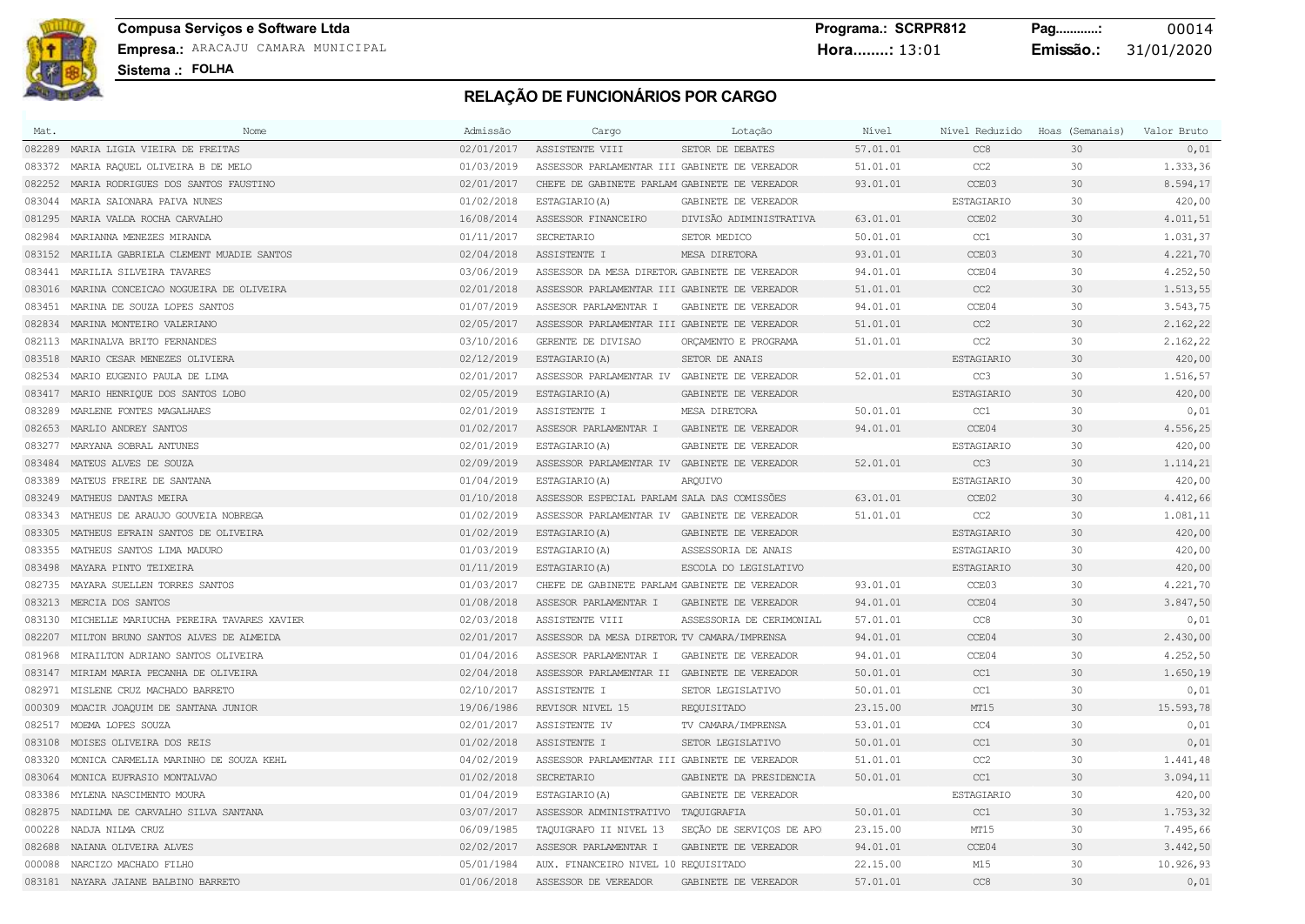**Compusa Serviços e Software Ltda Programa.: SCRPR812 Pag............:** 00015 **Empresa.:** ARACAJU CAMARA MUNICIPAL **Hora........:** 13:01 **Emissão.:** 31/01/2020

| Mat.   | Nome                                     | Admissão   | Cargo                                             | Lotação                                           | Nível    | Nível Reduzido     | Hoas (Semanais) | Valor Bruto |
|--------|------------------------------------------|------------|---------------------------------------------------|---------------------------------------------------|----------|--------------------|-----------------|-------------|
|        | 083469 NICOLAS MOURA MEIRELES            | 01/08/2019 | ASSESSOR PARLAMENTAR IV GABINETE DE VEREADOR      |                                                   | 52.01.01 | CC <sub>3</sub>    | 30              | 1.238,02    |
|        | 082974 NOEMIA TELES ROLEMBERG            | 01/11/2017 | ASSESSOR ADMINISTRATIVO TAQUIGRAFIA               |                                                   | 50.01.01 | CC1                | 30              | 1.753,32    |
| 082191 | NORBERTO ALVES JUNIOR                    | 01/01/2017 | VEREADOR                                          | VEREADORES ATIVO                                  |          | VEREADOR           | 30              | 18.991,68   |
| 082694 | ODERMAN SANTOS GOIS                      | 02/02/2017 | ASSESSOR DA MESA DIRETOR PLENARIO                 |                                                   | 93.01.01 | CCE03              | 30              | 3.920,15    |
| 082111 | ORLANDO BEZERRA LEITE                    | 03/10/2016 | ASSESSOR PARLAMENTAR IV GABINETE DE VEREADOR      |                                                   | 52.01.01 | CC3                | 30              | 1.052,31    |
| 000231 | ORLENADJA LOPES LIMA NOGUEIRA            | 10/09/1985 | AUX. TECNICO NIVEL 07 (N SETOR LEGISLATIVO        |                                                   | 22.15.00 | M15                | 30              | 2.212,01    |
| 082601 | OSANILDE MENEZES DE OLIVEIRA             | 01/02/2017 | ASSISTENTE VIII                                   | TV CAMARA/IMPRENSA                                | 57.01.01 | CC8                | 30              | 0,01        |
|        | 083256 OSVALDO SOBRAL SANTOS FILHO       | 01/11/2018 | ASSESSOR PARLAMENTAR II GABINETE DE VEREADOR      |                                                   | 50.01.01 | CC1                | 30              | 1.650,19    |
| 083032 | OTAVIO AUGUSTO VIEIRA DOS SANTOS JUNIOR  | 02/01/2018 | ASSESSOR PARLAMENTAR III SECRETARIA EXECUTIVA     |                                                   | 51.01.01 | CC2                | 30              | 1.513,55    |
|        | 082970 PABLO COSTA DE SOUZA CAMPOS       | 02/10/2017 | ASSESSOR DA MESA DIRETOR GABINETE DE VEREADOR     |                                                   | 93.01.01 | CCE03              | 30              | 3.920,15    |
| 083233 | PABLO GONZALEZ CABRAL RODRIGUES          | 03/09/2018 | ASSESSOR PARLAMENTAR III GABINETE DE VEREADOR     |                                                   | 51.01.01 | CC2                | 30              | 1.441,48    |
| 083421 | PABLO RAMON LIMA DE BARROS               | 02/05/2019 | ASSESSOR PARLAMENTAR III GABINETE DE VEREADOR     |                                                   | 51.01.01 | CC2                | 30              | 1.513,55    |
| 082965 | PAMELA EMANUELA BARROSO LIMA             | 02/10/2017 |                                                   | ASSESSOR DA MESA DIRETOR ASSESSORIA DE SERVIÇO SO | 93.01.01 | CCE03              | 30              | 4.523,25    |
|        | 080738 PATRICIA DE ALCANTARA             | 01/02/2013 | ASSESSOR PARLAMENTAR III GABINETE DE VEREADOR     |                                                   | 51.01.01 | CC2                | 30              | 1.297,33    |
| 083446 | PATRICIA DOS SANTOS                      | 01/07/2019 | ASSESSOR PARLAMENTAR II GABINETE DE VEREADOR      |                                                   | 50.01.01 | CC1                | 30              | 1.547,05    |
| 083331 | PATRICIA PASSOS SILVA                    | 04/02/2019 | CHEFE DE GABINETE PARLAM GABINETE DE VEREADOR     |                                                   | 93.01.01 | CCE03              | 30              | 3.015, 50   |
| 082952 | PAULA SANTOS SOUZA LELIS                 | 01/09/2017 | ASSESSOR PARLAMENTAR III GABINETE DE VEREADOR     |                                                   | 51.01.01 | CC2                | 30              | 1.081,11    |
| 083262 | PAULO FONSECA LIMA                       | 01/11/2018 | ASSESOR PARLAMENTAR I                             | GABINETE DE VEREADOR                              | 94.01.01 | CCE04              | 30              | 4,050,00    |
| 083252 | PAULO HENRIQUE DE AMORIM THIESSEN        | 01/10/2018 | ASSESSOR PARLAMENTAR II ASSESSORIA JURIDICA       |                                                   | 50.01.01 | CC1                | 30              | 2.578,42    |
|        | 083070 PAULO NAND KUMAR                  | 01/02/2018 | ASSISTENTE I                                      | SALA DAS COMISSÕES                                | 50.01.01 | CC1                | 30              | 0,01        |
| 081598 | PAULO PLATINI DE LIMA SANTOS             | 01/06/2015 | ASSESSOR PARLAMENTAR III GABINETE DE VEREADOR     |                                                   | 51.01.01 | CC2                | 30              | 2.090,14    |
|        | 082374 PAULO ROBERTO DA SILVA MORAIS     | 02/01/2017 | ASSISTENTE VIII                                   | SEÇÃO DE SERVIÇOS DE APO                          | 57.01.01 | CC <sub>8</sub>    | 30              | 0,01        |
| 000529 | PAULO ROBERTO EZEQUIEL DE MENDONCA FILHO | 05/01/2010 | REQUISITADO                                       | ASSESSORIA DE CERIMONIAL                          | 90.01.01 | <b>REQUISITADO</b> | 30              | 2.427,09    |
| 082197 | PAULO ROBERTO LIMA BASTOS                | 02/01/2017 | ASSESSOR DA MESA DIRETOR GABINETE DE VEREADOR     |                                                   | 94.01.01 | CCE04              | 30              | 3.645,00    |
| 083532 | PAULO SERGIO SANTOS                      | 02/01/2020 | ASSESSOR PARLAMENTAR II GABINETE DE VEREADOR      |                                                   | 50.01.01 | CC1                | 30              | 2.681,56    |
| 000109 | PEDRO DO NASCIMENTO SILVA                | 24/09/1984 | AUX. DE SERV.GERAIS NIVE SEÇÃO DE SERVIÇOS DE APO |                                                   | 20.15.00 | <b>BI15</b>        | 30              | 4.710,68    |
| 083082 | PEDRO HENRIQUE DANTAS DE SA              | 01/02/2018 | ASSESSOR ESPECIAL PARLAM GABINETE DA PRESIDENCIA  |                                                   | 63.01.01 | CCE02              | 30              | 4.412,66    |
| 082274 | PETRUCIO OLIVEIRA SANTOS                 | 02/01/2017 | CHEFE DE GABINETE PARLAM GABINETE DE VEREADOR     |                                                   | 93.01.01 | CCE03              | 30              | 8.443,40    |
| 082198 | PHILIPE NILDOMAR SIMOES FONSECA          | 02/01/2017 | CHEFE DE SETOR                                    | SECRETARIA EXECUTIVA                              | 52.01.01 | CC3                | 30              | 1.052,31    |
| 083523 | PRISCILA ALMEIDA PEREIRA MAGALHAES       | 02/12/2019 | ASSESSOR PARLAMENTAR II GABINETE DE VEREADOR      |                                                   | 50.01.01 | CC1                | 30              | 3.094, 11   |
| 083266 | PRISCILA FERREIRA SILVA                  | 01/11/2018 | ASSISTENTE VIII                                   | GABINETE DA PRESIDENCIA                           | 57.01.01 | CC8                | 30              | 0,01        |
| 083227 | PRISCILLA EUZEBIO SENA                   | 01/08/2018 | ASSISTENTE I                                      | SALA DAS COMISSÕES                                | 50.01.01 | CC1                | 30              | 0,01        |
| 082510 | PRISCILLA SANTOS DE OLIVEIRA SAMPAIO     | 02/01/2017 | ASSESSOR DE VEREADOR                              | GABINETE DE VEREADOR                              | 57.01.01 | CC8                | 30              | 0,01        |
|        | 080570 PRISCILLA SANTOS VITALE           | 02/01/2013 | ASSESSOR PARLAMENTAR II GABINETE DE VEREADOR      |                                                   | 50.01.01 | CC1                | 30              | 3.094,11    |
| 080614 | RAEL SANTOS                              | 02/01/2013 | ASSESSOR PARLAMENTAR III GABINETE DE VEREADOR     |                                                   | 51.01.01 | CC2                | 30              | 1,081,11    |
| 082580 | RAFAEL CAMPOS DE OLIVEIRA                | 01/02/2017 | ASSESSOR DA MESA DIRETOR ASSESSORIA DE CERIMONIAL |                                                   | 93.01.01 | CCE03              | 30              | 4.221,70    |
| 082884 | RAFAEL CORREIA MOREIRA                   | 03/07/2017 | ASSISTENTE I                                      | MESA DIRETORA                                     | 50.01.01 | CC1                | 30              | 0,01        |
|        | 083478 RAFAELA FONTES AFONSO SILVA       | 02/09/2019 | ASSESSOR PARLAMENTAR III GABINETE DE VEREADOR     |                                                   | 51.01.01 | CC2                | 30              | 1.513,55    |
| 080221 | RAFAELA GREISE ARAGAO                    | 01/12/2011 | SECRETARIO                                        | SETOR DE PESSOAL                                  | 50.01.01 | CC1                | 30              | 1.031,37    |
|        | 083149 RAIMUNDO ALVES NETO               | 02/04/2018 | ASSESSOR PARLAMENTAR II SEÇÃO DE SERVIÇOS DE APO  |                                                   | 50.01.01 | CC1                | 30              | 2.372,15    |
| 082522 | RAIMUNDO DOS SANTOS                      | 02/01/2017 | ASSISTENTE III                                    | TV CAMARA/IMPRENSA                                | 52.01.01 | CC3                | 30              | 0,01        |
|        | 083124 RAPHAEL BRANDAO BLINOFI           | 01/03/2018 | ASSESSOR PARLAMENTAR II GABINETE DE VEREADOR      |                                                   | 50.01.01 | CC1                | 30              | 3.094,11    |
|        | 083473 RAPHAEL GUIMARAES NASCIMENTO      | 01/08/2019 | ASSESSOR PARLAMENTAR II MESA DIRETORA             |                                                   | 50.01.01 | CC1                | 30              | 3.094,11    |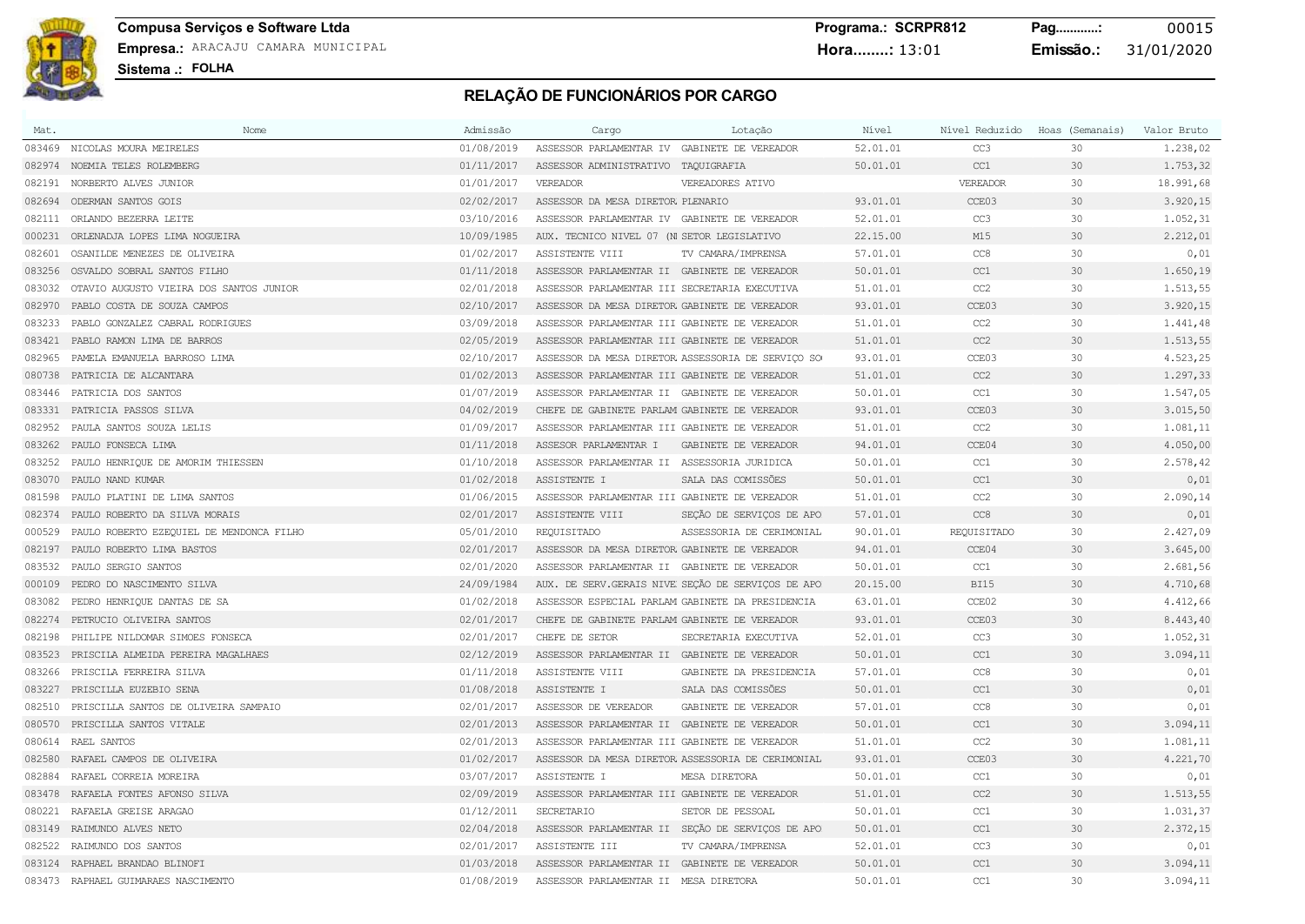**Compusa Serviços e Software Ltda Programa.: SCRPR812 Pag............:** 00016 **Empresa.:** ARACAJU CAMARA MUNICIPAL **Hora........:** 13:01 **Emissão.:** 31/01/2020

| Mat.   | Nome                                         | Admissão   | Cargo                                          | Lotação                                           | Nível    |                   | Nível Reduzido Hoas (Semanais) | Valor Bruto |
|--------|----------------------------------------------|------------|------------------------------------------------|---------------------------------------------------|----------|-------------------|--------------------------------|-------------|
|        | 083161 REBECA SANTANA SOUZA                  | 02/05/2018 | ASSESSOR DE VEREADOR                           | SECRETARIA EXECUTIVA                              | 57.01.01 | CC <sub>8</sub>   | 30                             | 0,01        |
| 083513 | RENATA OLIVEIRA LIMA                         | 01/11/2019 | ASSISTENTE I                                   | GABINETE DA PRESIDENCIA                           | 50.01.01 | CC1               | 30                             | 0,01        |
| 083385 | RENATO MELO SANTANA                          | 01/04/2019 | ESTAGIARIO (A)                                 | GABINETE DE VEREADOR                              |          | <b>ESTAGIARIO</b> | 30                             | 420,00      |
| 082523 | RENE JEAN SILVA FONTES                       | 02/01/2017 | CHEFE DE GABINETE PARLAM GABINETE DE VEREADOR  |                                                   | 93.01.01 | CCE03             | 30                             | 5.277, 12   |
|        | 000110 RENILSON CRUZ SILVA                   | 24/09/1984 | DATILOGRAFO I NIVEL 06 (I GABINETE DE VEREADOR |                                                   | 21.15.00 | BII15             | 30                             | 7.081,13    |
| 083036 | RICARDO COSTA SANTOS                         | 02/01/2018 | ASSISTENTE VIII                                | TECNOLOGIA DA INFORMAÇÃO                          | 57.01.01 | CC8               | 30                             | 0,01        |
| 083460 | RICARDO DOUGLAS FONSECA ALMEIDA              | 01/07/2019 | ASSESSOR DE APOIO I                            | GABINETE DE VEREADOR                              | 50.01.01 | CC1               | 30                             | 0,01        |
| 082232 | RICARDO FRANCO FERNANDES                     | 02/01/2017 | <b>DIRETOR</b>                                 | DIVISÃO ADIMINISTRATIVA                           | 50.01.01 | CC1               | 30                             | 3.094,11    |
| 083382 | RICARDO REIS VALADARES                       | 01/03/2019 | ASSISTENTE I                                   | DAL/PLENARIO                                      | 50.01.01 | CC1               | 30                             | 0,01        |
| 082751 | RINALDO SIQUEIRA CRUZ                        | 02/03/2017 | ASSISTENTE II                                  | TV CAMARA/IMPRENSA                                | 51.01.01 | CC2               | 30                             | 0,01        |
|        | 000254 RITA DE CASSIA DOS SANTOS             | 30/09/1985 | AUX. MANUTENCAO NIVEL 01 ARQUIVO               |                                                   | 20.15.00 | <b>BI15</b>       | 30                             | 2.508,60    |
|        | 000325 RITA DE CASSIA DOS SANTOS             | 16/06/1986 | AUX. DE ESCRITORIO NIVEL ARQUIVO               |                                                   | 20.15.00 | <b>BI15</b>       | 30                             | 2.254,96    |
|        | 083198 RITA MARIA DE ARAUJO BASTOS           | 02/07/2018 |                                                | ASSESSOR DA MESA DIRETOR SEÇÃO DE SERVIÇOS DE APO | 93.01.01 | CCE03             | 30                             | 4.523,25    |
| 083340 | ROBERIO PAULO DOS SANTOS                     | 01/02/2019 | ASSESSOR PARLAMENTAR II GABINETE DE VEREADOR   |                                                   | 50.01.01 | CC1               | 30                             | 2.733,13    |
| 082346 | ROBERTA MACENA SANTOS FARIAS                 | 02/01/2017 | ASSESSOR PARLAMENTAR IV GABINETE DE VEREADOR   |                                                   | 52.01.01 | CC3               | 30                             | 1.052,31    |
| 083445 | ROBERTA MENEZES ARAGAO DE JESUS              | 01/07/2019 | ESTAGIARIO (A)                                 | GABINETE DE VEREADOR                              |          | ESTAGIARIO        | 30                             | 420,00      |
| 083232 | ROBERTA MOURA SANTOS                         | 03/09/2018 | ASSESOR PARLAMENTAR I                          | GABINETE DE VEREADOR                              | 94.01.01 | CCE04             | 30                             | 5.872,50    |
| 082573 | ROBERTO ALMEIDA SANTOS JUNIOR                | 01/02/2017 | CHEFE DE GABINETE PARLAM GABINETE DE VEREADOR  |                                                   | 93.01.01 | CCE03             | 30                             | 6.332,55    |
|        | 083515 ROBERTO AMES                          | 01/11/2019 | ASSESSOR PARLAMENTAR II GABINETE DE VEREADOR   |                                                   | 50.01.01 | CC1               | 30                             | 2.578,42    |
| 081218 | ROBERTO MOZART SANTANA SOUZA SOBRINHO        | 01/04/2014 | ASSESSOR PARLAMENTAR III GABINETE DE VEREADOR  |                                                   | 51.01.01 | CC2               | 30                             | 1.729,77    |
| 082990 | ROBERTO SEVERO DOS SANTOS                    | 02/10/2017 | ASSISTENTE VIII                                | PORTARIA                                          | 57.01.01 | CC <sub>8</sub>   | 30                             | 0,01        |
| 000203 | ROBSON MOURA MORAES                          | 06/08/1985 | TEC. EM MAQ. DE ESCRITORI DIVISAO FINANCEIRA   |                                                   | 22.15.00 | M15               | 30                             | 9.242,76    |
|        | 083045 RODRIGO ARAUJO VITAL                  | 01/02/2018 | ESTAGIARIO (A)                                 | MESA DIRETORA                                     |          | <b>ESTAGIARIO</b> | 30                             | 420,00      |
| 083520 | RODRIGO GOMES OLIVEIRA                       | 02/12/2019 | ESTAGIARIO (A)                                 | GABINETE DE VEREADOR                              |          | <b>ESTAGIARIO</b> | 30                             | 420,00      |
|        | 080538 RODRIGO PAIXAO REZENDE                | 02/01/2013 | ASSESOR PARLAMENTAR I                          | GABINETE DE VEREADOR                              | 94.01.01 | CCE04             | 30                             | 4.050,00    |
| 082582 | ROMEU DA SILVA NETO                          | 01/02/2017 | ASSESSOR ADMINISTRATIVO ASSESSORIA JURIDICA    |                                                   | 50.01.01 | CC1               | 30                             | 3.094,11    |
| 082464 | ROMILDO PRADO DOS SANTOS                     | 02/01/2017 | ASSESSOR PARLAMENTAR III GABINETE DE VEREADOR  |                                                   | 51.01.01 | CC2               | 30                             | 1.729,77    |
| 081618 | ROMULO BATISTA SANTOS                        | 01/07/2015 | ASSESSOR PARLAMENTAR IV GABINETE DE VEREADOR   |                                                   | 52.01.01 | CC3               | 30                             | 1.299,92    |
| 083384 | RONNY MENEZES MARQUES                        | 01/04/2019 | ESTAGIARIO (A)                                 | GABINETE DE VEREADOR                              |          | ESTAGIARIO        | 30                             | 420,00      |
| 082411 | ROOSENALVA CORREIA DOS SANTOS                | 02/01/2017 | ASSISTENTE VIII                                | SECÃO DE SERVICOS DE APO                          | 57.01.01 | CC8               | 30                             | 0,01        |
| 082637 | ROSANA MOURA ABUD                            | 01/02/2017 | ASSESSOR DA MESA DIRETOR CONTROLE INTERNO      |                                                   | 93.01.01 | CCE03             | 30                             | 4.221,70    |
| 082753 | ROSANA SANTOS PEREIRA                        | 01/03/2017 | ASSESSOR PARLAMENTAR III GABINETE DE VEREADOR  |                                                   | 51.01.01 | CC2               | 30                             | 1.081,11    |
|        | 082772 ROSANE MARIA CHAGAS DA SILVA OLIVEIRA | 01/03/2017 | ASSISTENTE I                                   | GABINETE DE VEREADOR                              | 50.01.01 | CC1               | 30                             | 0,01        |
| 000163 | ROSANGELA MOTA SANTIAGO                      | 21/02/1985 |                                                | AUX. PORTARIA NIVEL 02 ( ASSESSORIA DE SERVIÇO SO | 20.15.00 | <b>BI15</b>       | 30                             | 4.860,01    |
| 082268 | ROSIRENE SANTOS OLIVEIRA                     | 02/01/2017 | ASSESSOR PARLAMENTAR IV GABINETE DE VEREADOR   |                                                   | 52.01.01 | CC3               | 30                             | 1.114,21    |
| 082590 | ROZILDA RAMOS DOS SANTOS OLIVEIRA            | 02/02/2017 | ASSISTENTE VIII                                | TV CAMARA/IMPRENSA                                | 57.01.01 | CC8               | 30                             | 0,01        |
|        | 083533 RUBENILTON SILVA                      | 02/01/2020 | ASSESSOR PARLAMENTAR II GABINETE DE VEREADOR   |                                                   | 50.01.01 | CC1               | 30                             | 2.887,83    |
| 083415 | RUTHE REGINA SANTANA BRAZ                    | 02/05/2019 | ASSESSOR PARLAMENTAR II GABINETE DE VEREADOR   |                                                   | 50.01.01 | CC1               | 30                             | 3.094, 11   |
| 083539 | SAMARA SILVA MENEZES                         | 02/01/2020 | CHEFE DE GABINETE PARLAM GABINETE DE VEREADOR  |                                                   | 93.01.01 | CCE03             | 30                             | 3.618,60    |
| 083041 | SAMUEL PEREIRA DE ARAUJO                     | 01/02/2018 | ASSESOR PARLAMENTAR I                          | GABINETE DE VEREADOR                              | 94.01.01 | CCE04             | 30                             | 4.252,50    |
| 083177 | SANDRO EDUARDO ROCHA CORREIA                 | 01/06/2018 | CHEFE DE GABINETE PARLAM GABINETE DE VEREADOR  |                                                   | 93.01.01 | CCE03             | 30                             | 8.141,85    |
| 083462 | SAULO DA CONCEICAO CRUZ                      | 01/08/2019 | ASSESSOR PARLAMENTAR IV GABINETE DE VEREADOR   |                                                   | 52.01.01 | CC3               | 30                             | 1.299,92    |
|        | 083454 SAULO DE ARAUJO LIMA                  | 01/07/2019 | ASSISTENTE I                                   | MESA DIRETORA                                     | 50.01.01 | CC1               | 30                             | 0,01        |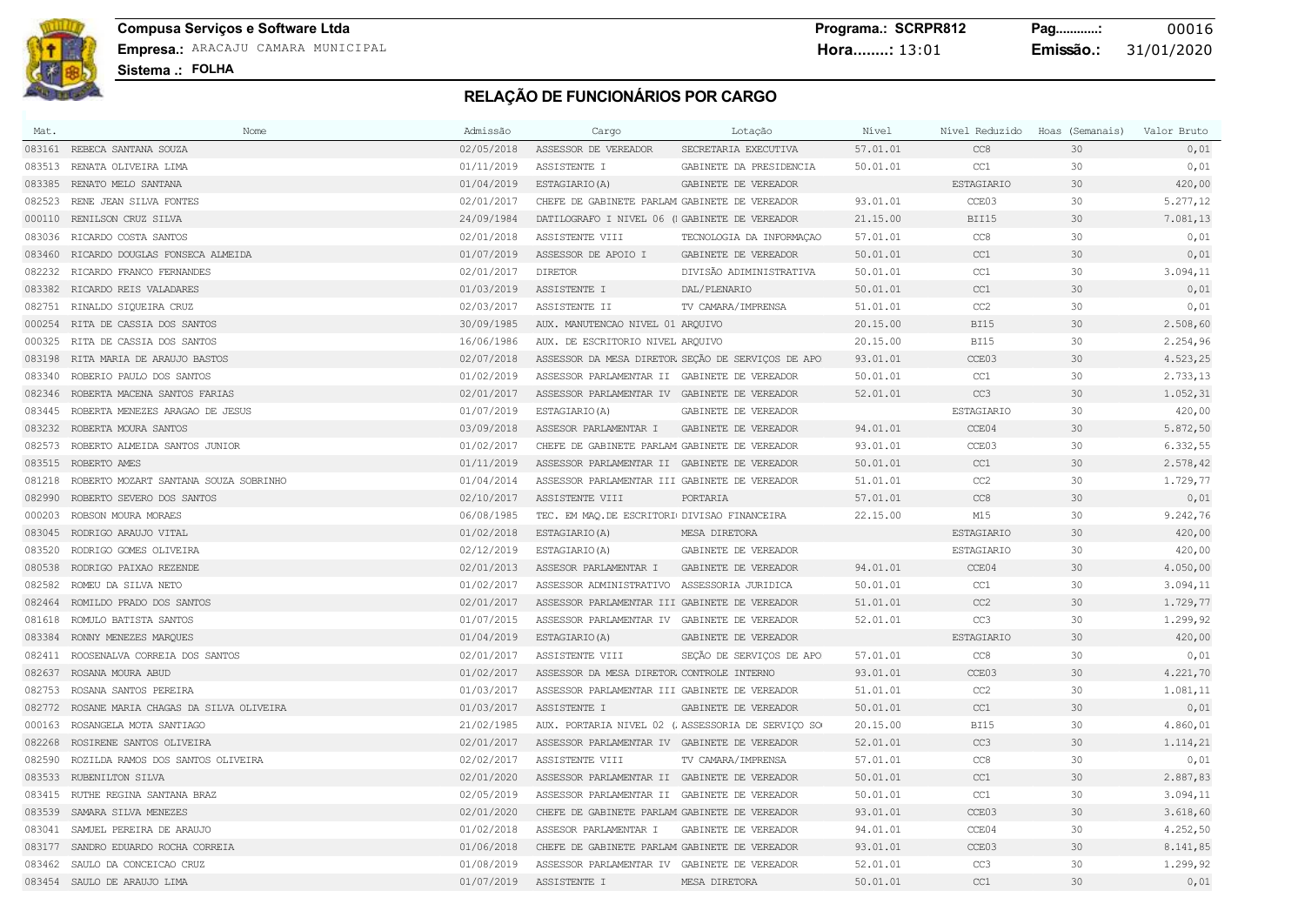**Compusa Serviços e Software Ltda Programa.: SCRPR812 Pag............:** 00017 **Empresa.:** ARACAJU CAMARA MUNICIPAL **Hora........:** 13:01 **Emissão.:** 31/01/2020

**Sistema .: FOLHA**

| Mat.   | Nome                                  | Admissão   | Cargo                                            | Lotação                                           | Nível      | Nível Reduzido    | Hoas (Semanais) | Valor Bruto |
|--------|---------------------------------------|------------|--------------------------------------------------|---------------------------------------------------|------------|-------------------|-----------------|-------------|
|        | 083098 SAVIO TADEU ARAUJO             | 02/02/2018 | ASSESSOR PARLAMENTAR III GABINETE DA PRESIDENCIA |                                                   | 51.01.01   | CC2               | 30              | 1.873,92    |
|        | 083448 SAYANE SANTANA DOS SANTOS      | 01/07/2019 | ASSESSOR PARLAMENTAR II GABINETE DE VEREADOR     |                                                   | 50.01.01   | CC1               | 30              | 2.372,15    |
| 000242 | SAYONARA FERREIRA SANTOS              | 13/09/1985 | TAQUIGRAFO II NIVEL 13 TAQUIGRAFIA               |                                                   | 23.15.00   | MT15              | 30              | 8.818,44    |
| 000492 | SERGIO BEZERRA DE SANTANNA            | 01/04/2013 | REQUISITADO                                      | MESA DIRETORA                                     |            | REQUISITADO       | 30              | 2.500,00    |
| 083055 | SERGIO RICARDO SOUSA BEZERRA          | 01/02/2018 | ASSESSOR PARLAMENTAR III GABINETE DE VEREADOR    |                                                   | 51.01.01   | CC2               | 30              | 1.369,40    |
| 083286 | SEVERINO FELIPE DE MELO MOREIRA       | 02/01/2019 | ASSESSOR PARLAMENTAR II GABINETE DE VEREADOR     |                                                   | 50.01.01   | CC1               | 30              | 3.094, 11   |
| 083489 | SHEILA FELIX DOS SANTOS               | 02/09/2019 |                                                  | ASSESSOR PARLAMENTAR III SEÇÃO DE SERVIÇOS DE APO | 51.01.01   | CC2               | 30              | 1.153,18    |
| 083025 | SHIRLAINE ROCHA LIMA                  | 02/01/2018 | ASSESSOR PARLAMENTAR IV GABINETE DE VEREADOR     |                                                   | 52.01.01   | CC3               | 30              | 1.052,31    |
| 082755 | SIDNEY WENDEL NASCIMENTO SANTOS       | 01/03/2017 | ASSESSOR PARLAMENTAR II GABINETE DE VEREADOR     |                                                   | 50.01.01   | CC1               | 30              | 1.959,60    |
| 083088 | SILVALDO ANDRADE FIGUEIREDO           | 02/02/2018 | ASSISTENTE VIII                                  | PORTARIA                                          | 57.01.01   | CC <sub>8</sub>   | 30              | 0,01        |
| 082306 | SILVANA DE ALMEIDA GOMES              | 02/01/2017 | SECRETARIO                                       | CONTROLE INTERNO                                  | 50.01.01   | CC1               | 30              | 1.031,37    |
| 083073 | SIMONE DE JESUS GOIS                  | 01/02/2018 | ASSISTENTE I                                     | ASSESSORIA DE COMUNIC. SO                         | 50.01.01   | CC1               | 30              | 0,01        |
| 083544 | SIMONE FRAGA PEIXOTO                  | 02/01/2020 | ASSESSOR PARLAMENTAR II GABINETE DE VEREADOR     |                                                   | 50.01.01   | CC1               | 30              | 2.887,83    |
| 081608 | SIMONE MENEZES DA CRUZ                | 01/06/2015 | ASSESSOR DA MESA DIRETOR GABINETE DE VEREADOR    |                                                   | 94.01.01   | CCE04             | 30              | 4.252,50    |
| 083430 | SIMONE STEFANE SILVA                  | 03/06/2019 | ESTAGIARIO (A)                                   | GABINETE DE VEREADOR                              |            | ESTAGIARIO        | 30              | 420,00      |
|        | 082231 SIMONI CIRINO                  | 02/01/2017 | ASSESSOR ADMINISTRATIVO TAQUIGRAFIA              |                                                   | 50.01.01   | CC1               | 30              | 1.753,32    |
| 083184 | SIRLENE DE ANDRADE BARBOSA            | 01/06/2018 | ASSESSOR PARLAMENTAR III GABINETE DE VEREADOR    |                                                   | 51.01.01   | CC2               | 30              | 1.513,55    |
| 082352 | SOLANGE DE JESUS FREITAS              | 02/01/2017 | ASSESOR PARLAMENTAR I                            | GABINETE DE VEREADOR                              | 94.01.01   | CCE04             | 30              | 3.847,50    |
| 083107 | SOLANGE MOTA LIMA                     | 01/02/2018 | ASSESSOR DA MESA DIRETOR GABINETE DA PRESIDENCIA |                                                   | 93.01.01   | CCE03             | 30              | 3.920,15    |
|        | 082382 SONIA MARIA BARBOZA MOURA      | 02/01/2017 | CHEFE DE SETOR                                   | SETOR DE PESSOAL                                  | 52.01.01   | CC <sub>3</sub>   | 30              | 1.857,03    |
| 083216 | SONIA MARIA CIRINO AURELIANO          | 02/08/2018 | CHEFE DE SETOR                                   | TAQUIGRAFIA                                       | 52.01.01   | CC <sub>3</sub>   | 30              | 1.052,31    |
| 082446 | SONIA MARIA VIEIRA MENEZES            | 02/01/2017 | ASSESSOR PARLAMENTAR III GABINETE DE VEREADOR    |                                                   | 51.01.01   | CC <sub>2</sub>   | 30              | 1.513,55    |
| 082311 | SONIA REGINA DE OLIVEIRA              | 02/01/2017 | GERENTE DE DIVISAO                               | GABINETE DE VEREADOR                              | 51.01.01   | CC2               | 30              | 2.162,22    |
| 000151 | SONJA MARIA BOMFIM                    | 13/02/1985 | DATILOGRAFO I NIVEL 06 (1 SETOR MEDICO           |                                                   | 21, 15, 00 | BII15             | 30              | 7.906,22    |
| 000111 | SORAIA MARIA GOMIDE PRADO BARROS      | 25/09/1984 | DATILOGRAFO I NIVEL 06 (1 SETOR LEGISLATIVO      |                                                   | 21.15.00   | BII15             | 30              | 7.081,13    |
|        | 083504 STEFANI KAWANY SAMPAIO TELES   | 01/11/2019 | ESTAGIARIO (A)                                   | GABINETE DE VEREADOR                              |            | ESTAGIARIO        | 30              | 420,00      |
| 082221 | SUELI DE OLIVEIRA DANTAS              | 02/01/2017 | ASSESSOR PARLAMENTAR II GABINETE DE VEREADOR     |                                                   | 50.01.01   | CC1               | 30              | 3.094,11    |
| 082433 | TAINA MURICY SOUZA SILVEIRA           | 02/01/2017 | ASSESSOR DA MESA DIRETOR GABINETE DE VEREADOR    |                                                   | 93.01.01   | CCE03             | 30              | 4.221,70    |
| 082788 | TANIA VIEIRA SOUZA                    | 03/04/2017 | SECRETARIO                                       | ASSESSORIA GERAL                                  | 50.01.01   | CC1               | 30              | 3.094, 11   |
| 083352 | TANY SAMYRA DOS SANTOS ANDRADE        | 01/03/2019 | ESTAGIARIO (A)                                   | GABINETE DE VEREADOR                              |            | ESTAGIARIO        | 30              | 420,00      |
| 083172 | TARSILA MARIA DE MENEZES ALMEIDA      | 02/05/2018 | ASSISTENTE VIII                                  | SALA DAS COMISSÕES                                | 57.01.01   | CC <sub>8</sub>   | 30              | 0,01        |
| 083475 | TASSIA SILVA GAMA FONTES              | 01/08/2019 | ASSESSOR PARLAMENTAR III GABINETE DE VEREADOR    |                                                   | 51.01.01   | CC2               | 30              | 1.225,25    |
| 082541 | TASSIO RIBEIRO SANTOS                 | 02/01/2017 | ASSESSOR DA MESA DIRETOR GABINETE DE VEREADOR    |                                                   | 94.01.01   | CCE04             | 30              | 4.252,50    |
| 083338 | TATHIANE AQUINO DE ARAUJO             | 01/02/2019 | ASSESSOR PARLAMENTAR III GABINETE DE VEREADOR    |                                                   | 51.01.01   | CC <sub>2</sub>   | 30              | 1.081,11    |
| 000230 | TELMA GOIS DOS SANTOS                 | 09/09/1985 | AUX. TECNICO NIVEL 07 (N SECRETARIA EXECUTIVA    |                                                   | 22.15.00   | M15               | 30              | 8.666,17    |
| 081160 | TEREZA MARIA ANDRADE SANTOS           | 03/02/2014 | GERENTE DE DIVISAO                               | SETOR DE DEBATES                                  | 51.01.01   | CC2               | 30              | 2.162,22    |
| 000174 | TEREZINHA DE BRITO SANTOS             | 26/02/1985 | AUX. TECNICO NIVEL 07 (N SETOR DE DEBATES        |                                                   | 22.15.00   | M15               | 30              | 8.666,17    |
|        | 081099 TEREZINHA SANTOS               | 02/01/2013 | ASSESSOR PARLAMENTAR III GABINETE DE VEREADOR    |                                                   | 51.01.01   | CC <sub>2</sub>   | 30              | 1.000,02    |
|        | 083141 THAIS SILVEIRA DE SOUZA        | 02/04/2018 | ASSESSOR PARLAMENTAR II GABINETE DE VEREADOR     |                                                   | 50.01.01   | CC1               | 30              | 2.784,69    |
|        | 082644 THAMARA LARISSA SILVA DE JESUS | 01/02/2017 | ASSESSOR PARLAMENTAR III GABINETE DE VEREADOR    |                                                   | 51.01.01   | CC2               | 30              | 1.729,77    |
| 083030 | THATIANE SILVA                        | 02/01/2018 | ASSESSOR PARLAMENTAR II GABINETE DE VEREADOR     |                                                   | 50.01.01   | CC1               | 30              | 2.887,83    |
|        | 083431 THAYNA SANTANA GUIMARAES       | 03/06/2019 | ESTAGIARIO (A)                                   | GABINETE DE VEREADOR                              |            | <b>ESTAGIARIO</b> | 30              | 420,00      |
|        | 083200 THIAGO CARVALHO GOMES          | 02/07/2018 | ASSISTENTE VIII                                  | PORTARIA                                          | 57.01.01   | CC <sub>8</sub>   | 30              | 0,01        |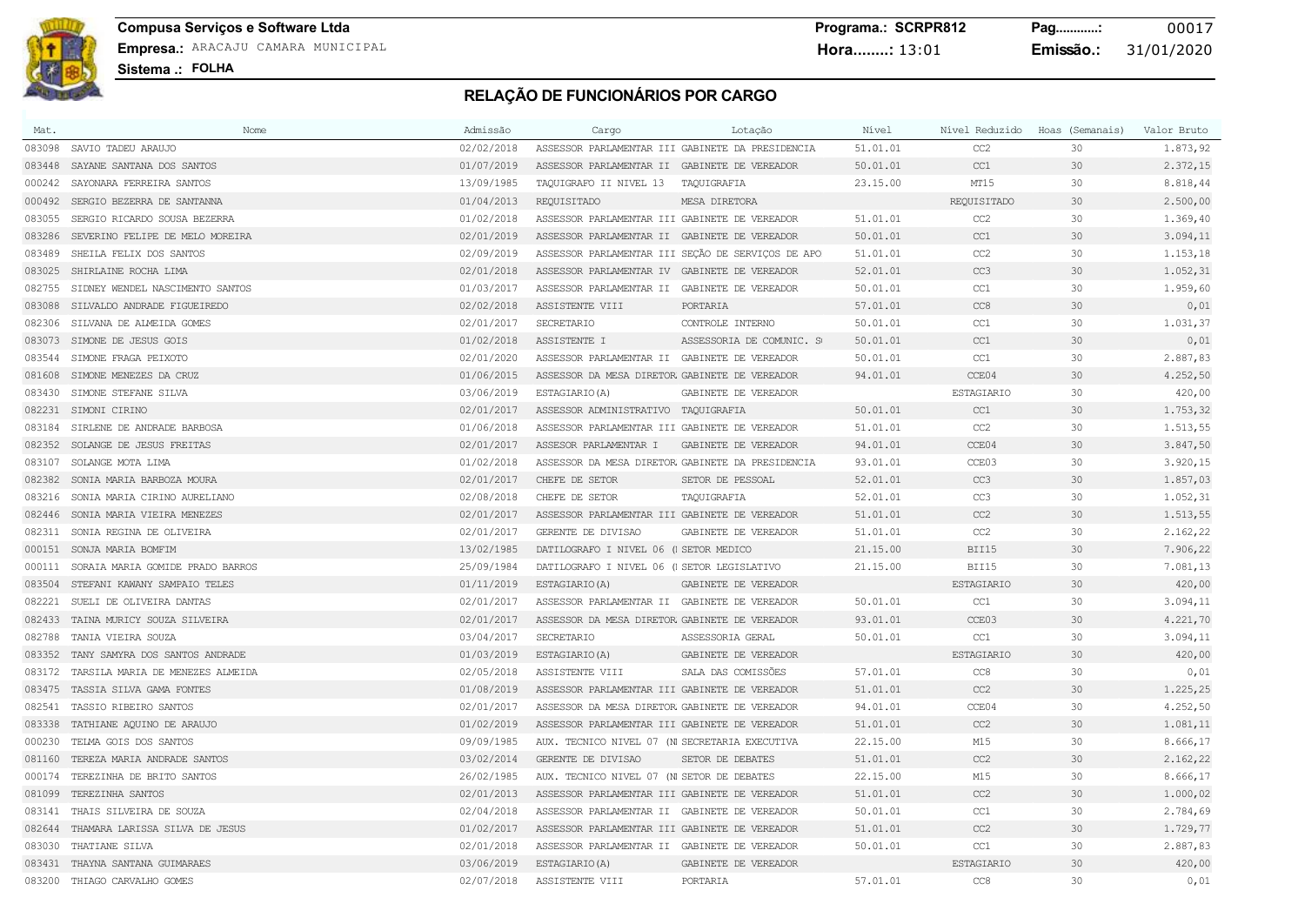### **Compusa Serviços e Software Ltda Programa.: SCRPR812 Pag............:** 00018 **Empresa.:** ARACAJU CAMARA MUNICIPAL **Hora........:** 13:01 **Emissão.:** 31/01/2020

| Mat.   | Nome                                          | Admissão   | Cargo                                            | Lotacão                                           | Nível    | Nível Reduzido    | Hoas (Semanais) | Valor Bruto |
|--------|-----------------------------------------------|------------|--------------------------------------------------|---------------------------------------------------|----------|-------------------|-----------------|-------------|
|        | 083248 THIAGO DOS SANTOS                      | 01/10/2018 | ASSESSOR DE VEREADOR                             | GABINETE DE VEREADOR                              | 56.01.01 | CC7               | 30              | 1.487,15    |
| 083488 | THIAGO FONTES FARIAS                          | 02/09/2019 | ASSISTENTE VIII                                  | MESA DIRETORA                                     | 57.01.01 | CC <sub>8</sub>   | 30              | 0,01        |
| 082256 | THIAGO PARANHOS SANTOS                        | 02/01/2017 | ASSISTENTE VIII                                  | TV CAMARA/IMPRENSA                                | 57.01.01 | CC8               | 30              | 0,01        |
| 082187 | THIAGO ZACARIAS BATALHA DE MATOS              | 01/01/2017 | VEREADOR                                         | VEREADORES ATIVO                                  |          | VEREADOR          | 30              | 18.991,68   |
| 083229 | THIERES FELIPE ALVES SANTOS                   | 03/09/2018 | ESTAGIARIO (A)                                   | CONTROLE INTERNO                                  |          | <b>ESTAGIARIO</b> | 30              | 420,00      |
| 083480 | THIFANE CIRINO SANTOS                         | 02/09/2019 | ASSESSOR ADMINISTRATIVO TAQUIGRAFIA              |                                                   | 50.01.01 | CC1               | 30              | 1.856,46    |
| 083279 | TIAGO ALEXANDRE DOS SANTOS PAIVA              | 02/01/2019 | ASSESSOR DE VEREADOR                             | GABINETE DE VEREADOR                              | 64.01.01 | CCE02GV           | 30              | 0,01        |
| 083163 | TONY DAVID DA SILVA MELO SANTOS               | 02/05/2018 | ESTAGIARIO (A)                                   | SETOR LEGISLATIVO                                 |          | <b>ESTAGIARIO</b> | 30              | 500,00      |
|        | 082881 TULIO MARCUS SANTOS SILVA              | 03/07/2017 | CHEFE DE GABINETE PARLAM GABINETE DE VEREADOR    |                                                   | 93.01.01 | CCE03             | 30              | 5.427,90    |
| 000179 | UILIO FREITAS FILHO                           | 26/02/1985 | AUX. TECNICO NIVEL 07 (NI GABINETE DE VEREADOR   |                                                   | 22.15.00 | M15               | 30              | 6.405, 41   |
|        | 082456 VAGNER LUIZ DOS SANTOS                 | 02/01/2017 | ASSESSOR DE VEREADOR                             | GABINETE DE VEREADOR                              | 57.01.01 | CC <sub>8</sub>   | 30              | 0,01        |
| 081551 | VALDENIRA ARAUJO                              | 01/04/2015 | ASSESOR PARLAMENTAR I                            | GABINETE DE VEREADOR                              | 94.01.01 | CCE04             | 30              | 4.151,25    |
|        | 083075 VALDIR DOS SANTOS JUNIOR               | 01/02/2018 | ASSISTENTE VIII                                  | TECNOLOGIA DA INFORMAÇÃO                          | 57.01.01 | CC8               | 30              | 0,01        |
| 080647 | VALDSON COSTA SANTOS                          | 02/01/2013 | ASSESOR PARLAMENTAR I                            | GABINETE DE VEREADOR                              | 94.01.01 | CCE04             | 30              | 3.746,25    |
| 082452 | VALERIA NASCIMENTO GOES                       | 02/01/2017 | ASSESSOR PARLAMENTAR IV GABINETE DE VEREADOR     |                                                   | 52.01.01 | CC <sub>3</sub>   | 30              | 1.052,31    |
| 083245 | VALERIA SANTANA SOUZA                         | 01/10/2018 | ASSESOR PARLAMENTAR I                            | GABINETE DE VEREADOR                              | 94.01.01 | CCE04             | 30              | 5.062, 50   |
| 000329 | VALMIR SILVA                                  | 18/06/1986 |                                                  | AUX. DE ESCRITORIO NIVEL SECÃO DE SERVICOS DE APO | 20.15.00 | <b>BI15</b>       | 30              | 5.031,54    |
| 081201 | VANDECIRO PIMENTEL DE GOES                    | 02/03/2014 | CHEFE DE SETOR                                   | SEÇÃO DE SERVIÇOS DE APO                          | 52.01.01 | CC3               | 30              | 1.857,03    |
|        | 083373 VANDERLAN VIEIRA SANTOS                | 01/03/2019 | ASSESOR PARLAMENTAR I                            | GABINETE DE VEREADOR                              | 94.01.01 | CCE04             | 30              | 2.835,00    |
| 083322 | VANESSA OLIVEIRA DA CONCEICAO                 | 01/07/2017 | ASSISTENTE VIII                                  | SETOR DE ANAIS                                    | 57.01.01 | CC <sub>8</sub>   | 30              | 0,01        |
|        | 082474 VANIA MARIA TEODORO DOS SANTOS FONSECA | 02/01/2017 | ASSESSOR PARLAMENTAR III GABINETE DE VEREADOR    |                                                   | 51.01.01 | CC2               | 30              | 1.873,92    |
| 082255 | VERA CRISTINA SILVA SIQUEIRA                  | 02/01/2017 | ASSISTENTE VIII                                  | ASSESSORIA DE COMUNIC. SO                         | 57.01.01 | CC8               | 30              | 0,01        |
|        | 082363 VERA LUCIA DE JESUS LIMA               | 02/01/2017 | ASSESSOR PARLAMENTAR IV GABINETE DE VEREADOR     |                                                   | 52.01.01 | CC3               | 30              | 1.052,31    |
| 082567 | VERONIA DA SILVA SANTOS                       | 02/01/2017 | ASSESSOR PARLAMENTAR IV GABINETE DE VEREADOR     |                                                   | 52.01.01 | CC3               | 30              | 1.052,31    |
|        | 081102 VERONICA HELENA SANTOS MENEZES ANDRADE | 02/01/2013 | ASSESSOR PARLAMENTAR IV GABINETE DE VEREADOR     |                                                   | 52.01.01 | CC3               | 30              | 1.052,31    |
| 083358 | VICTOR MATHEUS SILVA DE MATOS                 | 01/03/2019 | ESTAGIARIO (A)                                   | GABINETE DE VEREADOR                              |          | <b>ESTAGIARIO</b> | 30              | 420,00      |
|        | 083377 VICTOR OLIVEIRA DA PAIXAO              | 01/03/2019 | ASSESOR PARLAMENTAR I                            | GABINETE DE VEREADOR                              | 94.01.01 | CCE04             | 30              | 5.265,00    |
| 083362 | VICTORIA GABRIELLE FONTES VIANNA SILVA        | 01/03/2019 | ESTAGIARIO (A)                                   | ESCOLA DO LEGISLATIVO                             |          | <b>ESTAGIARIO</b> | 30              | 420,00      |
| 083335 | VICTORIA RODRIGUES BARRETO                    | 01/02/2019 | ASSESSOR PARLAMENTAR III GABINETE DE VEREADOR    |                                                   | 51.01.01 | CC2               | 30              | 1.081,11    |
| 083128 | VILDER SANTOS                                 | 01/03/2018 | ASSESSOR PARLAMENTAR III GABINETE DE VEREADOR    |                                                   | 51.01.01 | CC2               | 30              | 1.945,99    |
|        | 083457 VINICIUS EDUARDO DE SOUZA CRUZ         | 01/07/2019 | ASSESSOR DA MESA DIRETOR SETOR LEGISLATIVO       |                                                   | 93.01.01 | CCE03             | 30              | 4.221,70    |
| 083535 | VINICIUS LOUREIRO DE SOUZA                    | 02/01/2020 | CHEFE DE GABINETE PARLAM GABINETE DE VEREADOR    |                                                   | 93.01.01 | CCE03             | 30              | 3.317,05    |
|        | 080404 VINICIUS PORTO MENEZES                 | 01/01/2013 | VEREADOR                                         | VEREADORES ATIVO                                  |          | VEREADOR          | 30              | 18.991,68   |
| 083192 | VINICIUS SILVEIRA MENDES SOUZA                | 02/07/2018 | ESTAGIARIO (A)                                   | GABINETE DE VEREADOR                              |          | <b>ESTAGIARIO</b> | 30              | 420,00      |
| 083375 | VIRGILIO DA SILVA VALENCA                     | 01/03/2019 | ASSESSOR PARLAMENTAR II GABINETE DE VEREADOR     |                                                   | 50.01.01 | CC1               | 30              | 2.269,01    |
|        | 082261 VIVIANE COSTA CAVALCANTE               | 02/01/2017 | ASSESSOR DA MESA DIRETOR TV CAMARA/IMPRENSA      |                                                   | 94.01.01 | CCE04             | 30              | 4.050,00    |
| 083264 | WALTER FRANCA NASCIMENTO                      | 02/10/2018 | ASSESSOR DA MESA DIRETOR GABINETE DA PRESIDENCIA |                                                   | 93.01.01 | CCE03             | 30              | 3.769,37    |
| 000221 | WASHINGTON ANDRADE DA GAMA                    | 04/09/1985 | OPER. DE MAQ. ESPEC. NIVE GABINETE DE VEREADOR   |                                                   | 21.15.00 | BII15             | 30              | 5.233,86    |
| 083269 | WASHINGTON CORREA GUIMARAES                   | 03/12/2018 | ASSISTENTE I                                     | PLENARIO                                          | 50.01.01 | CC1               | 30              | 0,01        |
| 083463 | WELDER BARROS MENEZES                         | 01/08/2019 | ASSESSOR PARLAMENTAR II GABINETE DE VEREADOR     |                                                   | 50.01.01 | CC1               | 30              | 2.887,83    |
|        | 082495 WELLISON FONSECA SANTOS                | 02/01/2017 | ASSISTENTE VIII                                  | GABINETE DE VEREADOR                              | 57.01.01 | CC8               | 30              | 0,01        |
| 082750 | WESLEY BRITO MATOS                            | 01/03/2017 | ASSESSOR PARLAMENTAR III GABINETE DE VEREADOR    |                                                   | 51.01.01 | CC2               | 30              | 1.081,11    |
|        | 083521 WILHELM MARQUES VALENTE                | 02/12/2019 | ESTAGIARIO (A)                                   | GABINETE DE VEREADOR                              |          | ESTAGIARIO        | 30              | 420,00      |